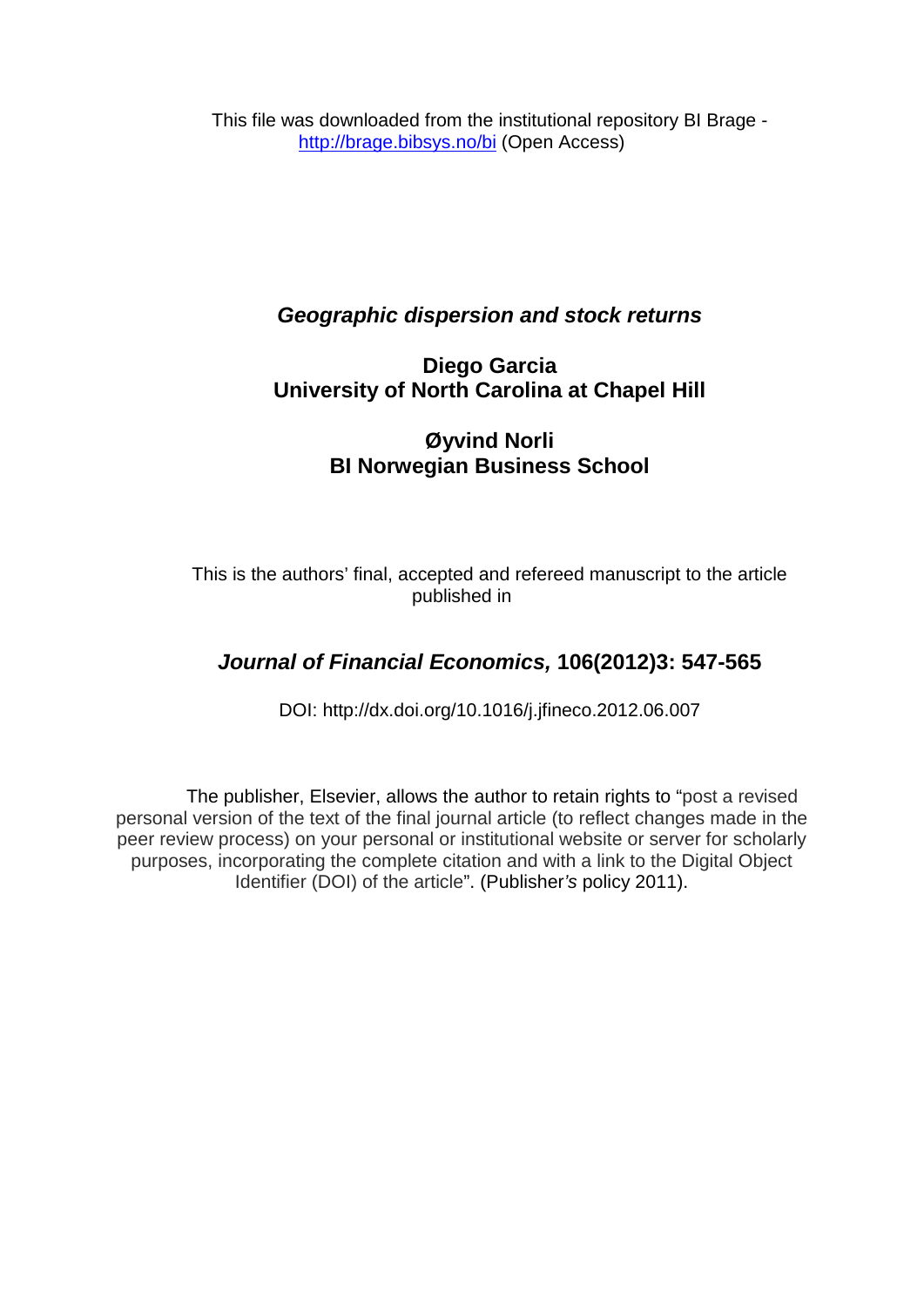# Geographic Dispersion and Stock Returns<sup>∗</sup>

Diego García

Kenan-Flagler Business School, UNC at Chapel Hill

Øyvind Norli

BI Norwegian Business School

January 17, 2012

Forthcoming Journal of Financial Economics

#### Abstract

This paper shows that stocks of truly local firms have returns that exceed the return on stocks of geographically dispersed firms by 70 basis points per month. By extracting state name counts from annual reports filed with the SEC on form  $10 - K$ , we distinguish firms with business operations in only a few states from firms with operations in multiple states. Our findings are consistent with the view that lower investor recognition for local firms results in higher stock returns to compensate investors for insufficient diversification.

JEL classification: A12, G14. Keywords: Geography, Geographic Dispersion, Location, Local, Stock Returns.

<sup>∗</sup>We thank Øyvind Bøhren, Jacob Boudoukh, Lauren Cohen, Joey Engelberg, Michael Halling, Tim Loughran, Richard Priestley, Merih Sevilir, Harry J. Turtle and seminar participants at the 1st Tel-Aviv Finance Conference, SFS Cavalcade, UNC at Chapel Hill, Norwegian Business School, Arison School of Business at IDC, Northern Finance Association meetings, and American Finance Association meetings for helpful comments. All remaining errors are our own. The authors can be contacted at: diego garcia@unc.edu and oyvind.norli@bi.no.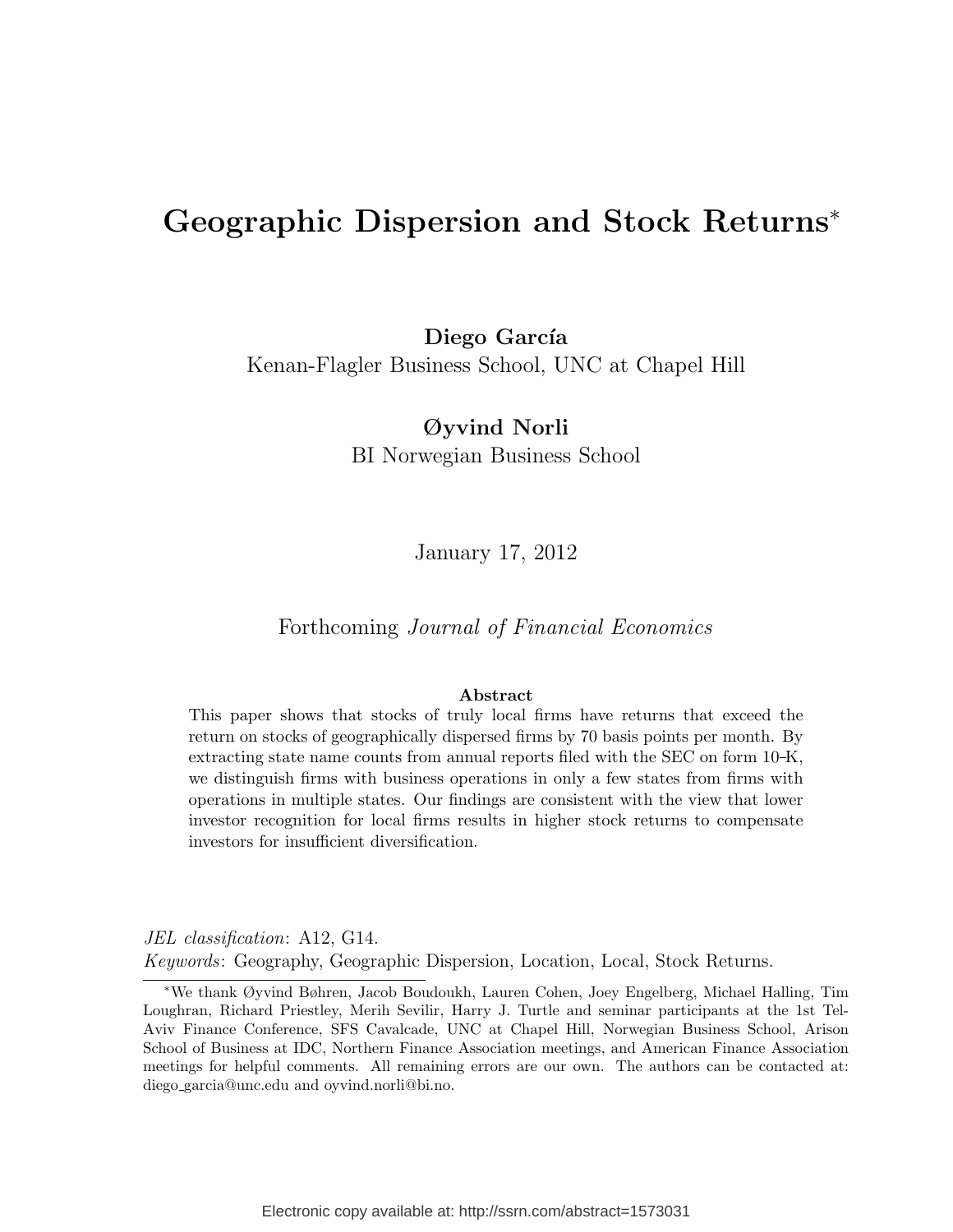## 1 Introduction

It is well documented that both professional investment managers and individual investors display a strong preference for investing in local firms.<sup>1</sup> This finding is unexpected from the point of view of standard portfolio theory, and it has spurred a large literature on the causes and consequences of this local bias. Somewhat surprisingly, the asset pricing implications of the local bias has received relatively little attention.<sup>2</sup> A possible reason for this omission is that the existing literature defines an investment as local if the investor is located geographically close to the firm's headquarter. According to this definition, all firms are local to some investors, and there is no cross sectional variation in the degree of "localness" among firms. This paper constructs a novel measure that allows us characterize firms, rather than investments, as local. By distinguishing between truly local firms and firms that are geographically dispersed we are able to shed light on the asset pricing implications of the local bias.

We define a firm as local if its business activities are concentrated in a small geographic area. To measure the degree of geographic concentration, we extract state name counts from annual reports filed with the SEC on form 10-K. Based on the state name counts, firms are classified as geographically dispersed if a large number of states are mentioned in the annual report, and as local if only one or two states are mentioned. Using a large sample of U.S. publicly listed firms from the period 1994 through 2008, we show that the stock returns of truly local firms far exceed the stock returns of geographically dispersed firms.

To study the relation between stock returns and the degree of geographic dispersion, we use both portfolio sorts and Fama-MacBeth cross sectional regressions. Firms are

 $1$ Coval and Moskowitz (1999) were there first to show the presence of a local bias.

 ${}^{2}$ Exceptions are Pirinsky and Wang (2006), Hong, Kubik, and Stein (2008), and Gómez, Priestley, and Zapatero (2008).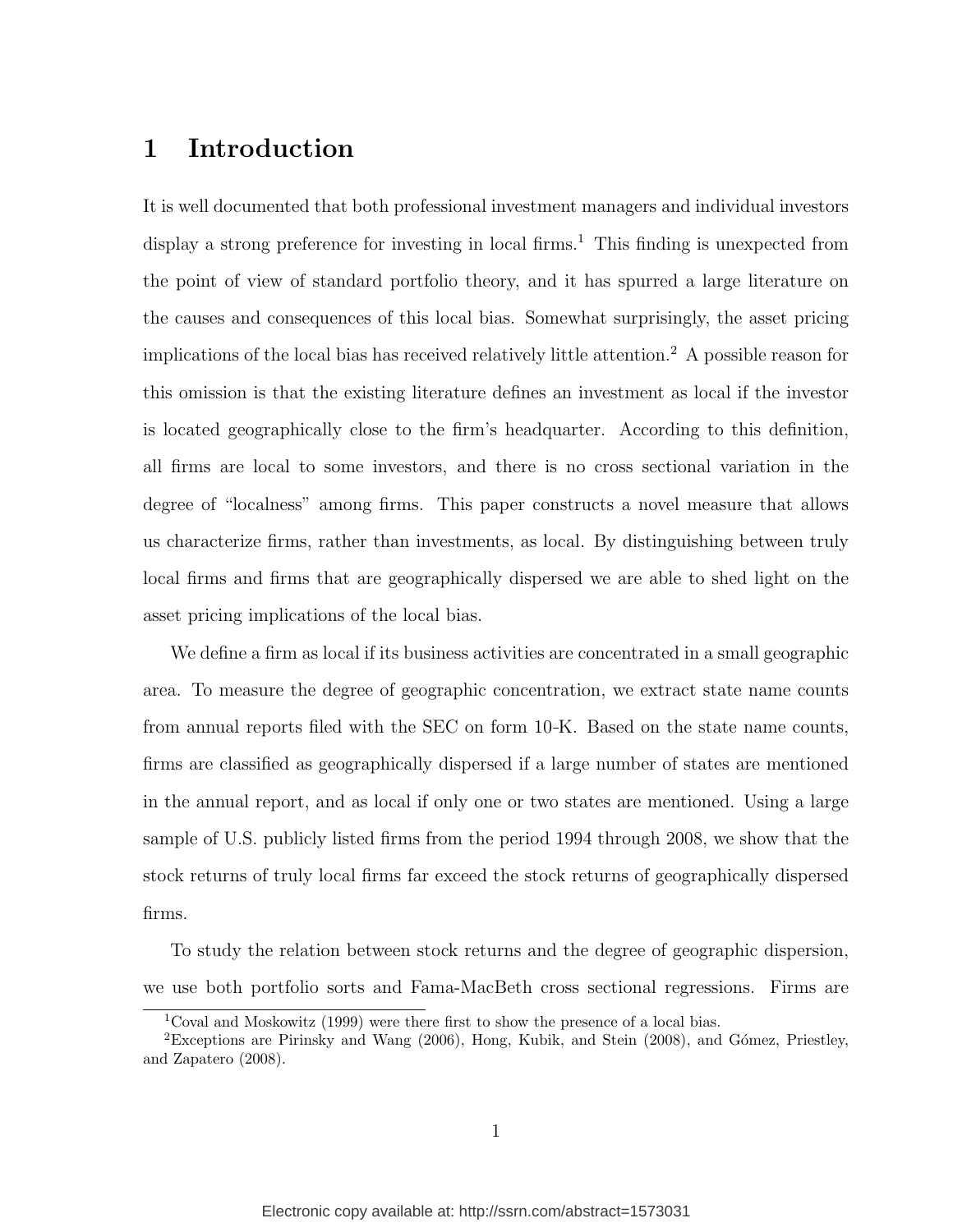sorted into portfolios of local firms and geographically dispersed firms using our state count measure. The portfolio of local firms has a Jensen's alpha of 48 basis points per month relative to a factor model that controls for risks related to the market, size, bookto-market ratio, momentum, and liquidity. The portfolio of geographically dispersed firms has a corresponding alpha of −22 basis points. This implies a 70 basis point difference in monthly risk adjusted returns between local firms and geographically dispersed firms. On an annual basis this corresponds to a return difference of 8.4%. Using Fama-MacBeth cross sectional regressions, we find an effect of geographic dispersion that is similar both in terms of economic magnitude and statistical significance. The variation in average returns associated with firms' geographical dispersion is particularly pronounced for smaller firms, less liquid firms, and firms with high idiosyncratic volatility. But the effect of geographic dispersion is not subsumed by these firm characteristics.

Our paper is closely related to a large and rapidly growing literature on how economic decision making is influenced by firms' geographic location. Coval and Moskowitz (1999) show that U.S. money managers are significantly more likely to invest in firms headquartered in the same city as the manager than in other firms. Numerous subsequent studies have confirmed the strong preference for local firms and have suggested explanations that include informational advantages, familiarity, and social interactions.<sup>3</sup> A more recent branch of the literature has looked at the effects of geography from the firm's perspective and has found that geographic location also matters for corporate decision making.<sup>4</sup>

Given the strong evidence in favor of a relation between geographic location and both

 $3$ Coval and Moskowitz (2001), Hau (2001), Ivković and Weisbenner (2005), Ivković, Sialm, and Weisbenner (2008), and Teo (2009) conclude that local investors have an informational advantage. However, see Seasholes and Zhu (2010) for contradicting evidence. Huberman (2001) show that people tend to invest in the familiar. Social interaction among investors is shown to be important for investment decisions by Grinblatt and Keloharju (2001), Hong, Kubik, and Stein (2004), Hong, Kubik, and Stein (2005), Ivković and Weisbenner (2007), and Brown, Ivković, Weisbenner, and Smith (2008).

<sup>&</sup>lt;sup>4</sup>See Kang and Kim (2008), Landier, Nair, and Wulf (2009), Becker, Ivković, and Weisbenner (2011), and Almazan, Motta, Titman, and Uysal (2010).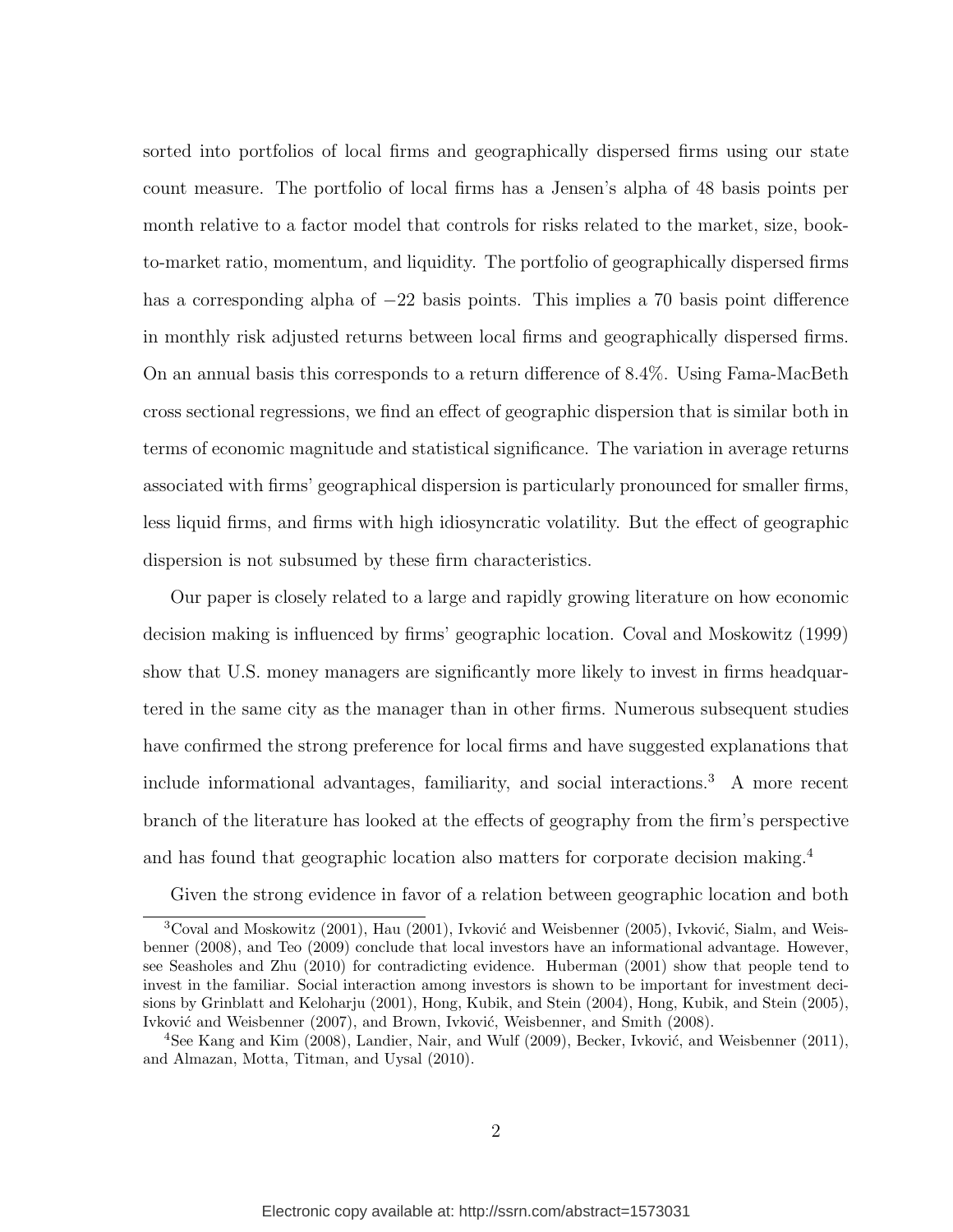investor decisions and corporate decisions, it seems natural to investigate how geography affects asset prices. Pirinsky and Wang (2006) show how the stock returns of firms headquartered in the same geographic area strongly co-move with each other, and interpret their evidence as favoring the view that the trading pattern of local investors influences stock returns. Hong, Kubik, and Stein (2008) show that the local bias depresses the stock price through an "only game in town" effect.<sup>5</sup> Our paper contributes to this literature by providing evidence on the existence of a link between the geographical scope of a firm and its average stock returns.

Geographic dispersion has been shown to be important for a number of questions in economics.<sup>6</sup> However, we are the first to create a proxy for the geographical dispersion of a firm's operations that it is available for virtually the whole cross section of publicly traded U.S. firms. Most other studies base their measures of dispersion on international data, small proprietary databases, or on information reported in Exhibit 21 of the 10 K statements, where firms break down financial variables by business segments (which sometimes are geographic segments). Although these sources provide data with less noise than our state counts, it can only be collected for a small subsection of listed U.S. corporations. Moreover, local firms are unlikely to be included in these data sets, precisely because they are local.

Theoretically, there are good reasons to expect the local bias to have implications for asset prices. Merton (1987) characterizes equilibrium stock returns when investors are

 ${}^5$ Gómez, Priestley, and Zapatero (2008) show that a local risk factor has negative risk premium. This evidence is consistent with investors hedging local risk from relative wealth concerns. See Feng and Seasholes (2004), Loughran and Schultz (2005), Loughran (2007), Dorn, Huberman, and Sengmueller (2008), Bodnaruk (2009) for other related work.

<sup>6</sup>Landier, Nair, and Wulf (2009) show that the geographic dispersion of a firm affects its decision making. Gao, Ng, and Wang (2008) show that geographic dispersion affects firm value. There is also a large literature in economics that study why Silicon Valley style geographic agglomeration exists. See for example Ellison and Glaeser (1997) and references therein. The international finance literature is also related, see for example Doukas and Travlos (1988) and Uysal, Kedia, and Panchapagesan (2008) for studies of M&As in an international context.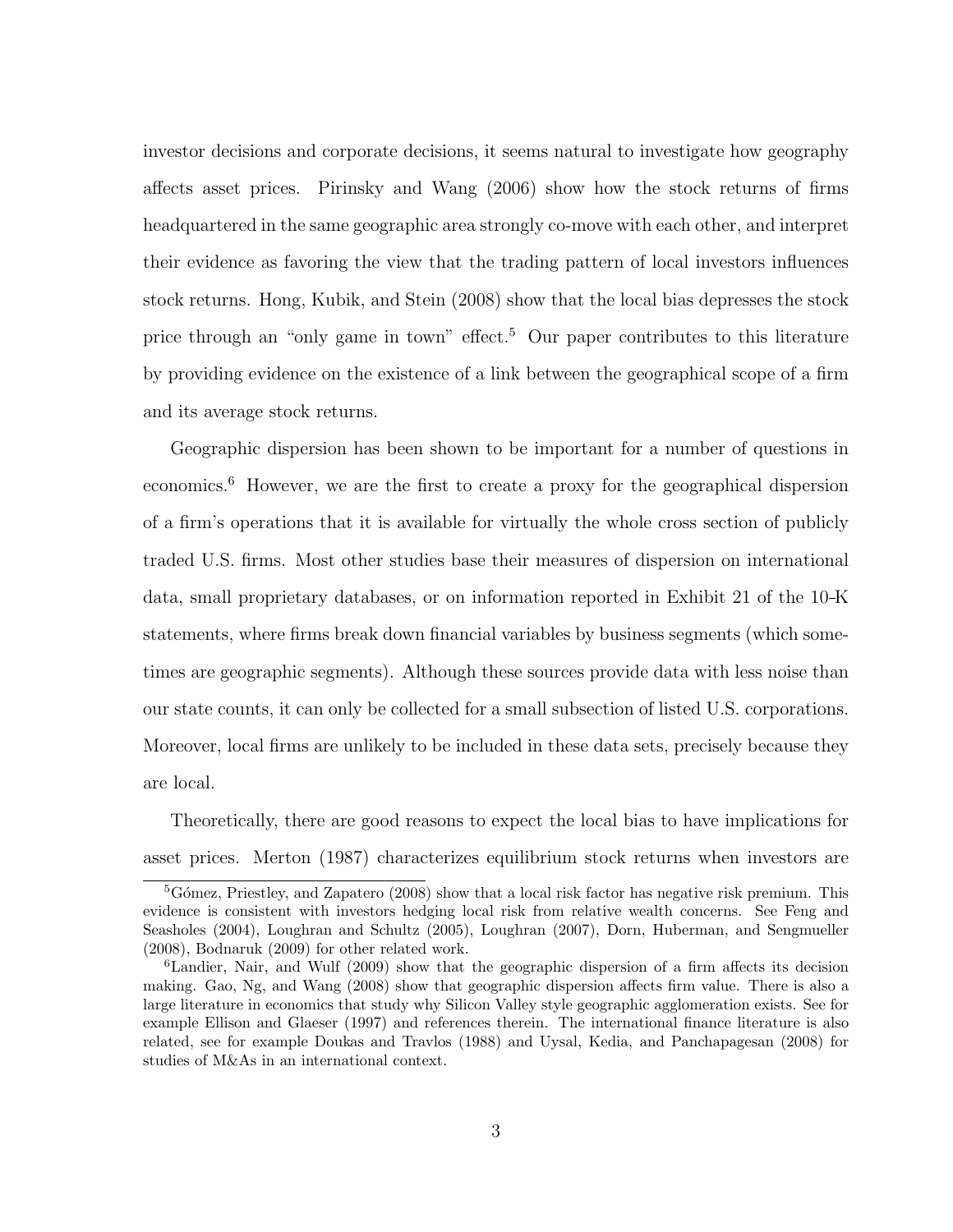not aware of all securities. Stocks with lower investor recognition have higher expected returns to compensate investors that hold the stock for insufficient diversification. It is reasonable to expect that stocks of local firms will have a smaller investor base, and hence lower investor recognition, than stocks of geographically dispersed firms. It follows that local firms should have higher stock returns than geographically dispersed firms, consistent with our our main finding.<sup>7</sup>

More recent theories have tried to explain the anomalies related to geographic location through an informational channel. VanNieuwerburgh and Veldkamp (2009) develop a model where a slight informational advantage on "local assets" makes agents buy more information on those assets and over weight them in their portfolios. García and Strobl (2011) show that relative wealth concern generates herding in informational choices, and as a consequence, in holdings. These models have different implications for unconditional stock returns than the model of Merton (1987). In particular, models that generate excess information acquisition will typically generate more informative prices, which lowers the equilibrium ex ante equity premium. Thus, our main empirical finding supports the mechanism in Merton (1987) rather than an informational channel.<sup>8</sup>

To further explore predictions of the investor recognition hypothesis, we investigate how returns on stocks of local firms are related to the imbalance between the amount of capital available locally and local investment opportunities. Following the evidence in Hong, Kubik, and Stein (2008), we conjecture that investors will be aware of most firms around them in areas where the amount of investable capital is large relative to the size

<sup>7</sup>As investor recognition is not directly observable, the existing empirical literature has used proxies that includes cross listings by non-U.S. firms (Foerster and Karolyi, 1999), trading volume (Gervais, Kaniel, and Mingelgrin, 2001; Kaniel, Ozoguz, and Starks, 2010), media attention (Fang and Peress, 2009), and a measure of the shadow cost of incomplete information (Bodnaruk and Ostberg, 2008). ¨

 ${}^8$ García and Strobl (2011) explicitely show how the equilibrium risk premium of an asset varies with the intensity of relative wealth concerns. Only when agents strongly herd on their information acquisition choices does the model predict higher expected returns for local assets (as information does not aggregate via prices). VanNieuwerburgh and Veldkamp (2009) do not study unconditional expected returns explicitely.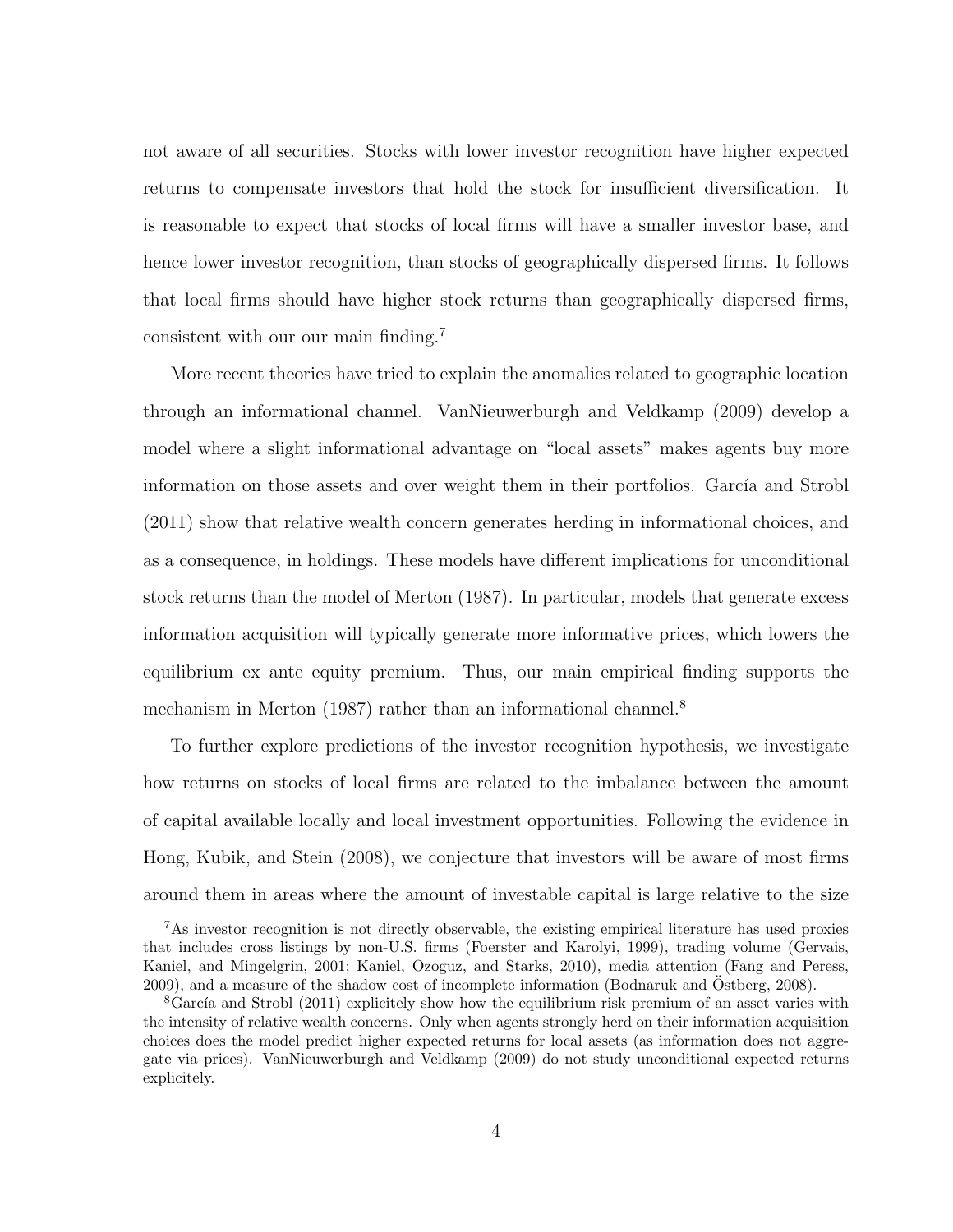of local investment opportunities. On the other hand, in areas where the opposite is true, local firms will have a hard time showing up on investors' radar screen, and stock returns should reflect this.

We measure the capital imbalance in two different ways. First, we investigate how returns on stocks of local firms are related to the number of listed firms per capita in the state where the firms are headquartered. We find that local firms from states with a low firm population density generate returns that are significantly lower than the return on local firms from states with high firm population density. Controlling for potential differences in risk between firms from high density states and firms from low density states, the return on a portfolio of local firms from high density states exceeds the return on an equally weighted portfolio of local firms from low density states by 58 basis points. Second, we measure the capital imbalance using the difference between mutual fund capital and listed firm market capitalization in a 100 km diameter circle around the headquarter of the local firm. With this measure, the return on an equally weighted portfolio long in local stocks with low recognition and short in local stocks with high recognition is 31 basis points. For both approaches, the point estimates for value weighted portfolios are of a similar magnitude but not statistically significant.

In a final test of the investor recognition hypothesis, we look at changes in geographic dispersion. In particular, we study firms that go from being local—and unrecognized by investors—to geographically dispersed and recognized.<sup>9</sup> We find that the realized return on stocks that become local is no different than the return on stocks that were already local. A similar statement applies to stocks that become geographically dispersed. In other words, firms changing their geographic dispersion behave more like the firms they become similar too than the firms they used to be, consistent with investor recognition being priced into asset prices within a year.

<sup>&</sup>lt;sup>9</sup>We thank the referee for making this suggestion.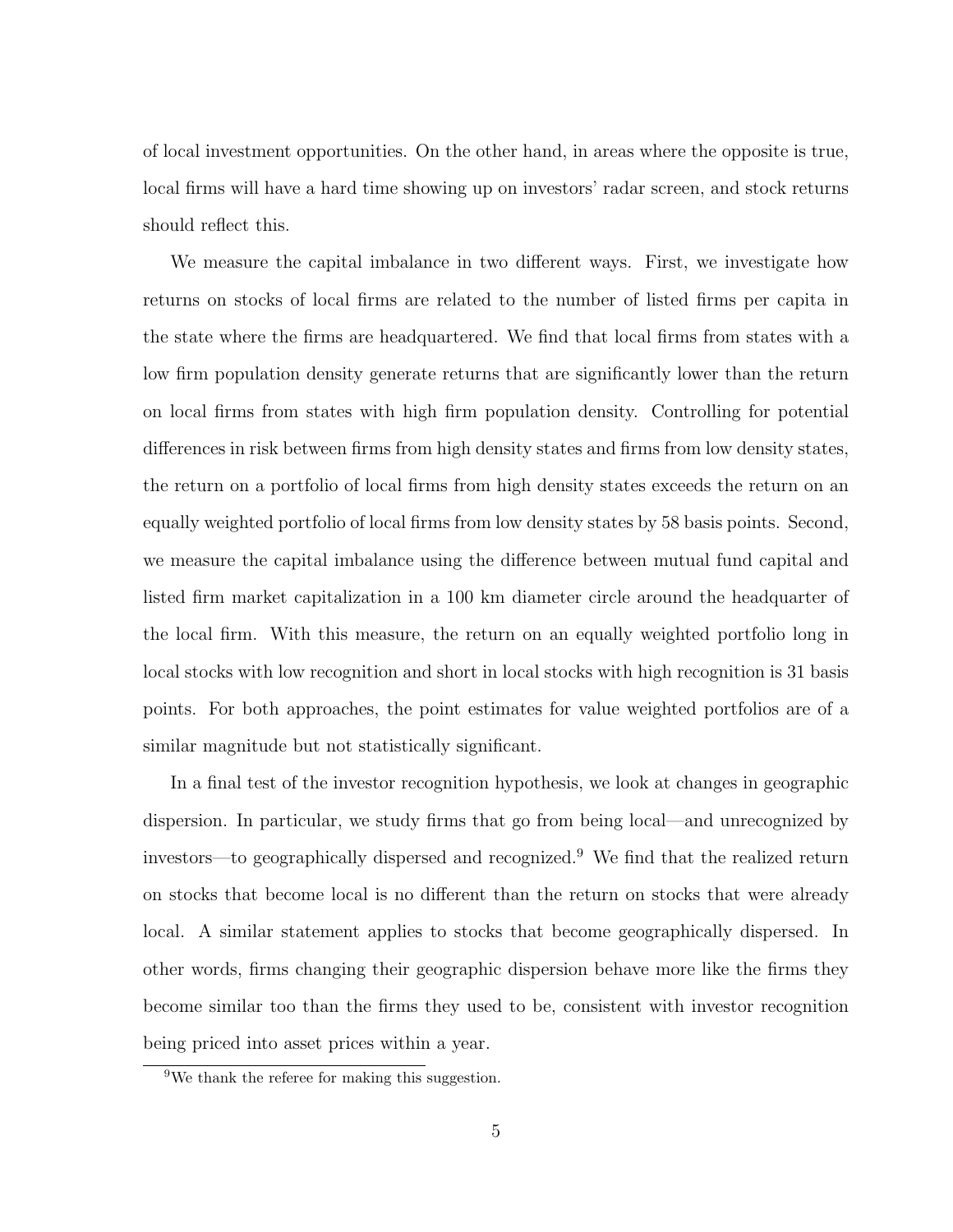Overall, we present several findings that are consistent with the investor recognition hypothesis. However, the size of the difference in monthly risk adjusted returns between local firms and geographically dispersed firms leads us to conclude that investor recognition most likely is not the only explanation for our findings.

The rest of the paper is organized as follows. Section 2 describes our data selection procedure and explains how we construct our measure of geographic dispersion. Section 3 presents the main findings. In section 4 we provide possible explanations for the high returns on local firms as well as robustness tests. Section 5 concludes the paper.

### 2 Data

We use a sample of firms listed on the New York Stock Exchange (NYSE), the American Stock Exchange (AMEX), and NASDAQ. The data used to construct our measure of geographic dispersion is downloaded from the Electronic Data Gathering, Analysis, and Retrieval system (EDGAR) of the U.S. Securities and Exchange Commission (SEC). Stock returns, stock prices, and data on volume traded are from the Center for Research in Security Prices (CRSP). Accounting variables are from Compustat. The following sections describe our data selection procedure, explain how we construct our measure of geographic dispersion, and report summary statistics on both geographic dispersion and sample firms.

### 2.1 Geographic Dispersion

The degree of geographic dispersion of a firm's business operations is measured using data from 10-K filings. Form 10-K is an annual report required by the SEC that gives a comprehensive summary of a public company's performance and operations. Firms must file such a report with the SEC within 90 days of the end of their fiscal year. In addition to financial data, the annual report typically includes information on the evolution of the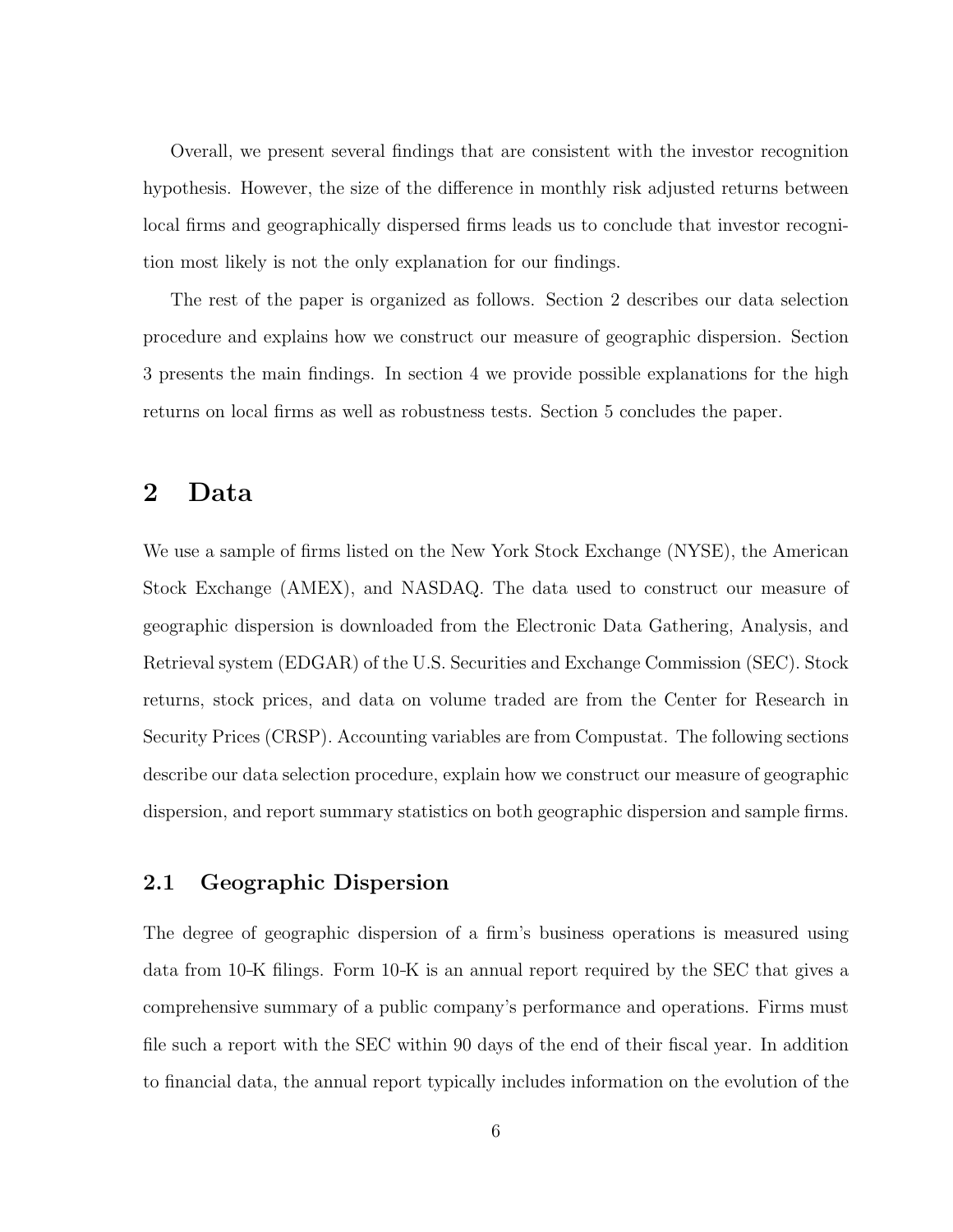firm's operations during that year, details on its organizational structure, executive compensation, competition, and regulatory issues. The 10 K statement also gives information on the firm's properties, such as factories, warehouses, and sales offices. For example, firms may include sales at stores in different states, and/or list the manufacturing facilities they operate together with the city and state where they are located.

Computerized parsing of all 10 Ks filed with the SEC during the period 1994 through 2008 allow a count of the number of times each 10 K mentions a U.S. state name. The structure of a 10-K filing is standardized, and the vast majority of 10-Ks are subdivided into the same set of sections. We count the occurrence of state names in sections "Item 1: Business", "Item 2: Properties", "Item 6: Consolidated Financial Data", and "Item 7: Management's Discussion and Analysis." In most of the analysis that follow, we simply measure geographic dispersion as the number of different states mentioned in these four sections. Firms that do not mention any U.S. state names in their  $10$ -K are excluded from the analysis. Thus, geographic dispersion for firm i based on the  $10$ -K for fiscal year t is an integer in  $\{1, 2, ..., 50\}$ .

The vast majority of firms file their annual report using SEC form 10-K. If a firm has not filed the 10-K within a fiscal year, or we cannot identify the right sections, we check if the firm has made an amended filing on form  $10-K/A$ , and we use this filing to count states. If neither of these two forms are filed or contain the sections we are interested in, we repeat the procedure using forms 10-K405, 10-KSB, 10-KT, 10KSB, 10KSB40, 10KT405 and the amendments to these forms.<sup>10</sup> We only count states in one form in a given fiscal year. Overall, we read and attempt to count states in 118,242 forms.

Firms that file with the SEC using EDGAR are uniquely identified by the Central Index Key (CIK). The CIK is matched with data from CRSP and Compustat using the

<sup>&</sup>lt;sup>10</sup>These forms are essentially 10-K statements for either (i) small firms, who are not required to give as many details as large firms (forms ending in SB), (ii) firms that, prior to 2003, had failed to file a Form 4 in time (forms ending in 405), or (iii) firms in transition (forms ending in KT).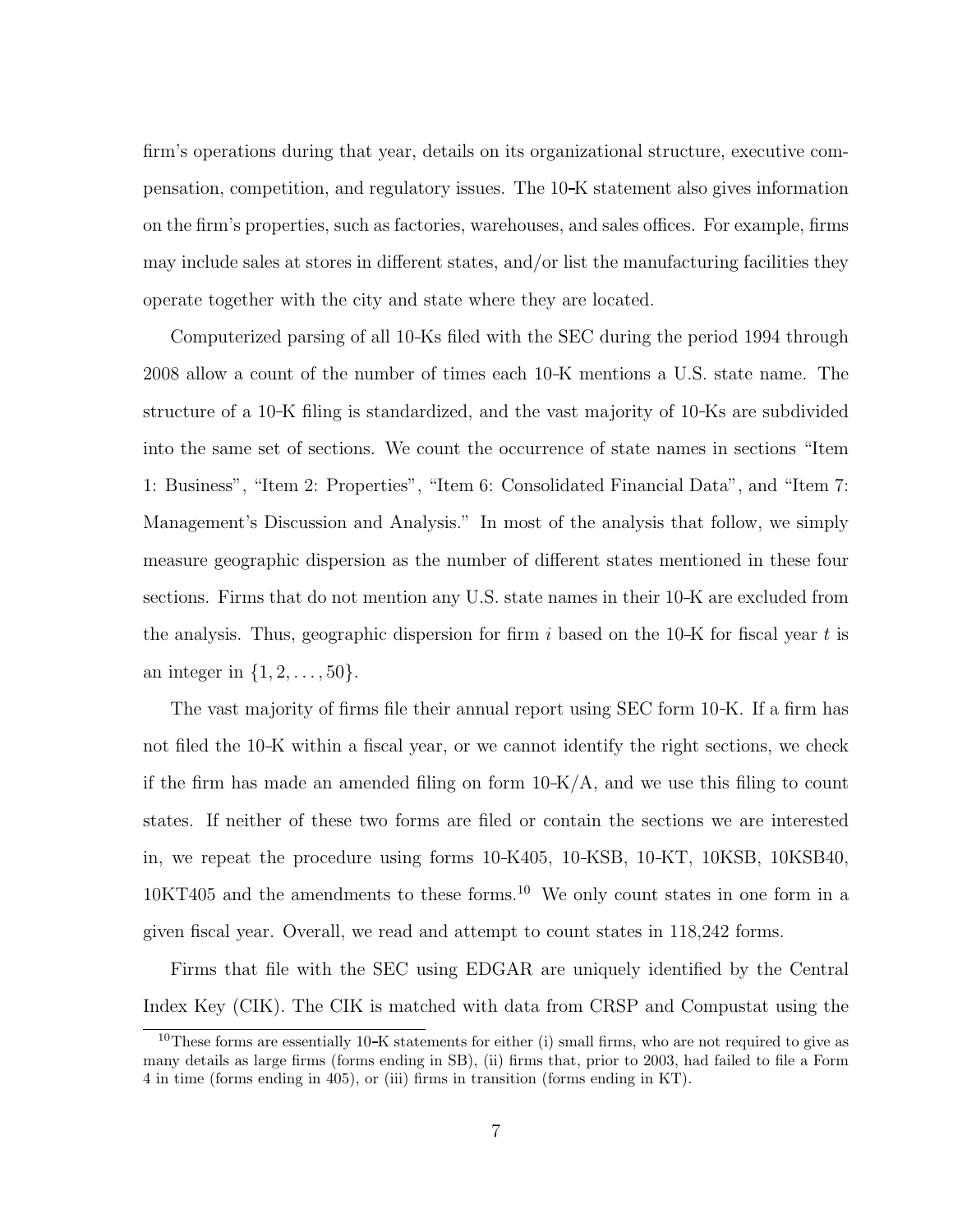linkfile from the CRSP/Compustat Merged Database. We are able to match 91,460 forms with data from CRSP using this linkfile. Restricting firms to be listed on NYSE, AMEX, or NASDAQ with common equity (sharecodes 10 and 11) and only counting firms with a December return on CRSP, leaves us with a sample of 66,628 firm-years for the sample period 1994 through 2008. The number of firms that satisfies the above sampling criteria fluctuates between a low of 934 in 1994 (when EDGAR filings were optional) to a high of 6,293 in 1998.

The state names most frequently mentioned in the 10-Ks are: California, Texas, New York, Florida and Illinois (in that order). The least common state names are Rhode Island, South Dakota and North Dakota. Delaware and Washington, particularly the former, are outliers in terms of number of counts per population of the state, as many companies are incorporated in Delaware, and Washington is also the name of the United States' capital. We present our results using the counts of the states without any adjustments, but we remark that all of our results are robust to the exclusion of Delaware and Washington as state names.

A prime example of a firm that is clearly geographically dispersed is Sears Holdings Corporation. It has a state count of 50 for all years in our sample period. In its 10 Ks, Sears always breaks down the number of Sears and Kmart stores by state. Other firms that, by our measure, operate in all 50 states are: Darden restaurants, the world's largest company owned and operated restaurant company, GameStop Corp, a videogame retailer, and Genworth Financial Inc, a large retail financial firm. Well known firms with an average state count that exceeds 45 include: Barnes and Nobel, Applebees, Officemax, Zurich Reinsurance, Jo-Ann Stores, United Rentals, Regions Financial Corp, and Integrated Health Services.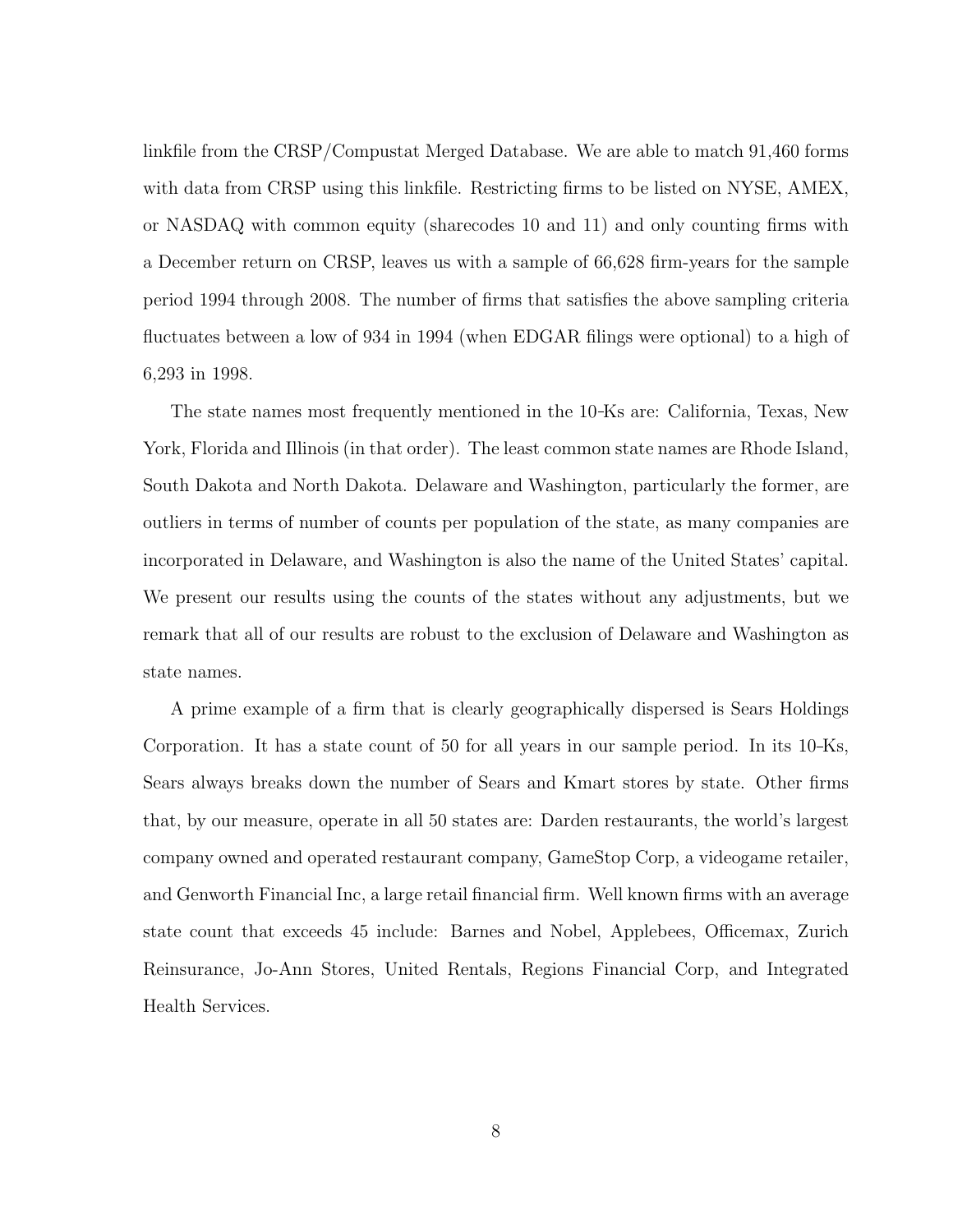#### 2.2 Summary Statistics on Geographic Dispersion

Table 1 presents sample summary statistics for our measure of geographic dispersion. These results have interest on their own, as they are the first large sample evidence on the geographical scope of U.S. publicly traded firms. Panel A presents summary statistics for all firms in the sample. Focusing on the first row, the average number of U.S. state names mentioned in the annual report filed on form  $10-K$  is 7.9. This average is computed using the time series of July cross sectional averages. In this 1994–2008 time series, the minimum average is 7.1 states and the maximum average is 9.6 states. Based on average state counts, geographic dispersion seems to be stable over our sample period. The stability is confirmed by the graph in Panel A of Figure 1. This graph shows the monthly cross sectional average geographic dispersion starting in May 1994 and ending in December 2008. At the start of the sample period the average number of states is relatively high. This reflects the fact that prior to May 1996 filing via the EDGAR system was voluntary, and the firms that chose electronic filing were mostly large firms. Since 1997, when EDGAR filing was mandatory for all U.S. publicly traded firms, the average number of states mentioned in 10 Ks have increased steadily from around 7 states to around 8 states. Next we turn to the row labeled Median in Panel A of Table 1. Using the time series of cross sectional medians, the median firm in the median year mentions five states in its 10-K, indicating a distribution of state counts that is skewed to the right.

More importantly for our purposes, Table 1 shows that there is a significant variation in our measure of geographic dispersion. In particular, the cross sectional standard deviation of the number of states is 7.7. Moreover, this cross sectional variation does not change much over time. The minimum standard deviation is 6.9 while the maximum is 8.4. Focusing on the column labeled 20%, we observe that as many as 20% of the firms in our sample do business in three states or less. In the following, we will refer to firms below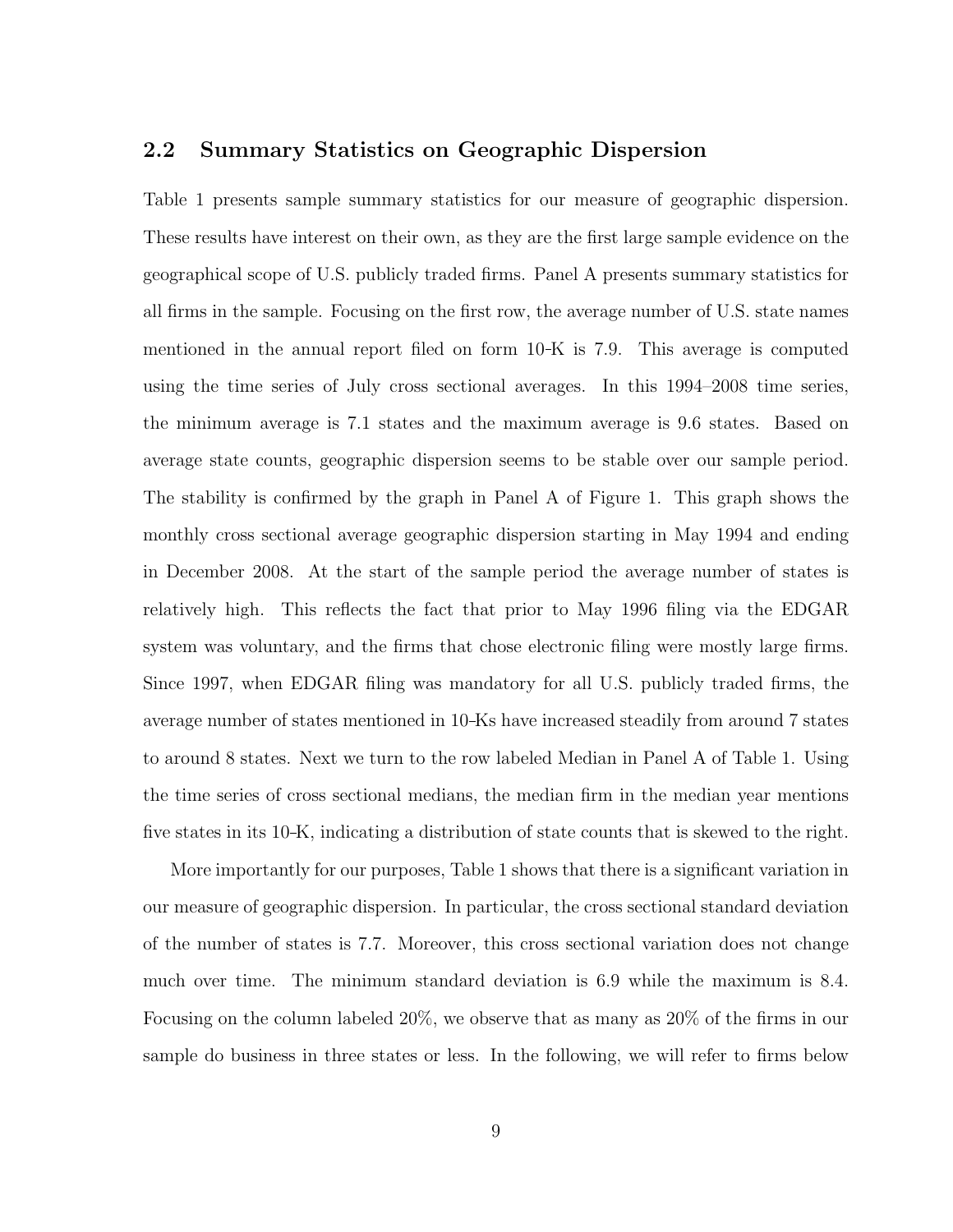the 20th percentile as being "local." The last column of Panel A shows that for a typical year in our sample period, 80% of all firms do business in 11 states or less. We will refer to firms that do business in more states than the firm at the 80th percentile as being "geographically dispersed." Looking at the rows labeled Minimum and Maximum, we see that the 20th percentile varies between two and three states over the sample period while the 80th percentile varies between 10 and 14 states. Panel B of Figure 1 contains the full histogram of our geographical dispersion. As expected, it is heavily skewed to the right, with most firms clustered on single digit state counts, but with a significant number of companies that operate in multiple states.

Panel B of Table 1 breaks down the averages from the first row of Panel A by the size of firms. As one would expect, big firms are more geographically dispersed, having almost twice as many state names mentioned in their 10 K statement as small firms. The difference is economically large: The average number of state names for small firms is 5.9 while the corresponding average for big firms is 10.5. To study how stock returns vary by geographic dispersion, we require cross sectional variation in dispersion that is independent of other firm characteristics known to be related to returns. Panel B shows, that even within size terciles, there is a significant amount of variation in geographic dispersion. For small firms, the average 20th percentile is 2.1 states while the average 80th percentile is 8.5 states. The corresponding number of states for big firms are 3.5 and 15.3. For all three size groups, the lowest number of states mentioned in a 10 K is one state. The corresponding maximum number of states varies from an average of 48 states for small firms to an average of 50 states for large firms.

In sum, Table 1 shows significant cross sectional variation in geographic dispersion. This geographic dispersion is stable over time and remains large even when breaking down the cross section by size. Next, we further explore how geographic dispersion relates to firm size and other firm characteristics such as book-to-market ratio, liquidity, volatility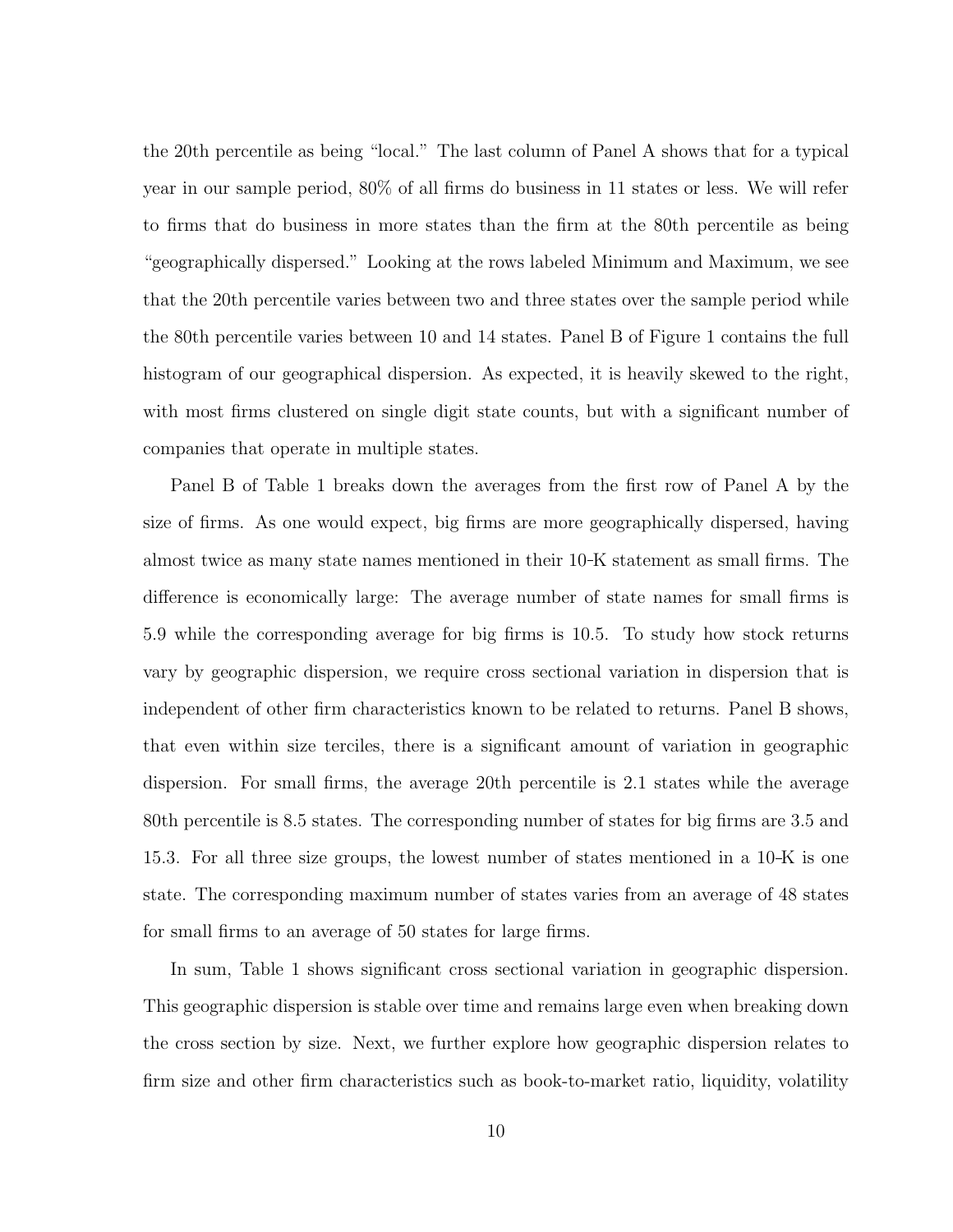and stock return momentum.

#### 2.3 Geographic Dispersion and other Firm Characteristics

Previous research has found that, in the cross section of firms, stock returns are related to a number of firm characteristics. We expect that our measure of geographic dispersion will be related to many of the same firm characteristics. For example, it seems likely that local firms will tend to be smaller and less liquid than geographically dispersed firms. Table 2 investigates this conjecture. Panel A shows how the averages of size (ME) measured using stock market capitalization, the book-to-market ratio (BEME), liquidity (AMI) measured as in Amihud (2002), liquidity measured using the proportional quoted bid-ask spread (SPR), and idiosyncratic volatility (VOL) varies between quintiles of geographic dispersion.

The first row in Panel A shows that the average 10 K state count for firms classified as local is 1.9. The corresponding average state count for firms classified as geographically dispersed is close to 20. As expected, local firms are smaller than dispersed firms. Moving from the first quintile of geographic dispersion (local firms) to the fifth quintile (dispersed firms), the average size (ME) more than doubles. As average stock returns are negatively related to size, the size effect would tend to cause higher returns for local firms. The bookto-market ratio is monotonically increasing as geographic dispersion increases. Although the difference in book-to-market ratios between local firms and dispersed firms is not large, holding other firm characteristics constant, the difference would tend to result in lower returns for local firms.

We study the relation between liquidity and geographic dispersion using both the price impact measure of Amihud (2002) and the proportional quoted bid-ask spread. We set the Amihud illiquidity measure to missing for firm i in month m if the number of days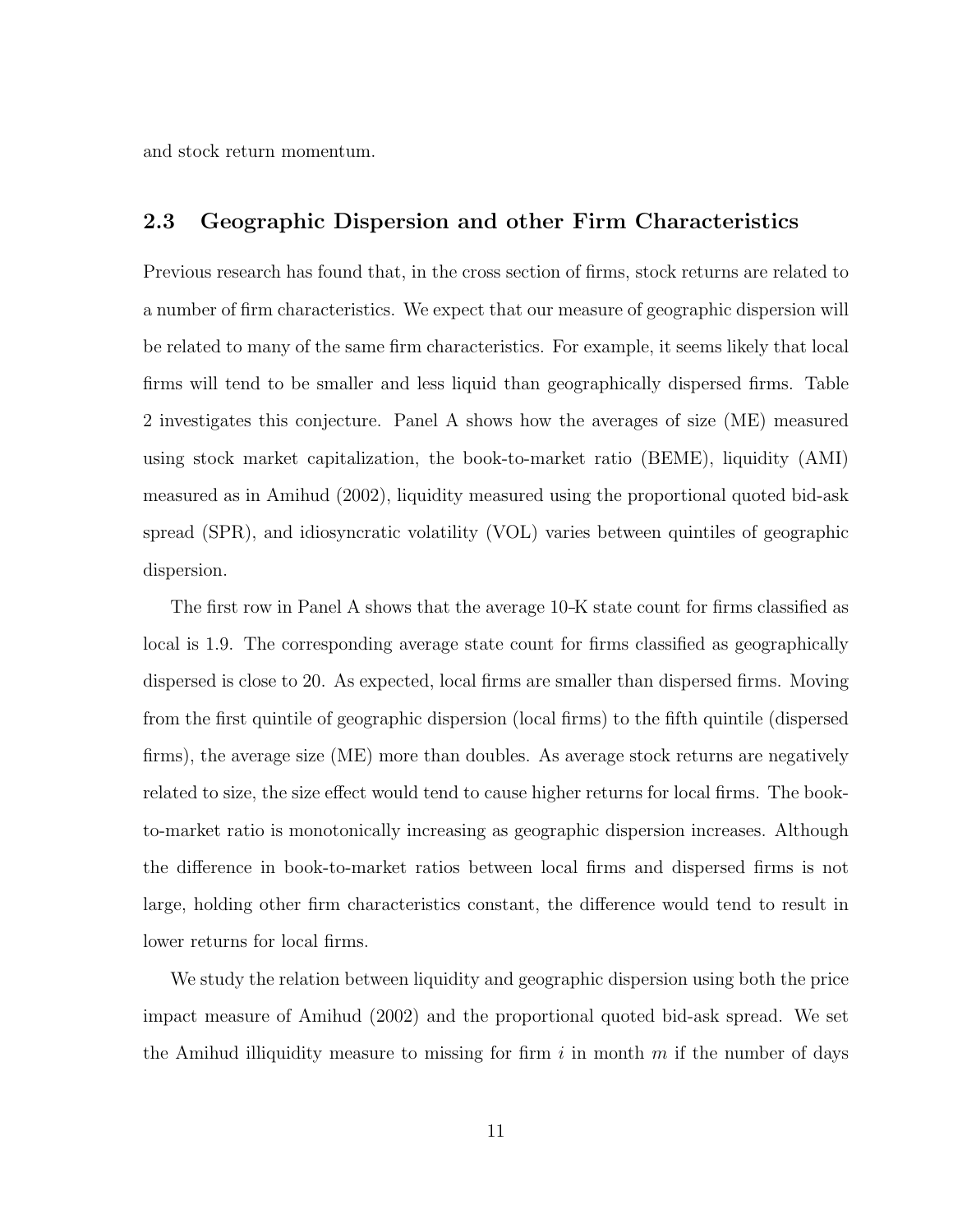the stocks of firm i has traded in month  $m$  is below or equal to five. If the dollar volume traded for stock  $i$  is high during a month, but the price has moved only very little, the Amihud measure will be small and stock i is said to be liquid. A potential disadvantage of the Amihud measure is that it may be difficult to distinguish liquidity from volatility. We therefore use the bid-ask spread as an alternative measure of liquidity. Proportional quoted spread is computed as  $100(P_A - P_B)/(0.5P_A + 0.5P_B)$ , where  $P_A$  is the ask price and  $P_B$  is the bid price. Monthly firm specific bid-ask spreads are computed as the average daily bid-ask spreads within the month. The fourth and fifth rows in Panel A show that the average liquidity of local firms is lower, using both price impact and bid-ask spread, than the average liquidity of dispersed firms. To the extent that liquidity is priced and illiquid firms are more sensitive to priced liquidity risk than liquid firms, the low liquidity of local firms would cause local firms to have higher average return than geographically dispersed firms.

Ang, Hodrick, Xing, and Zhang (2006) show that volatility can explain the cross sectional variation in stock returns. We follow these authors and measure volatility as the standard deviation of the error term from a Fama and French (1993) time series regression using daily data for one month. Ang, Hodrick, Xing, and Zhang (2006) find that firms with high volatility in month  $t - 1$  tend to experience low stock returns in the following months. Looking at the last row of Panel A of Table 2, local firms tend to be more volatile than dispersed firms. In isolation, this would tend to cause local firms to have lower average returns than dispersed firms. The last row of Panel A shows how average stock return momentum varies by geographic dispersion quintiles. We follow Fama and French (2008) and measure momentum as the cumulative return from month  $t - 12$  to  $t-2$ . Even though average past returns are higher for local firms than for dispersed firms, neither groups of firms display stock return momentum that is unusually high on average.

In Panel B of Table 2, we run a regression with geographic dispersion as the dependent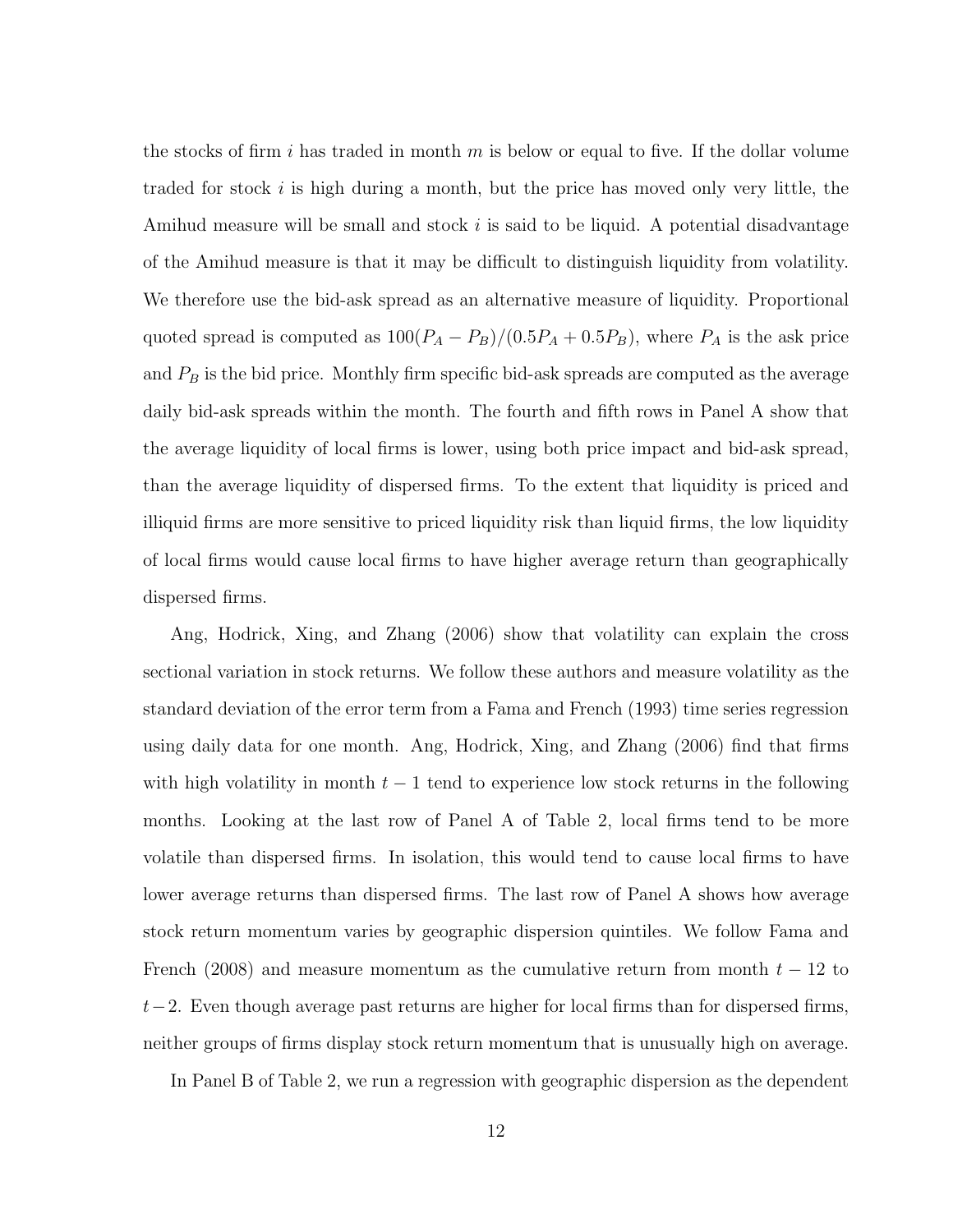variable and other firm characteristics, year dummies, industry dummies, and U.S. census division dummies as independent variables. All firm characteristic measures are transformed using the natural logarithm. Each firm is allocated to one of 12 industries using Ken French's industry classification and SIC codes from CRSP. Each firm is also allocated to one of nine U.S. census divisions based on the location of the firm's headquarter. The headquarter location is from Compustat. Controlling for year, census division, and industry effects, the results from Panel B confirms that geographic dispersion is positively related to size and book-to-market ratio and negatively related to Amihud illiquidity and momentum. However, when controlling for other firm characteristics the marginal effect of the bid-ask spread and volatility is positive.

## 3 Results

The analysis presented in the previous section shows that geographic dispersion varies with firm characteristics known to explain some of the cross sectional variation in stock returns. In this section, where we present results on the relation between geographic dispersion and stock returns, it therefore becomes important to control for the potentially confounding effect of other firm characteristics. We follow two approaches commonly used in the literature to investigate the relation between returns and firm characteristics. First, we sort firms and form portfolios based on geographic dispersion. Second, we perform cross sectional regressions along the lines of Fama and MacBeth (1973).

### 3.1 Portfolios Sorted on Geographic Dispersion

To investigate how stock returns are related to the degree of geographic dispersion, we start by forming five portfolios based on our state count measure. A firm that files a 10 K form on or before June of year t is eligible for inclusion in a portfolio starting in July of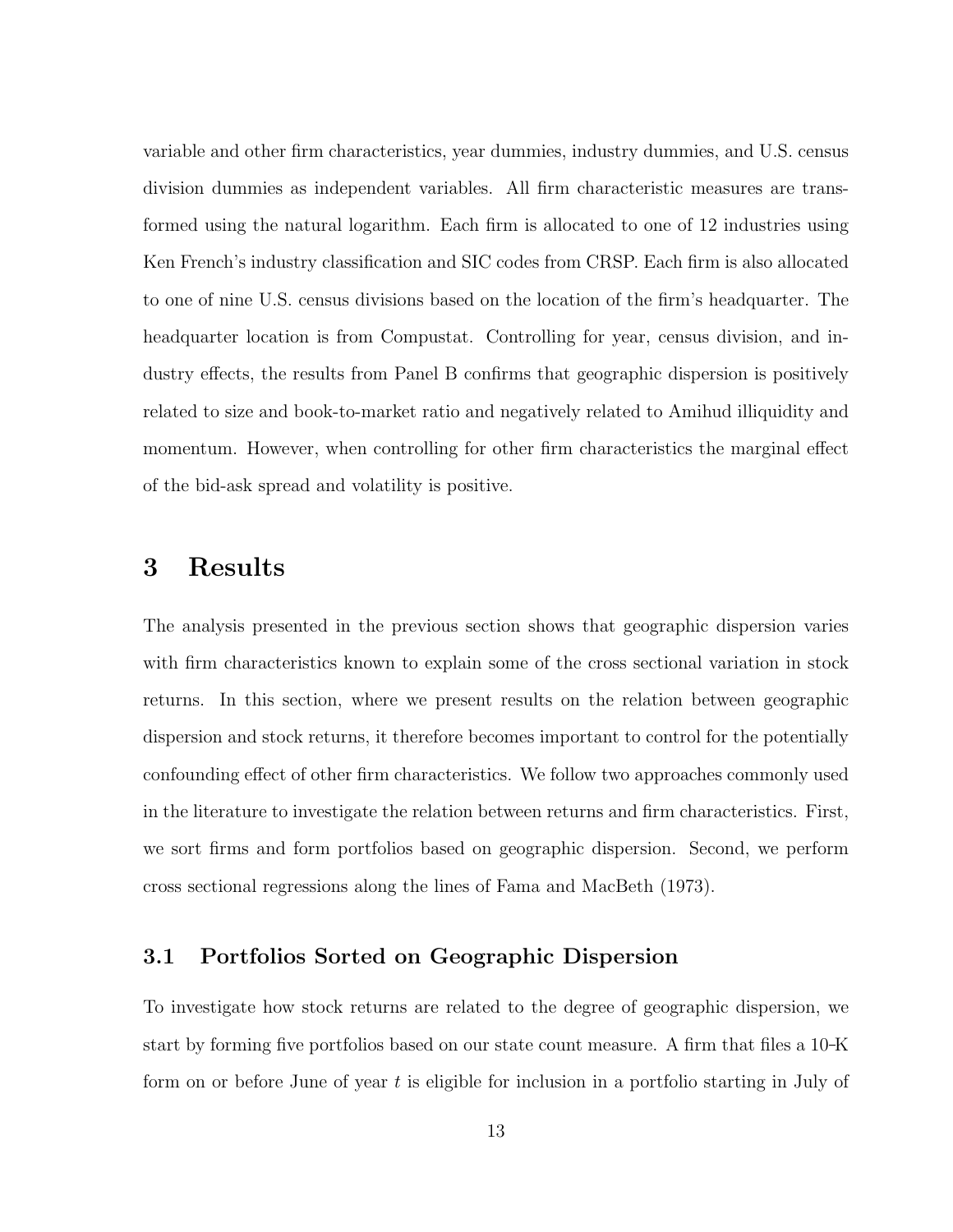year  $t$ . The firm carries its state count up to and including June of next year. A firm gets added to the portfolio of local firms if its state count is below the 20th percentile in the June cross section of state counts. Correspondingly, a firm gets added to the portfolio of dispersed firms if the state count exceeds the 80th percentile. Three more portfolios are formed using the 40th and the 60th percentile as breakpoints. To ensure that portfolios include a sufficient number of firms, portfolio formation starts in July 1994. The sample period ends in December 2008.

In this section we follow Fama and French (2008) and report results using both equally weighted and value weighted portfolio returns. The advantage of equally weighted returns is that results will not be driven by a few very large stocks. However, when forming portfolios using geographic dispersion, which is negatively correlated with market capitalization, the portfolio of local firms may be unduly influenced by microcaps (defined by Fama and French (2008) as firms with market cap below the 20th NYSE percentile.) Since microcaps only account for about 3% of the aggregate market cap, equally weighted returns may produce results that are unrepresentative of the market. Reporting results using both value weights and equal weights improves our understanding of the pervasiveness of the relation between stock returns and geographic dispersion.

Table 3 shows equally weighted (EW) and value weighted (VW) monthly return on the portfolios sorted on geographic dispersion. Focusing on the equally weighted portfolio returns, local firms experienced an average monthly return of 1.18% per month during the sample period. Starting with local firms and moving from left to right along the first row in Table 3, the average returns are monotonically decreasing as firms get more and more geographically dispersed. The average equally weighted monthly return for the quintile of the most dispersed firms is only 0.62% per month. The 56 basis point difference in average monthly equally weighted returns between local and dispersed firms is economically large and statistically significant at conventional levels.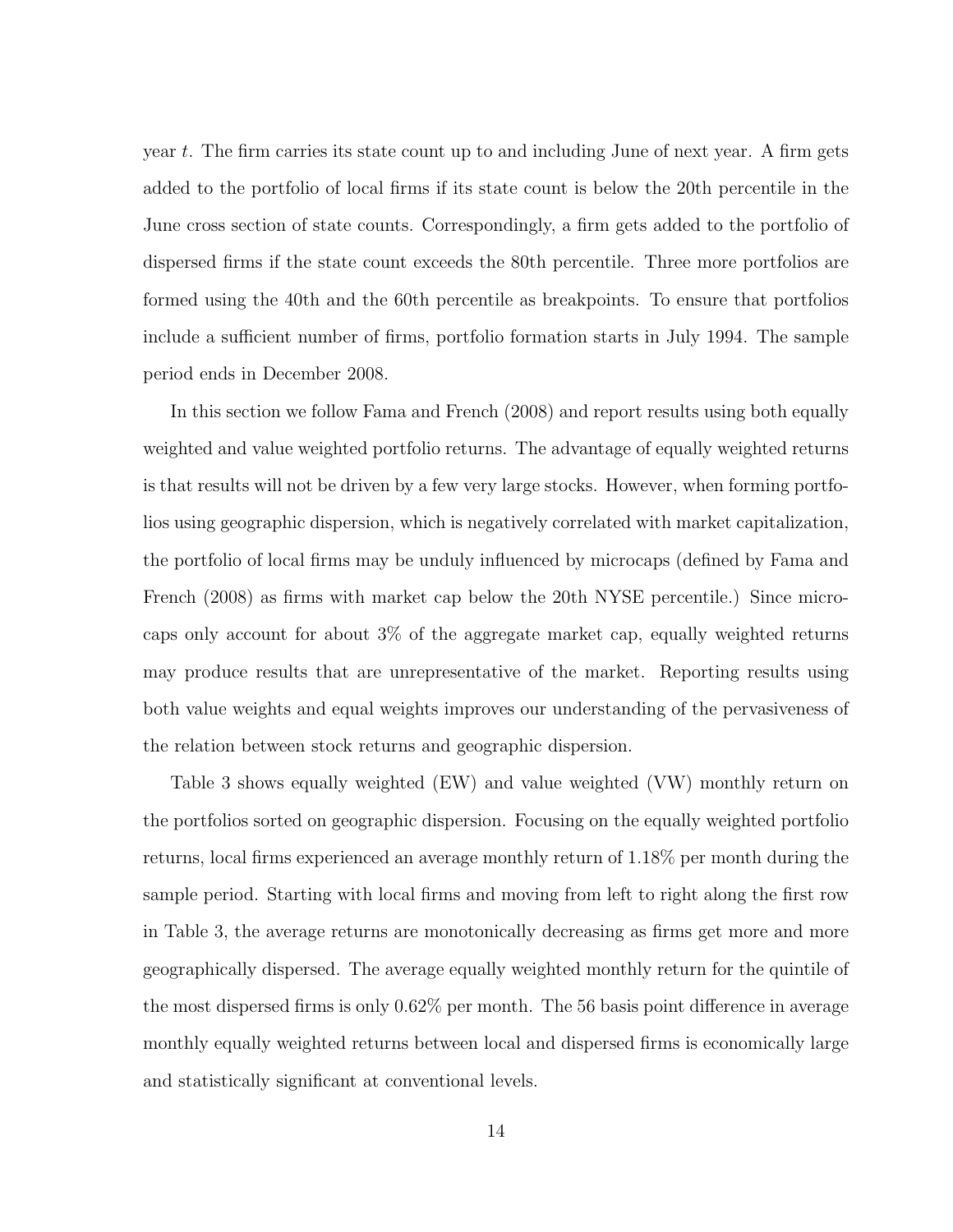The second row shows a similar pattern for value weighted returns. The return difference between the local portfolio and the dispersed portfolio is a statistically significant 40 basis points. The difference in return between the equally weighted and value weighted portfolios indicate that small local firms have higher returns than large local firms, but the effect of geographic dispersion is clearly also present for large firms. Notice that not only are the point estimates for the top and bottom quintiles statistically different, but they are monotonic along the five quantiles, both for equally and value weighted portfolios. The last row of the table shows that the average number of firms in each of the quintile portfolios varies between 757 and 1,084. The reason why the five portfolios do not contain the same number of firms is related to the fact that the quintile breakpoints are integers. Many firms are operating in two states—all of which get included in the portfolio of local firms.

The return difference between local firms and dispersed firms is related to size. Earlier we documented a relation between geographic dispersion and other firm characteristics. This raises the question of whether the return spread is compensation for exposure to other risk factors. To take this concern into account, we estimate the following regression model:

$$
r_{pt} = \alpha_p + \beta_1(\text{Mkt} - \text{Rf})_t + \beta_2 \text{SMB}_t + \beta_3 \text{HML}_t + \beta_4 \text{MOM}_t + \beta_5 \text{LIQ}_t + e_t, \qquad (1)
$$

where  $r_{pt}$  is either the monthly return on a given portfolio, or the monthly return on a zero investment portfolio long local firms and short geographically dispersed firms. The market portfolio proxy Mkt-Rf, the size factor SMB, the book-to-market factor HML, and the momentum factor MOM are all available from Ken French's web site. The liquidity factor  $LIQ$  is the "traded" liquidity factor of Pástor and Stambaugh (2003), available from WRDS as a time series updated to December 2008.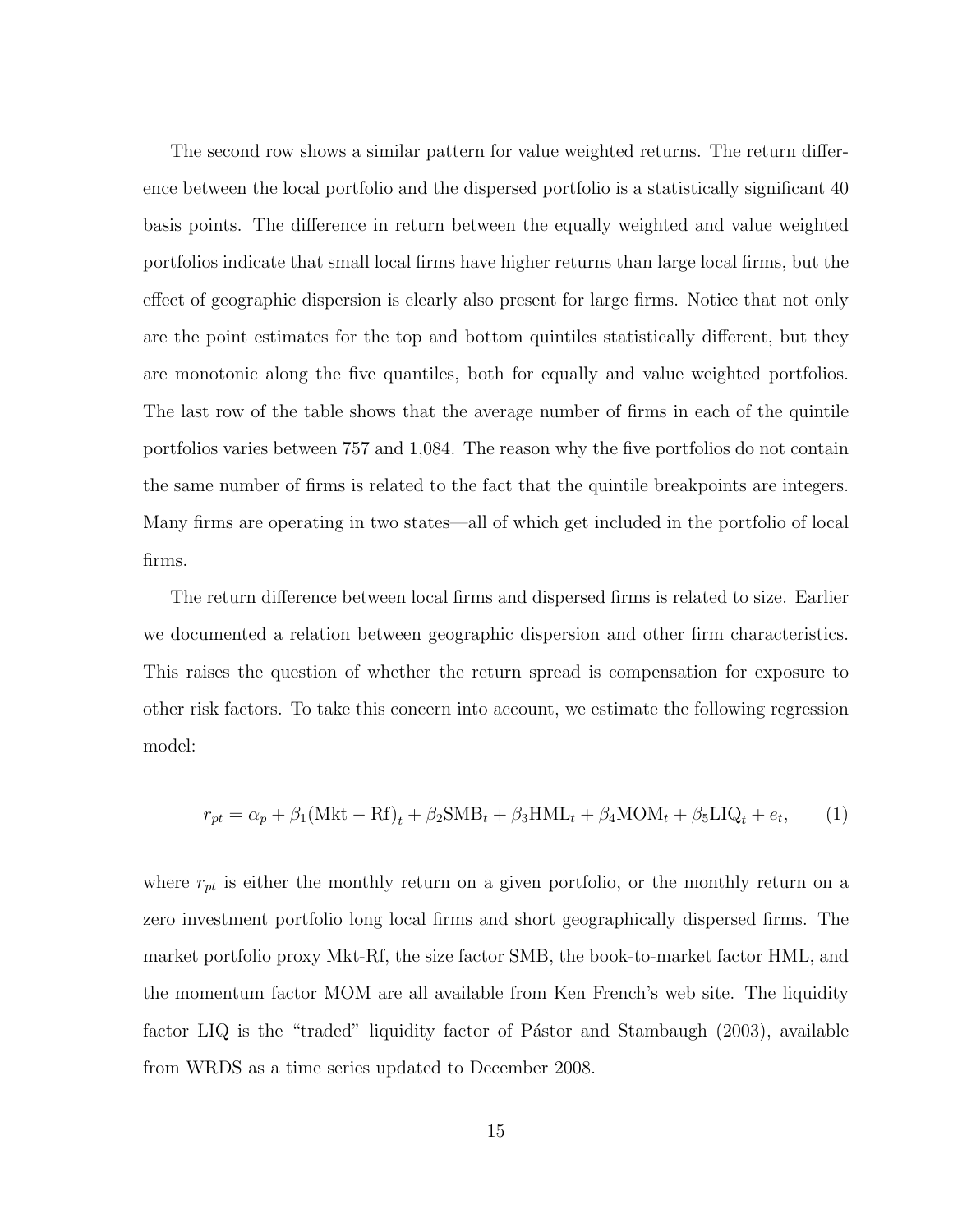Panel A in Table 4 reports factor loadings and Jensen's alpha for equally weighted portfolios formed using quintiles of geographic dispersion. Focusing on the first row of the table, the portfolio of local firms shows a large and statistically significant Jensen's alpha, 48 basis points with a heteroskedasticity consistent t-statistic of 2.66, relative to the five factor model. The return on the local portfolio is closely related to the return on the size factor, reinforcing the earlier finding that local firms tend to be smaller firms. But, since the portfolio has a large alpha, the high return on local firms is not driven by the size effect. Moving down in the column labeled "Alpha," the abnormal returns are monotonically decreasing as portfolios contain more geographically dispersed firms, mimicking the change in raw returns documented in Table 3. For the quintile portfolio with the most dispersed firms the alpha is a statistically significant  $-22$  basis points (tstatistic of  $-2.06$ ). This portfolio is less sensitive to the size factor, but it shows much stronger sensitivities to the book-to-market factor and the liquidity factor.

The first row of Panel B in Table 4 reports the result from a regression with the equally weighted zero investment portfolio long local firms and short dispersed firms as the dependent variable. The monthly alpha on this portfolio is 70 basis point—corresponding to an annual abnormal return of  $8.4\%$ . The associated t-statistic is 4.45, implying an abnormal return statistically significant at all conventional levels. The return on the long-short portfolio is positively related to the size factor and negatively related to the other four factors. However, the factor loadings are unable to explain the large difference in returns between the portfolio of local firms and the portfolio of dispersed firms. The last row in Panel B constructs the long-short portfolio using value weights. The monthly alpha on this portfolio is 50 basis points, with a t-statistic of 2.81. The smaller alpha on the value weighted portfolio reinforces our previous finding that small local firms have larger abnormal returns than large local firms.

To investigate the effect of small firms further, Panel C of Table 4 reports results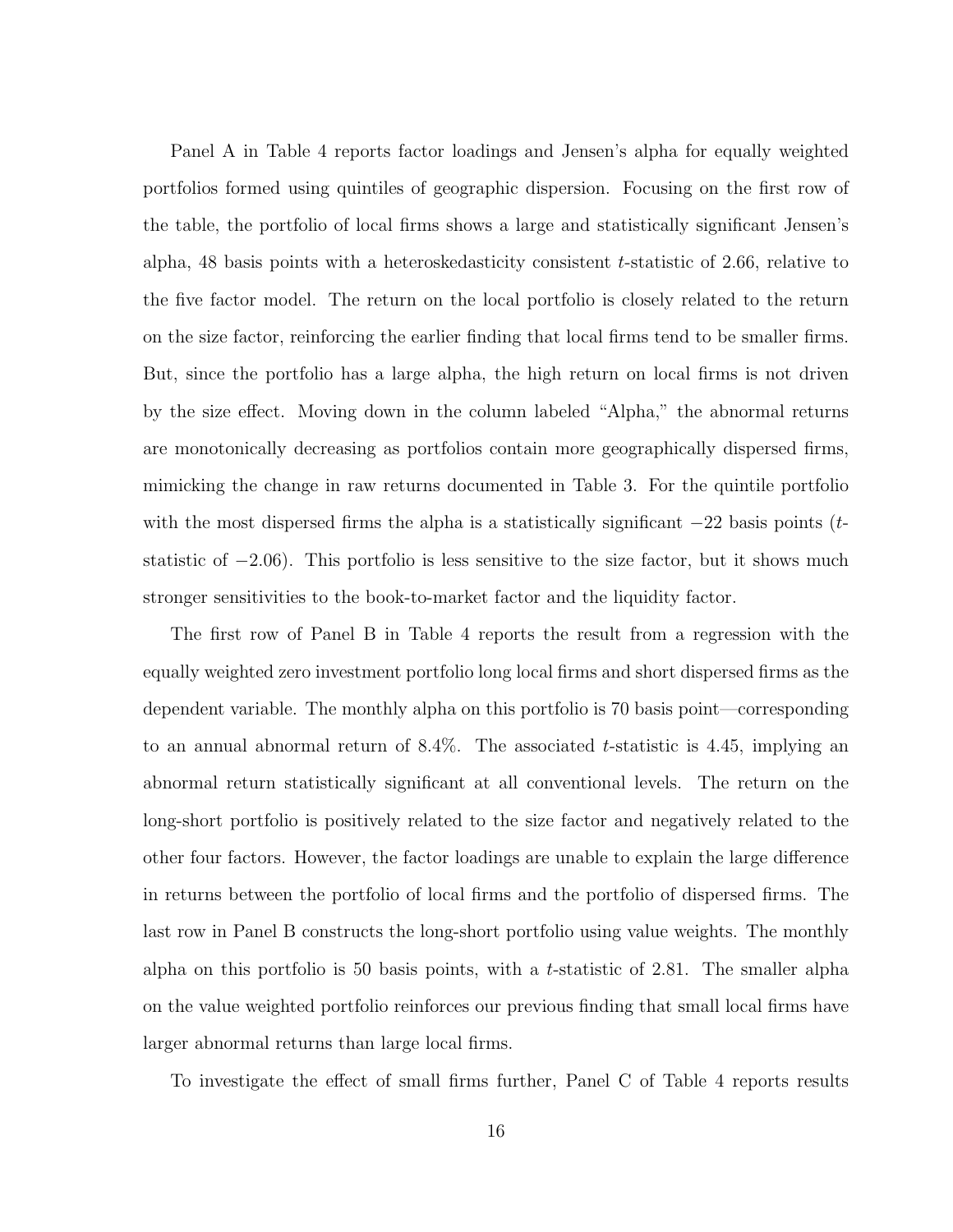after dropping microcaps from all portfolios. This reduces the overall number of firms by approximately 60%. The reduction is largest in the portfolio of local firms where the average number of firms per month drops from 1,084 to 298. The original portfolio of dispersed firms contains only 300 microcaps—removing these results in a new portfolio containing 518 firms on average. As expected, dropping the smallest firms reduces the abnormal performance of the equally weighted long-short portfolio. The alpha drops from 70 basis points using all firms to 32 basis points when excluding microcaps. With an associated t-statistic of 2.4, the abnormal performance remains statistically significant at conventional levels. Moving to the last row of the table, we observe that the alpha for the value weighted long-short portfolio is practically unaffected by the microcaps. The alpha is 51 basis points with a t-statistic of 2.82.

The results reported in Table 4 show that local firms outperform geographically dispersed firms. The abnormal performance cannot be explained using standard characteristics based risk factors. As an alternative to the above time series analysis, the next section investigates to what extent geographic dispersion can explain the cross sectional variation in stock returns while controlling for other firm characteristics known to explain returns.

#### 3.2 Cross Sectional Regressions

The analysis of this section is based on cross sectional regressions similar to Fama and MacBeth (1973). In particular, for each month in the sample period, we run the following cross sectional regression:

$$
R_{it} - R_{ft} = c_0 + \sum_{m=1}^{M} c_{im} Z_{mit} + e_{it}
$$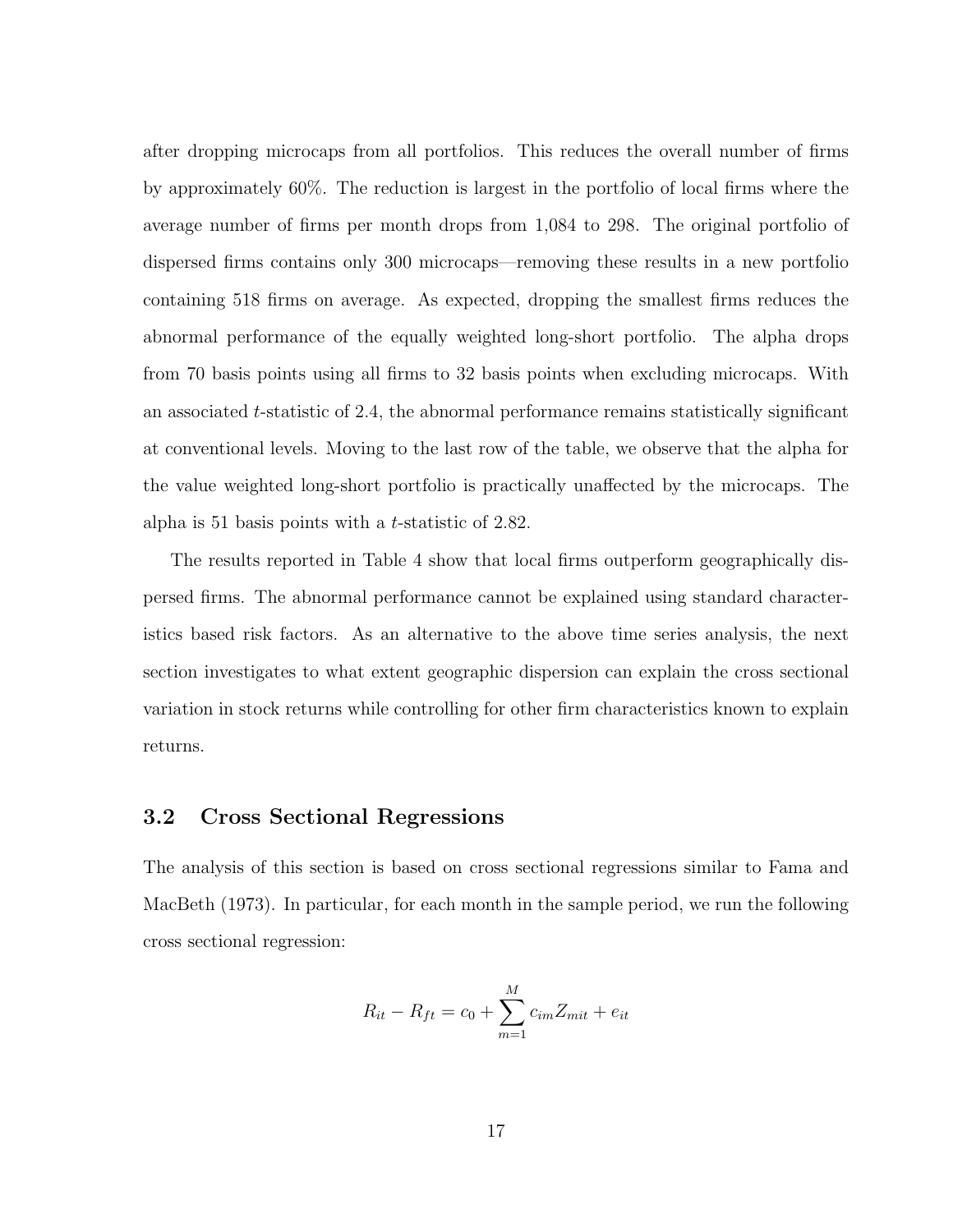where  $R_{it}$  is return on stock i in month t,  $R_{ft}$  is the monthly yield on 30-day Treasury bills,  $Z_{mit}$  is one of the following M firm characteristics: geographic dispersion, the natural logarithm of our state name count (from the last June); size, the natural logarithm of the market capitalization in month  $t - 2$ ; book-to-market ratio, the natural logarithm of the firm's book-to-market ratio measured as of last June; Amihud illiquidity, the natural logarithm of the stock's Amihud (2002) illiquidity measure computed using daily returns and volume from month  $t-2$ ; Bid-Ask spread, the natural logarithm of  $\frac{(P_A-P_B)}{(0.5P_A+P_B)}$ 0.5 $P_B$ ) where  $P_A$  is the ask price and  $P_B$  is the bid price, both measured in month  $t - 2$ ; idiosyncratic volatility, the natural logarithm of the standard deviation of the error term from a regression using the three factor model of Fama and French (1993) and one month worth of daily data; momentum, the buy and hold return for months  $t-12$  through  $t-2$ ; and the one month lagged return.

Table 5 presents the time series averages and associated t-statistics of the cross sectional regression coefficients from the above model. Focusing first on the column labeled All Firms, we see that there is a strong negative relation between geographic dispersion and future one month stock returns. The average cross sectional coefficient associated with the natural logarithm of geographic dispersion is  $-0.22$ . To compare this estimate with the findings in Tables 3 and 4, notice from the first row of Table 2 that the average state count in the portfolio of local firms is 1.9 while the average state count in the portfolio of geographically dispersed firms is 19.9. Taking the natural logarithm of these numbers, computing the difference, and multiplying with  $-0.22$  shows that predicted monthly return of geographically dispersed firms is about 52 basis points lower than monthly predicted return for local firms, holding fixed other firm characteristics. Thus, the effect of geographic dispersion estimated via these Fama and MacBeth (1973) regressions has a similar magnitude as in our time series analysis of Section 3.1.

The last three columns of Table 5 breaks down the cross sections by market capital-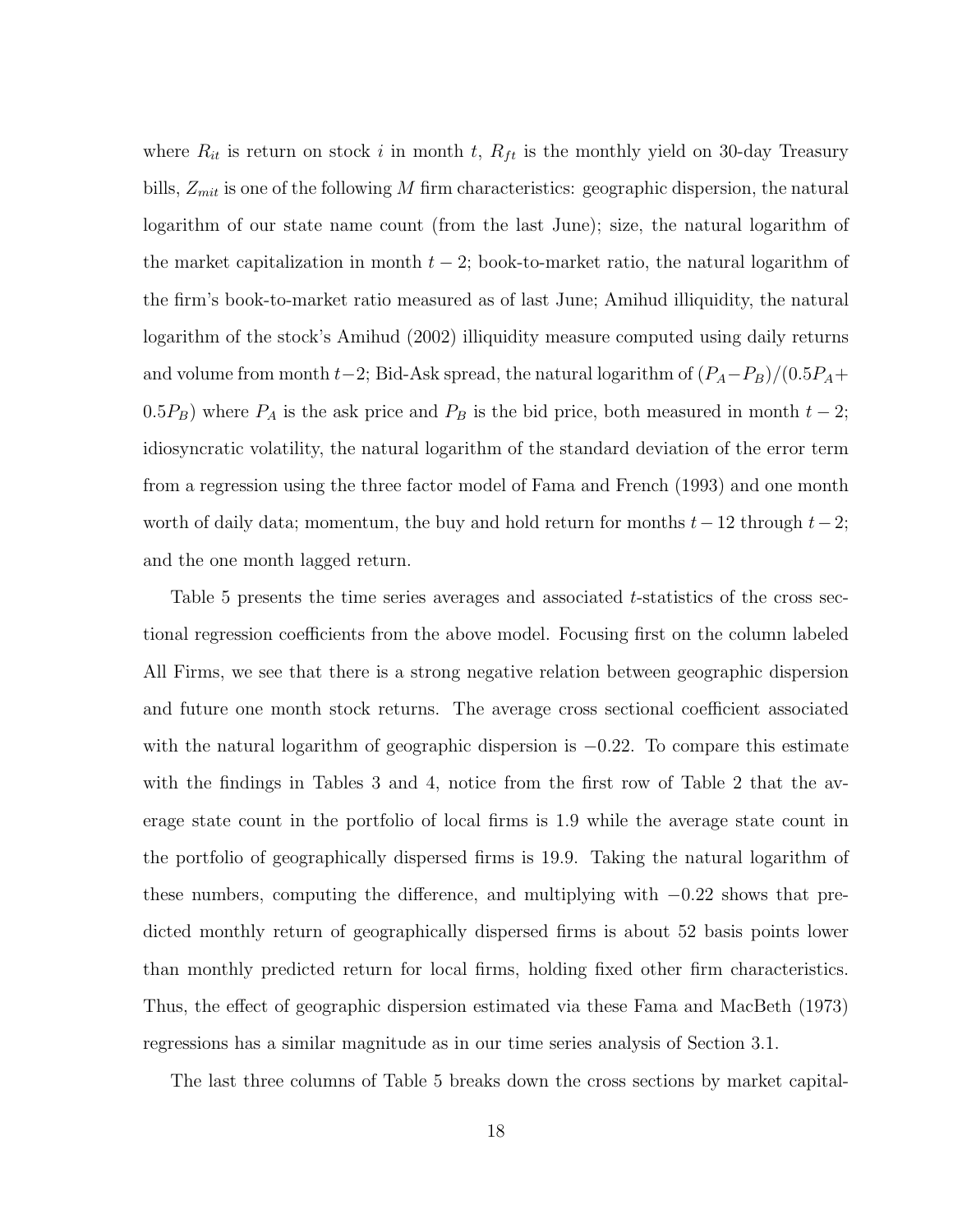ization. We follow Fama and French (2008) and divide firms into microcaps, small firms, and large firms based on NYSE market capitalization breakpoints. As in previous sections, microcaps are defined as firms below the 20th NYSE size percentile. Small firms are firms between the 20th and the 50th percentile, while big firms are all firms above the 50th percentile. Consistent with the results from Table 4, we find that the effect of geographic dispersion is stronger for microcaps than for larger firms. The effect is weaker and not statistically significant for small firms, but for big firms it is both economically and statistically significant.<sup>11</sup>

Taken together, the results presented in Table 4 and Table 5 provide strong evidence in favor of concluding that local firms earn higher returns than geographically dispersed firms. The effect is robust to controlling for characteristics based risk factors in time series regressions as well as to firm characteristics in cross sectional regressions. The next section investigates potential explanations for the large return difference between local firms and geographically dispersed firms.

## 4 Explaining the Large Returns on Local Stocks

This section investigates investor recognition and limits to arbitrage, in the form of transaction costs, as potential causes for the return differential between local firms and dispersed firms. The section concludes with several robustness checks of our main finding.

<sup>&</sup>lt;sup>11</sup>This "U-shaped" cross sectional effect of geographic dispersion is also evident from the alphas in Table 4. In Panel B of Table 4, the alpha from the equally weighted zero investment portfolio exceeds the alpha for the corresponding value weighted portfolio. However, when dropping microcaps from the portfolios (Panel C in the same table), the alpha for equally weighted portfolios is smaller than the alpha for the value weighted portfolios.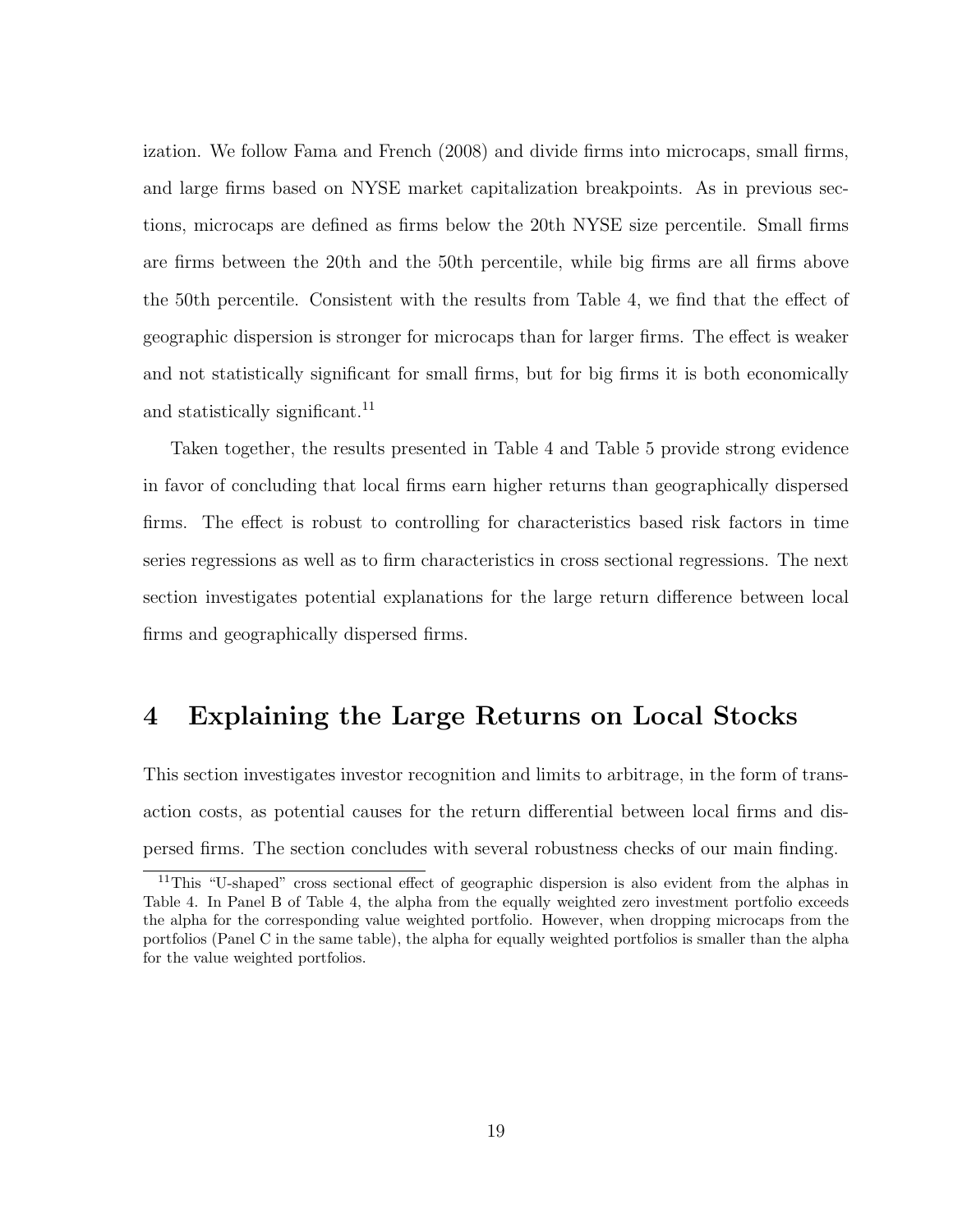### 4.1 Investor Recognition

Merton (1987) characterizes equilibrium stock returns when investors are not aware of all securities. In such informationally incomplete markets, stocks with lower investor recognition offer higher expected returns to compensate investors that hold the stock for insufficient diversification. To the extent that local stocks have lower investor recognition, the high average return of local firms documented in the previous section is consistent with the investor recognition hypothesis. We provide two sets of tests that further investigate this hypothesis. First, we compare the returns on portfolios of local firms from geographic areas where there is a good chance of being recognized by investors with returns on portfolios of stocks from areas with smaller chance of being recognized. Under the investor recognition hypothesis, the returns on local stocks should be high in areas where it is hard to become recognized by investors. Second, we study changes in geographic dispersion. As firms expand geographically, they should become more recognized, and stock returns observed after the expansion should reflect this. Similarly, firms that focus their business and become geographically concentrated should experience higher returns as investors expect these firms to become under recognized in the future.

We begin to investigate the investor recognition hypothesis by focusing on the amount of capital available to recognize the pricing difference between local firms and geographically dispersed firms. Following the discussion and findings in Hong, Kubik, and Stein (2008), we conjecture that firms are trading at a discount if they are located in areas where the competition for investor attention is fierce. Table 6 shows the returns on portfolios of local stocks that are sorted based on three different measures of investor recognition.

Our first measure of investor recognition is computed at the state level. For each state, we compute the ratio of the number of listed firms to the population of the state, which we loosely refer to as the state's firm density. We group states into low, medium, and high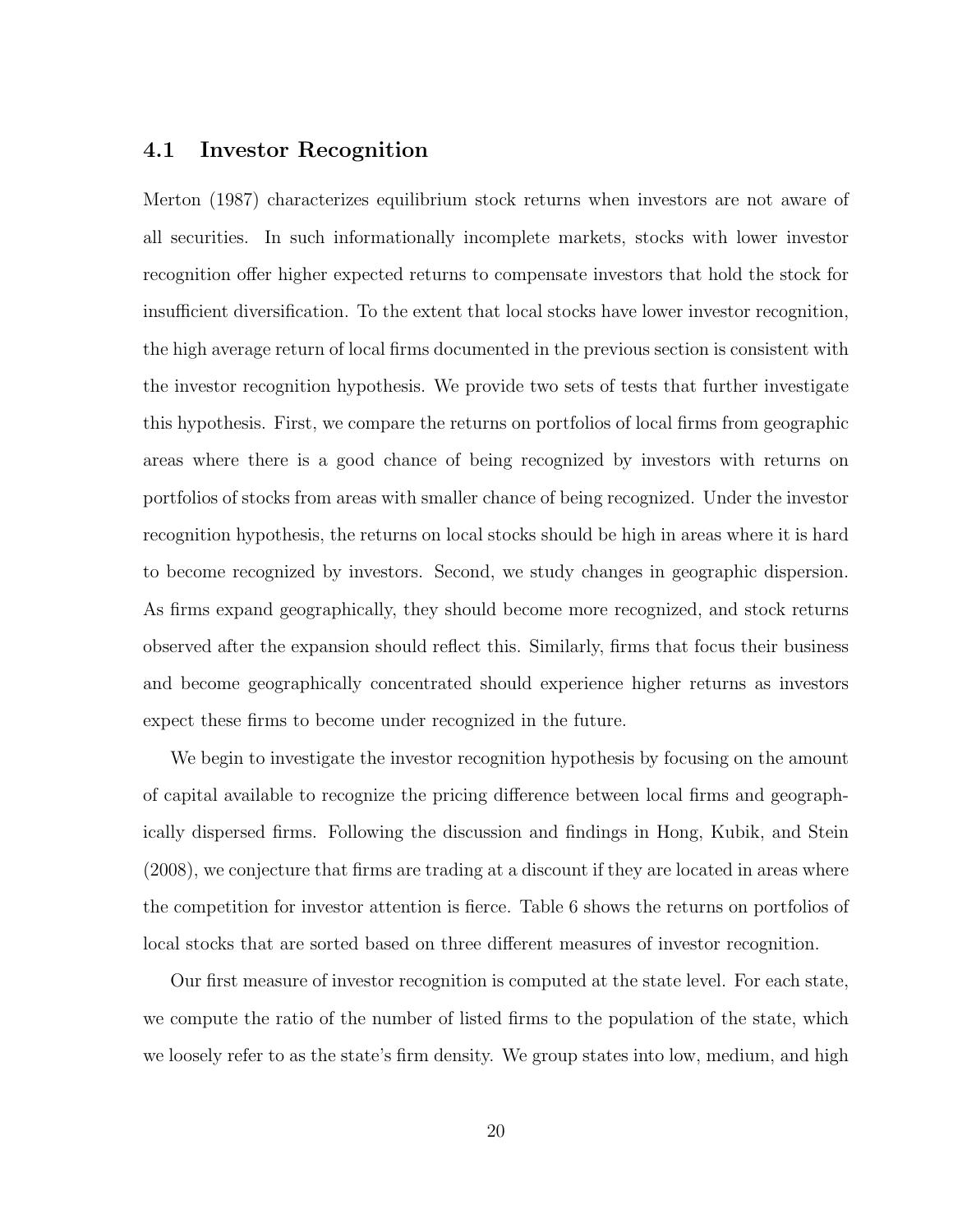firm density states. The group of states with low density is composed of all states with below median firm density. The remaining states are divided between medium density states and high density states to ensure that the number of listed firms in both state groups are as close as possible. With this approach, the high density states are Massachusetts, Connecticut, Colorado, New Jersey, Minnesota, and California. Using stocks headquartered in high density states, we form quintile portfolios based on geographic dispersion as before. Similar portfolios are created using stocks headquartered in medium density and low density states.

Local stocks headquartered in states with low firm density should have higher investor recognition than local stocks headquartered in states with high firm density. According to the investor recognition hypothesis, the latter group of local stocks should have higher returns than the former group. Panel A of Table 6 investigates this conjecture. When returns are equally weighted, the portfolio of local firms from states with low firm density (high recognition) has an alpha of 46 basis points with a t-statistic of 3.04. Moving to the next row, the portfolio of local firms from medium density states has an alpha of 78 basis points. For high density states (low recognition), the local firm portfolio has an alpha of 1.04 (t-statistic of 4.19). The difference in abnormal returns between local firms in low density states and local firms in high density states is a statistically significant 58 basis points. For value weighted portfolios, the alpha for the portfolio long in local firms from low recognition states and short in high recognitions states is 37 basis points. However, this alpha is not statistically significant at conventional levels.

Taken together, the evidence in Panel A indicates that local firms from states where there are many other listed local firms show average returns that are higher than average returns for local firms in states where competition for attention is not as strong. The lack of significance for the value weighted portfolio implies that the effect is most prominent among smaller stocks. The larger effect among smaller stocks seems entirely reasonable.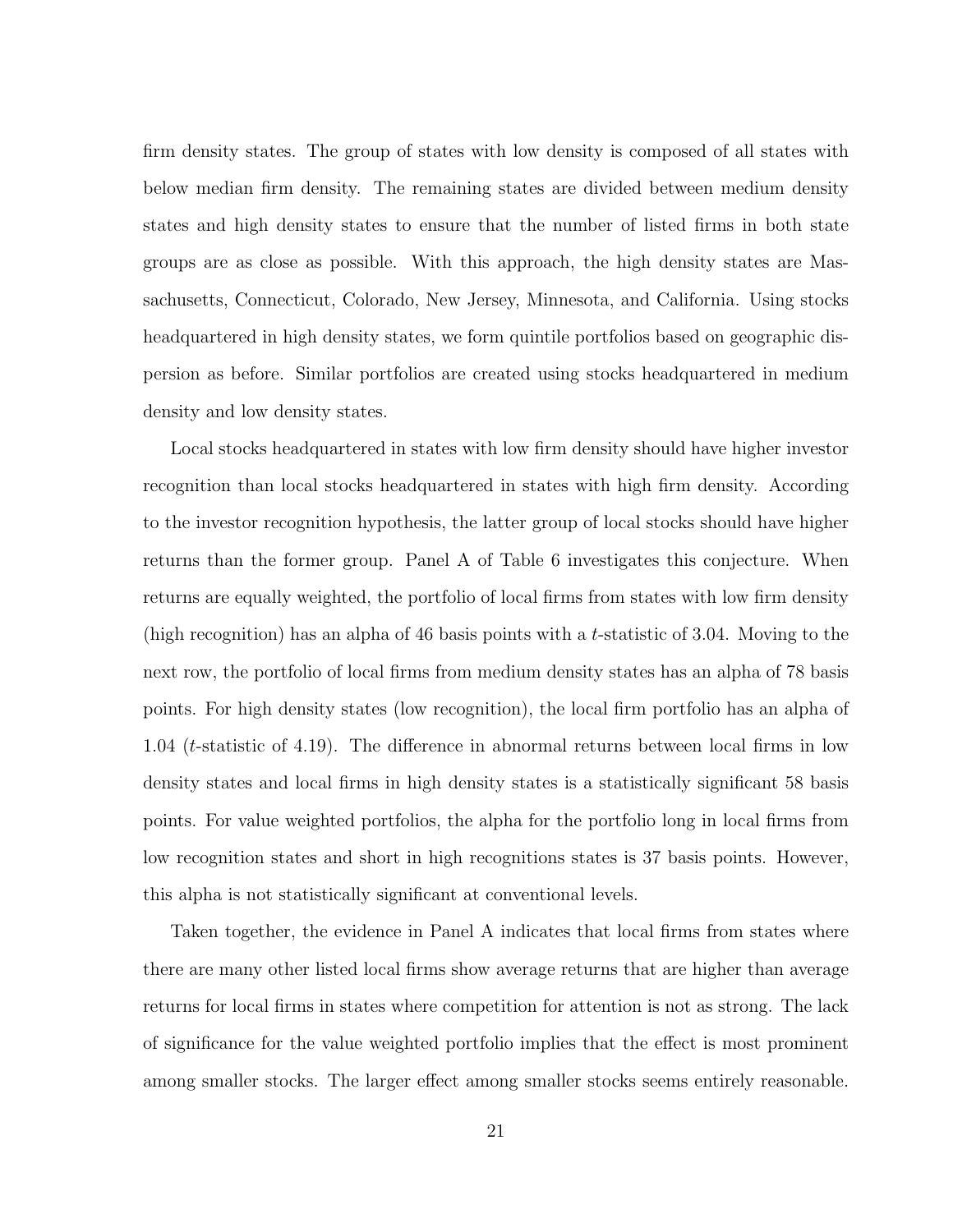Everything else equal, smaller firms probably have a harder time being recognized by investors than larger firms. In other words, a large local firm would probably suffer less in terms of recognition in a state with high competition for attention than a small local firm.

Our second measure of investor recognition is computed at the zip code level. For each zip code where there is at least one firm classified as local in a given year, we draw a 100 km circle around the zip code. Next we use the Thomson Reuters Mutual Funds data (s12) and the CRSP Mutual Fund data to locate all mutual funds within this circle, using the zip code of each mutual fund, and add up the amount of capital these mutual funds have invested in stocks of listed firms.<sup>12</sup> To arrive at our second measure of investor recognition, we compute the difference between the amount of mutual fund capital and the market capitalization of all listed firms geographically close to these mutual funds. To be specific, we identify all listed firms located closer than 100 km to at least one of the mutual funds identified in the first step. Then we add up the market capitalization of these listed firms and subtract this from the amount of mutual fund capital. This gives us a measure, at the zip code level, of the imbalance between capital available to invest locally and investment opportunities available locally. When this imbalance is large, the likelihood of being recognized by (mutual fund) investors should be larger. To form portfolios, each local firm is associated with capital imbalance using the zip code of the firms headquarter. At the end of June, all local firms are ranked based on the capital imbalance. Three portfolios of local firms are formed using the 33rd and 67th percentile of the capital imbalance ranking. Firms are held in the portfolio for one year, at which point the selection procedure is repeated.

The results using the Mutual Funds measure of investor recognition is reported in

 $12$ We use the approach described in Coval and Moskowitz (2001) to determine the distance between two zip codes.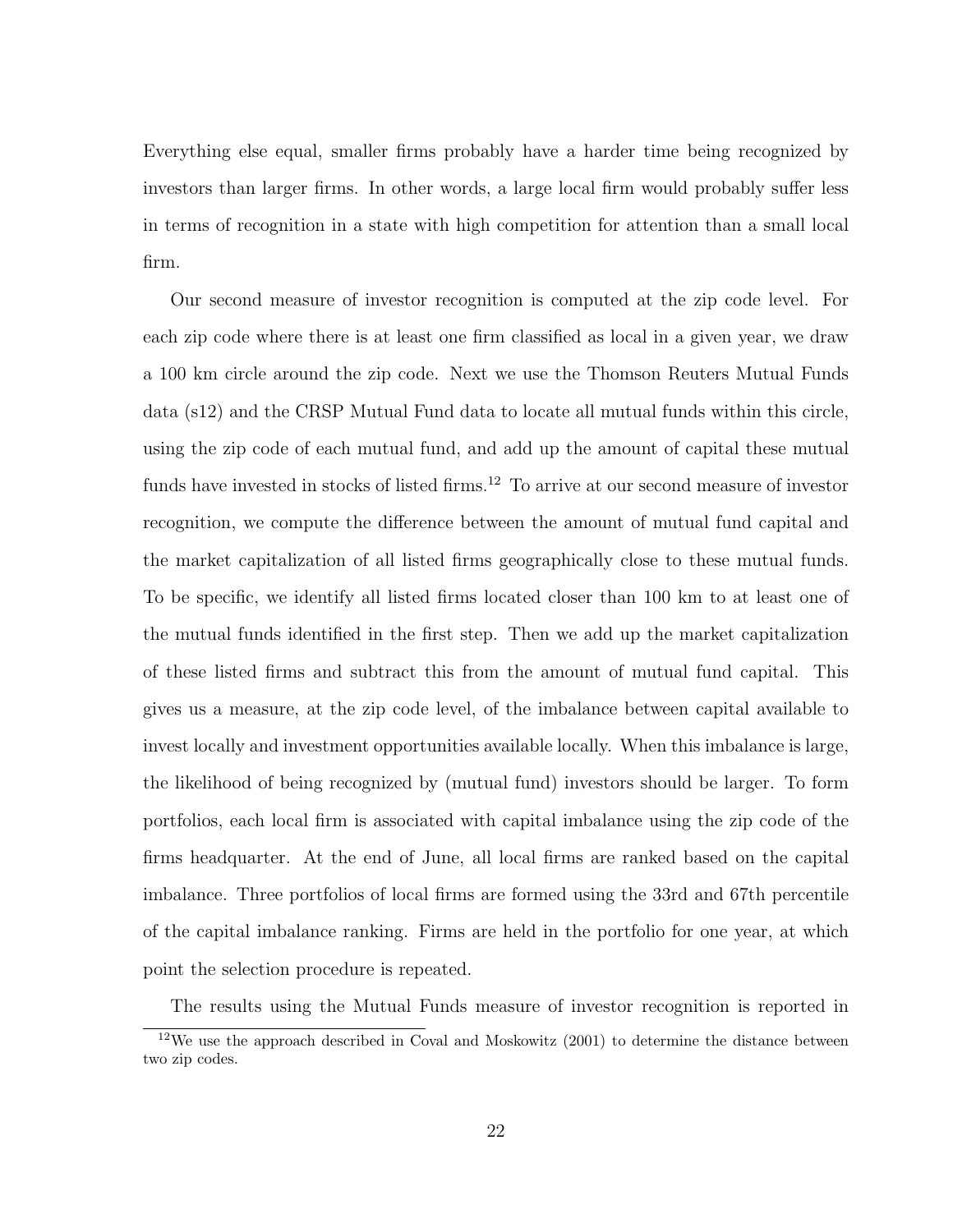Panel B of Table 6. We see a pattern very similar to the one documented in Panel A. In areas where the amount of capital invested by mutual funds is small relative to the market capitalization of all firms, the alpha on a portfolio of local firms is larger than the alpha on a portfolio of local firms from areas with high investor recognition. For the equally weighted portfolio the five factor alpha of the long-short portfolio is 31 basis points with a t-statistic of 1.8. The point estimate for value weighted long-short portfolio is slightly higher, but, with a t-statistic of only 1.3. Thus, again it seems that the investor recognition story may contribute in explaining the large alphas on portfolios of local firms. However, the tests we are using seem to have limited power. The alphas for the long-short portfolio in Panel B are relatively large, but we have a hard time making a statistically strong case for a difference that is related to our measure of investor recognition.

In the final Panel of Table 6, we take a slightly different approach to measure investor recognition. Panel B has focused on the effect of being recognized by mutual fund investors. Another approach to measure the extend to which institutional investors have recognized a local firm is to measure and rank local firms on the actual ownership of institutional investors. To this end we measure institutional investor ownership in local firm  $i$  as the proportion of equity held by investors that have reported ownership in firm i through 13F filings with the SEC.<sup>13</sup> In Panel C, the high investor recognition portfolio contain the one third of local firms with the largest institutional ownership. The low investor recognition portfolio contains the one third of local firms with low institutional ownership. The evidence is mixed. For the equally weighted portfolios, local firms with high institutional ownership have lower returns than local firms with low institutional ownership. To the extent that investor recognition is positively correlated with institutional ownership, this is consistent with the investor recognition hypothesis. However, for the value weighted long-short portfolio the alpha is negative. Moreover, neither the

<sup>13</sup>We rely on the Thomson Reuters Institutional Investor data (s34).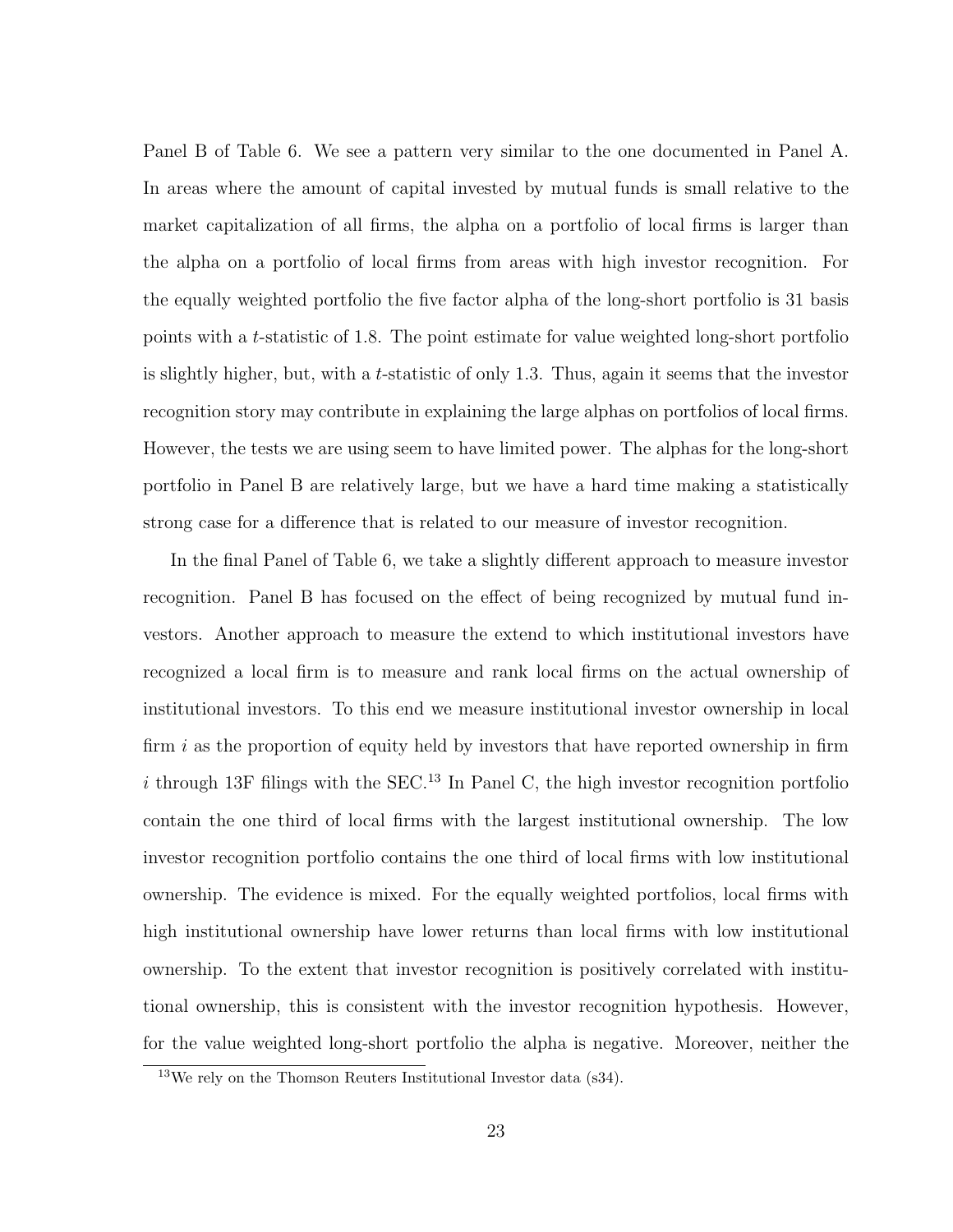equally weighted nor the value weighted long-short portfolio have an alpha that is statistically significant. Thus, forming portfolios of local firms based on institutional ownership does not lend convincing support to the investor recognition hypothesis.

Overall, the evidence presented in Table 6 provides support for the investor recognition hypothesis. When sorting local firms based on firm density and mutual fund capital less market capitalization of listed firms, there is evidence that local firms with high investor recognition has had lower return than local firms with low investor recognition. We find weaker results when sorting on institutional ownership. It is clear that the effect of investor recognition, with our proxies, are more pronounced for small firms than for large firms. We interpret this as evidence in favor of the view that large firms suffer less in terms of recognition in a state with high competition for attention than a small firm.

Next, we further investigate the investor recognition hypothesis by looking at changes in investor recognition. Table 7 shows the Jensen's alpha on portfolios formed using changes in investor recognition. Under the investor recognition hypothesis, a local firm has high returns because investors demand a premium to hold under recognized stocks. As the firm expands geographically, it should become more recognized, and the stock returns observed after the expansion should reflect this. Similarly for local firms. Firms that focus their business and become geographically concentrated should experience higher returns as investors expect these firms to become under recognized in the future.

We measure the change in geographic dispersion over 12 months. Those firms that change into the quintile of the least geographically dispersed firms during a fiscal year are said to "Become Local." Most companies that become local naturally move from the geographic dispersion quintile closest to local firms. However, there are firms that "Become Local" from all the other quintiles. Having identified changes in geographic dispersion, we form equally weighted and value weighted portfolios, including firms only after the change is observable through filing of 10 Ks. Firms are kept in the "Become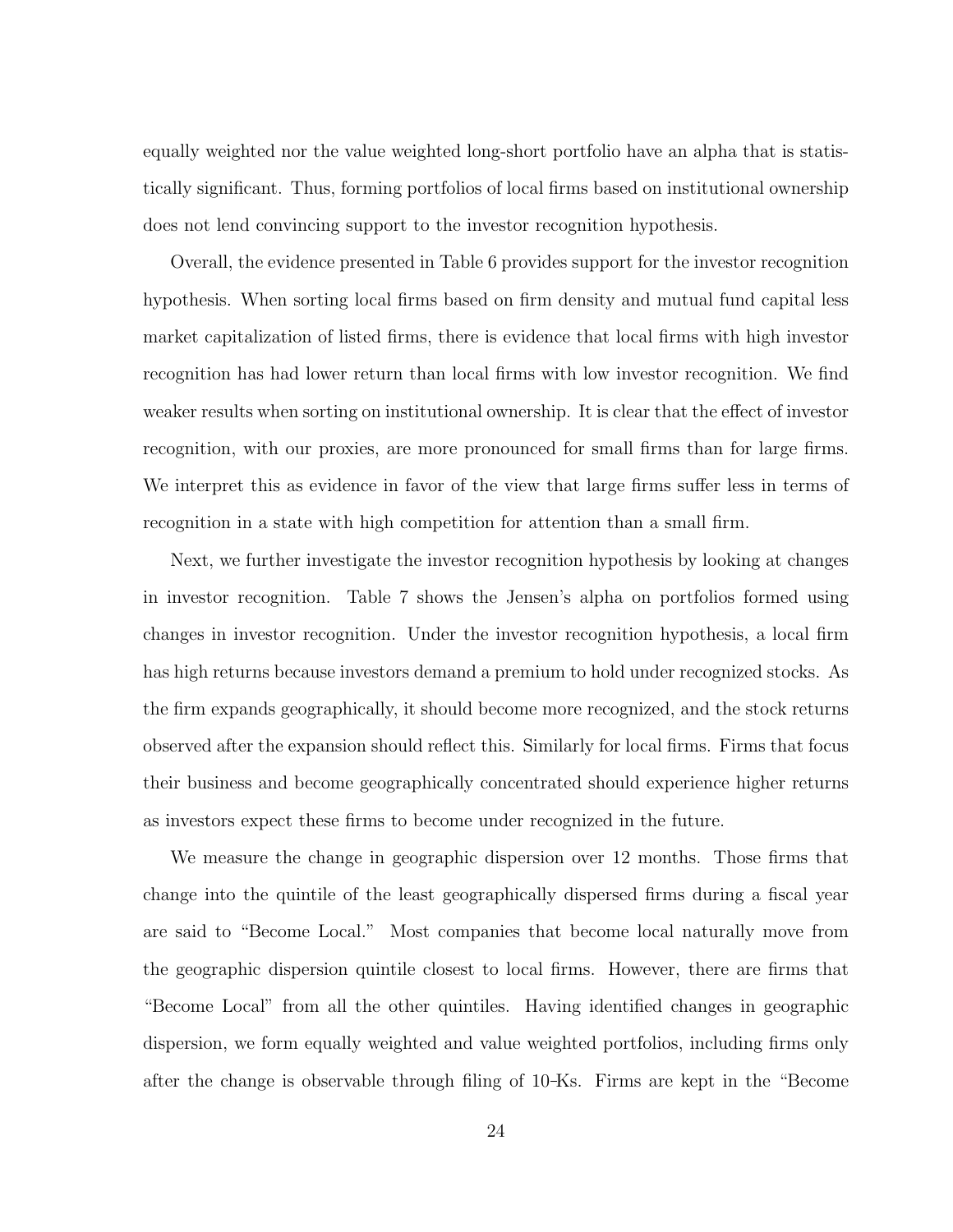Local" portfolio for 12 months. Unless the firm experience a new change in geographic dispersion, the firm is moved into the "Already Local" portfolio after 12 months. We form portfolios "Become Dispersed" and "Already Dispersed" in a similar fashion.

Table 7 shows alphas on portfolios formed as described in the previous paragraph. Using equally weighted returns, the portfolio of firms that become local have a five factor alpha of 98 basis points. The corresponding alpha for firms that were already classified as local is 79 basis points.<sup>14</sup> The difference is only 20 basis point and is not statistically significant at conventional levels. For the value weighted portfolios there is no difference in alphas between firms that are local and firms that become local. A similar conclusion applies when comparing firms that become geographically dispersed and firms that are already dispersed.

A natural conjecture, in the context of the investor recognition hypothesis, is that investors learn about firms that become geographically proximate more quickly than they forget about firms that leave their geographic proximity. As a consequence, one should expect firms that become local to have more modest price reactions than those that become dispersed. The point estimates in Table 7 do not lend support to this conjecture. The year after the change, both firms becoming local and firms becoming geographically dispersed have returns that are similar to comparable firms that already are local and dispersed, respectively. Table 7 shows that firms changing their geographic dispersion behave more like the firms they become similar too than the firms they used to be, consistent with investor recognition being priced into asset prices within a year.

### 4.2 Liquidity and Volatility

Fang and Peress (2009) find that firms with little media coverage have higher returns than

<sup>&</sup>lt;sup>14</sup>The reason why both the reported alphas are larger than the alpha reported in the first row of Table 4 is related to sample composition. To measure a change in geographic dispersion we require portfolio firms to have data on geographic dispersion in two consecutive years before being included in the portfolio.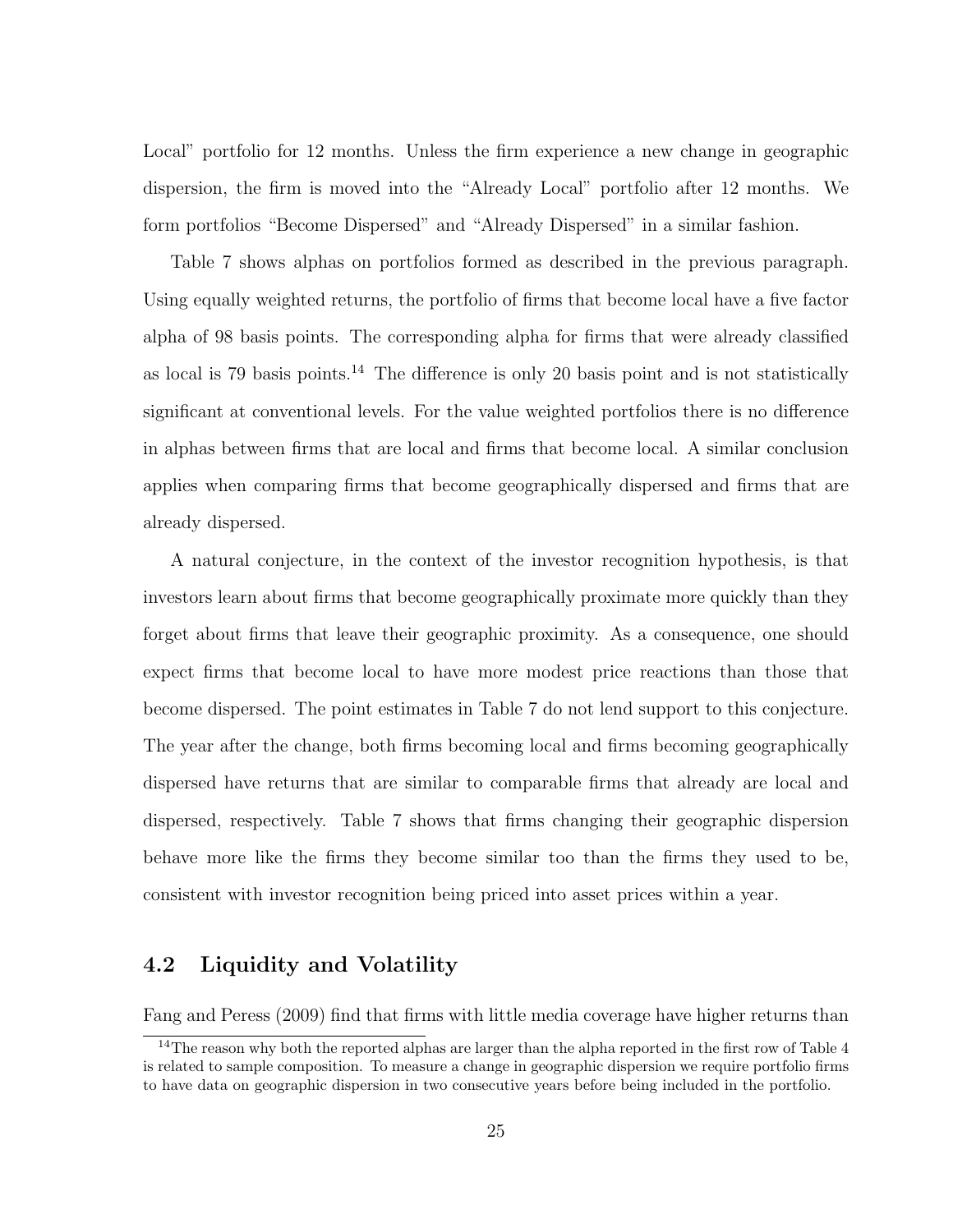comparable firms with high media coverage. They point out that some investors may recognize all securities, but that limits to arbitrage prevent them from taking advantage of the apparent mispricing between stocks. Consistent with this view, they show that the media effect is stronger for low liquidity and high volatility firms. This section investigates if the effect of geographic dispersion is related to liquidity and volatility.

To investigate the importance of liquidity, we first sort firms into three portfolios based on the Amihud illiquidity measure. Then, within each liquidity portfolio, we sort firms into quintile portfolios based on their geographic dispersion. The same procedure is followed replacing Amihud illiquidity with bid-ask spread and volatility. Table 8 presents alphas for portfolios, within sorts on liquidity and volatility, that are long local firms and short geographically dispersed firms. Using all available firms to form portfolios, the first vertical segment of Panel A shows that the alpha for the long-short portfolio formed using the most liquid firms is 32 basis points. This alpha increases to 71 basis point for firms with medium liquidity and to 93 basis points for the least liquid firms. The difference in alphas for liquid and illiquid firms is 62 basis points with an associated t-statistic of 2.69. The fact that the alpha is monotonically increasing with reduced liquidity, and the economically and statistically significant difference in the alphas, seem to support the conclusions of Fang and Peress (2009) on the importance of liquidity for firms with low investor recognition.

However, when investigating the effect of Amihud liquidity within microcaps, and within the group of firms that are not microcaps, the effect of liquidity is dramatically reduced. First, when only using microcaps to form portfolios, the alphas on the portfolios long local firms and short geographically dispersed firms are economically and statistically significant. However, the alphas for liquid and illiquid firms are not statistically distinguishable from each other. The same conclusion applies to firms that are not microcaps. The implication of this finding is that most of the alpha difference found when using all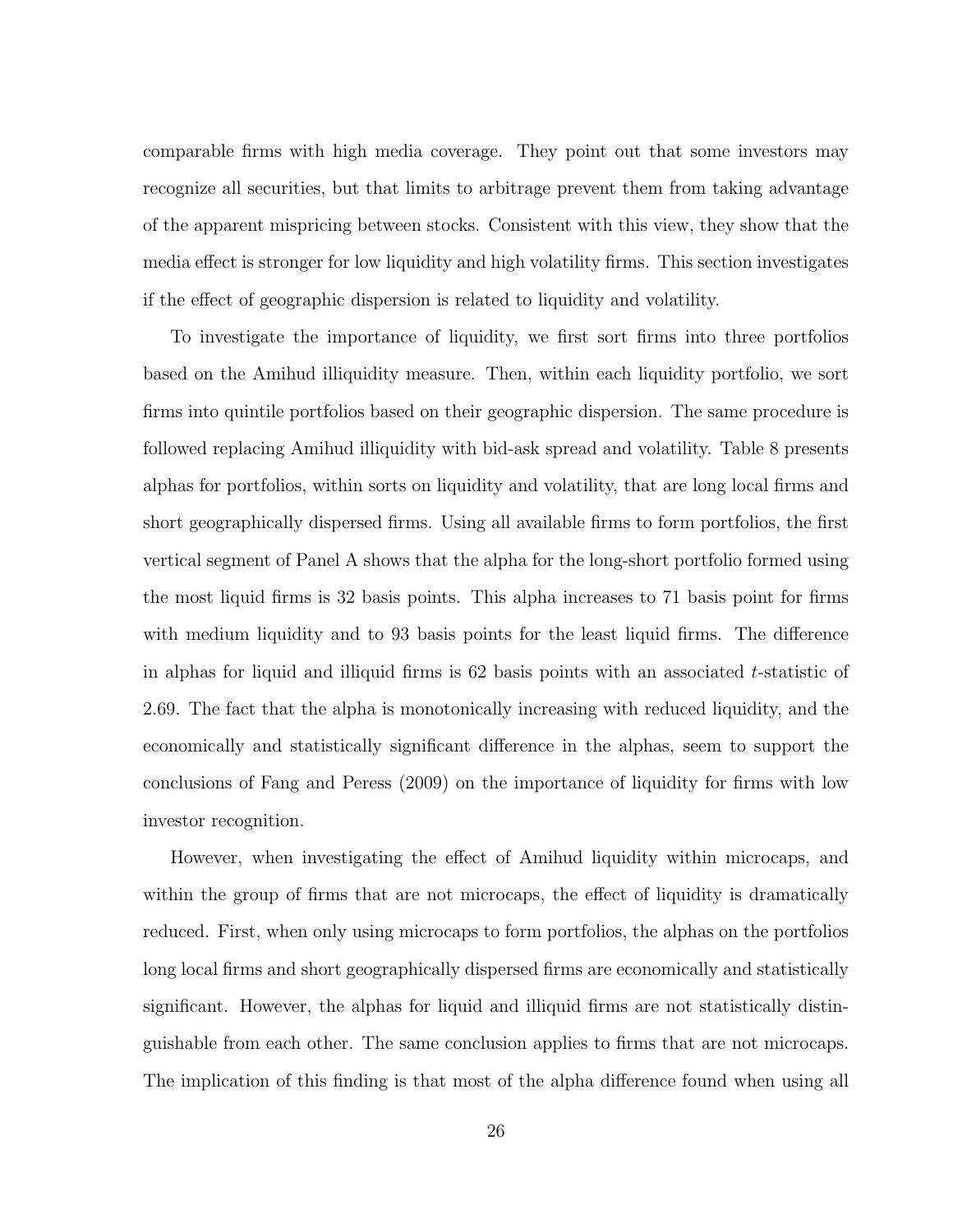firms to form portfolios is driven by the difference in liquidity between microcaps and other firms. That is, we cannot separate the liquidity effect from the size effect that we have documented in earlier tables.

Panel B of Table 8 reports the result from a similar analysis using the bid-ask spread as a liquidity measure. For microcaps, there is an effect of liquidity. The alpha for the most liquid firms is 53 basis points smaller than the alpha for the least liquid firms. Using a one sided test, the difference is statistically significant at below the 5% level. However, moving to the group of firms that are not microcaps, there is no effect of the bid-ask spread, as the alphas of the long-short portfolio is 36 basis points for highly liquid firms, but only 33 basis for stocks with high bid-ask spreads.

Panel C of Table 8 investigates the effect of volatility on the alphas on the portfolios long local firms and short geographically dispersed firms. The Merton (1987) model implies that investors require compensation for taking on the idiosyncratic risk that follows from holding less than perfectly diversified portfolios. Thus, local firms with high idiosyncratic risk should command higher expected returns than local firms with less idiosyncratic risk. We investigate this prediction by studying the alphas on long-short portfolios when portfolios are formed within groups of firms sorted based on idiosyncratic risk. Using all available firms to form portfolios, the difference in alphas for low volatility firms and high volatility firms is a statistically significant 87 basis points. This difference remains strong among microcaps (68 basis points with a t-statistic of 1.87) but is much weaker among non microcaps  $(28 \text{ basis points with a } t\text{-statistic of } 1.26).$ 

Overall, Table 8 shows a strong effect of liquidity and volatility when using all firms to form portfolios. However, these effects are hard to distinguish from size effects. This does not imply that the effect of geographic dispersion is not stronger for illiquid firms with high volatility, but rather that the effect is hard to disentangle from the size effect. It seems reasonable to conclude that size, liquidity, and volatility together influence the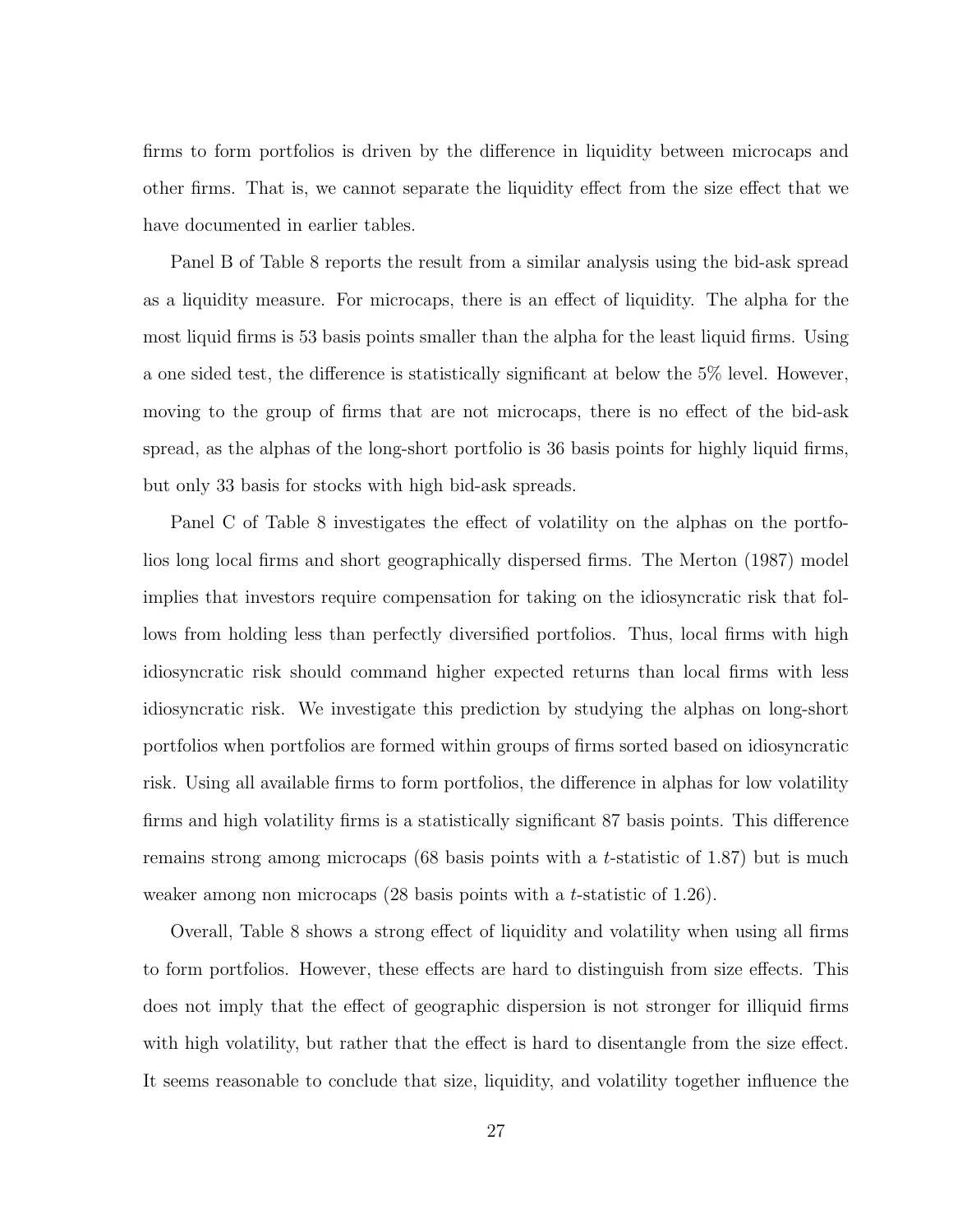effect of geographic dispersion in much the same way as these variables modify the media effect studied by Fang and Peress (2009). That is, arbitrageurs would find it harder to profit on the mispricing documented in this paper when firms are small, have low liquidity, and are volatile.

We conclude this section by reporting how our results changed throughout our sample period. While EDGAR was put in place in the mid 1990s, the possibility of obtaining a time series with enough observations to make reasonable statements about the effect of geographic dispersion was not available until the latter part of our sample period. Moreover, geography did not take a central role in the Finance research community until the early 2000s.<sup>15</sup> If arbitrageurs spotted the pricing anomalies we document, we would expect to see the mispricing to diminish throughout our sample. Figure 2 plots the average returns, for each year in our sample, of the long-short portfolio constructed as in Table 3. The returns from such a trading strategy paid off handsomely during the first ten years of our sample—both the equally and the value weighted returns are positive in all ten years. On the other hand, the effect has disappear in the 2004–2008 subsample. Indeed, the popularity of text analysis in academic circles started around the 2004 date (Tetlock, 2007). Thus, it is natural to conjecture that the investment community spotted our pricing anomaly, and corrected it by the end of our sample period.

### 4.3 Industry and Other Measures of Dispersion

Hou and Robinson (2006) conclude that industry concentration affects equilibrium stock returns. If industry membership is correlated with geographical dispersion, our findings could possibly be caused by industry membership rather than geographic dispersion. This section addresses this concern. We also investigate the robustness of our findings using

<sup>&</sup>lt;sup>15</sup>See Coval and Moskowitz (1999) and Coval and Moskowitz (2001) for the first academic studies on the topic.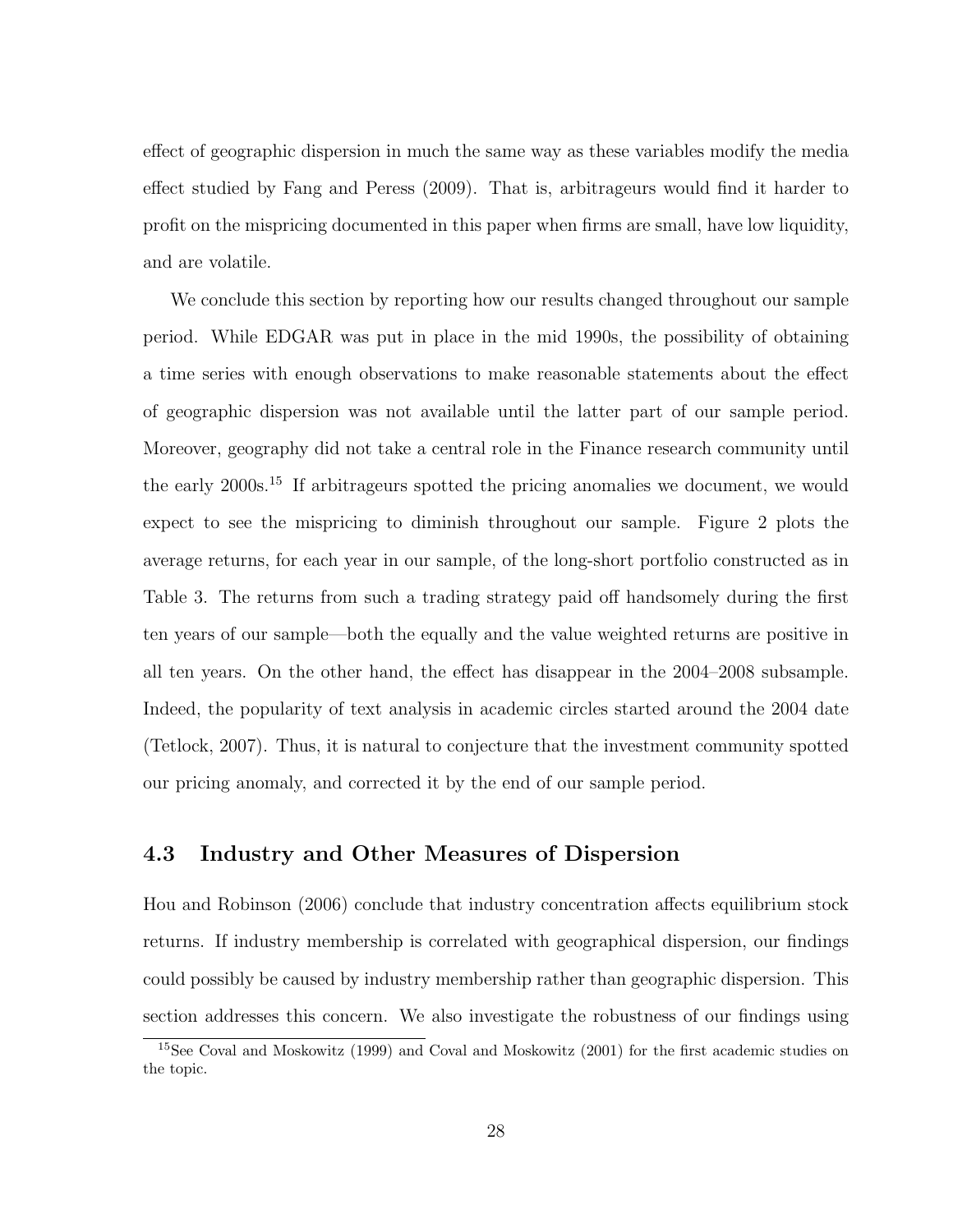alternative measures of geographic dispersion.

Table 9 investigates the role of industry by creating portfolios within broad industry classifications.<sup>16</sup> In particular, for firms within each of the eight industries listed in Panel A of Table 9, we estimate five factor alphas for the equally weighted portfolio long in local firms and short in geographically dispersed firms. The estimated alpha from these eight time series regressions is presented in the second column. The numbers are positive and large for all but one industry, for which the point estimate is virtually zero. Furthermore, a formal F-test of the equality of the eight alphas has a p-value of  $11\%$ . Thus, we cannot reject the hypothesis that the effect is the same for all industries. We conclude that the effect of geographic dispersion is not driven by one particular industry group.

In Panel B of Table 9 we conduct a further test as to whether our results are driven by industry effects. We repeat the portfolio formation in Section 3.1 with the difference that we replace a firm's stock return by that of its industry, using the Fama and French 38 industries classification to define industry membership. The local portfolio's alpha is 15 basis points, whereas that of the dispersed portfolio is −2 basis points. Comparing this to the estimates from Table 4, 48 and −22 basis points, we see that industry itself cannot explain our findings. A similar conclusion emerges from the long-short portfolio. The last row of Table 9 shows that the alpha of the portfolio obtained substituting a firm's return for that of its industry is 17 basis points, which is less than one fourth of the point estimate of 70 basis points from Table 4.

Finally, we run Fama and MacBeth (1973) regressions similar to Table 5, but with added industry dummies created based on the Fama-French 38 industries classifications. Results are not reported, but the conclusion remain the same—industry fixed effects do not explain the significance of geographical dispersion as a determinant of stock returns.

<sup>&</sup>lt;sup>16</sup>To have a sufficient number of firms per month, we use eight broadly defined industries, closely aligned to Fama and French twelve industries classification.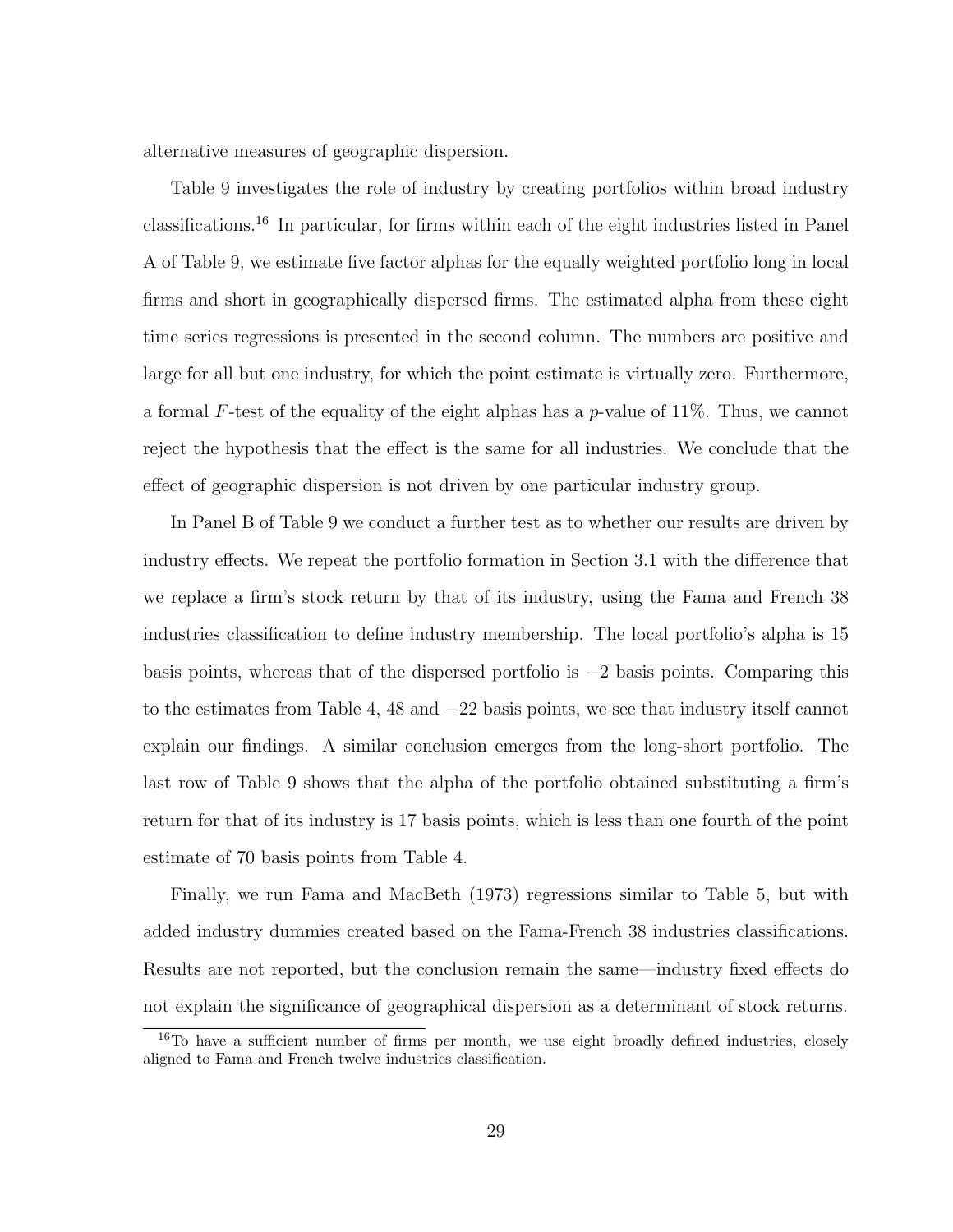Table 10 presents our results using alternative measures of geographical dispersion. The seven rows in this table report the alphas of long-short portfolios, similar to Panel B of Table 4. We change the measure of geographical dispersion in each of the rows. In the first row we use the Herfindahl index to measure geographic dispersion.<sup>17</sup> An argument that favors such a measure is that it is continuous and it is widely used to summarize multi dimensional information such as the state counts that are the core of our analysis. The Herfindahl index is more likely to classify a firm as local even when many states are mentioned in the 10 K but there is one state that receives a large number of counts. The results using the Herfindahl measure parallel those from Table 4. The alpha of the equally weighted portfolio is 50 basis points, whereas that of the value weighted portfolio is 49 basis points, both highly significant by standard confidence levels.

Another interesting alternative measure of geographical dispersion uses the nine U.S. census divisions as the measure of location, rather than the fifty U.S. states. A firm that operates in Pennsylvania and California is arguably more geographically dispersed than one that operates in Virginia and North Carolina (both part of the South Atlantic division). Our next alternative geographical dispersion metric is constructed by associating firms with census divisions using the state names mentioned in their 10 K statements. In other words, if a firm mentions Pennsylvania and California in their 10 K statement, the firm is said to do business in both the Mid-Atlantic division and the Pacific division. The second row of Table 10 reports the alpha estimates for the long-short portfolios using both equal and value weights. The conclusions from our previous analysis carries through. The long-short portfolios have alphas above 50 basis points per month, both of which are economically large and statistically different from zero.

The next two rows include the analysis using two alternative metrics of geographic

<sup>&</sup>lt;sup>17</sup>We construct the Herfindahl index as follows. We create a vector  $x \in \mathbb{R}^{50}$  that has as entry  $x_i$  the proportion of all state names mentioned in the 10 K statement that are associated with state i. The Herfindahl index is then defined as usual as  $H = \sum_{i=1}^{50} x_i^2$ .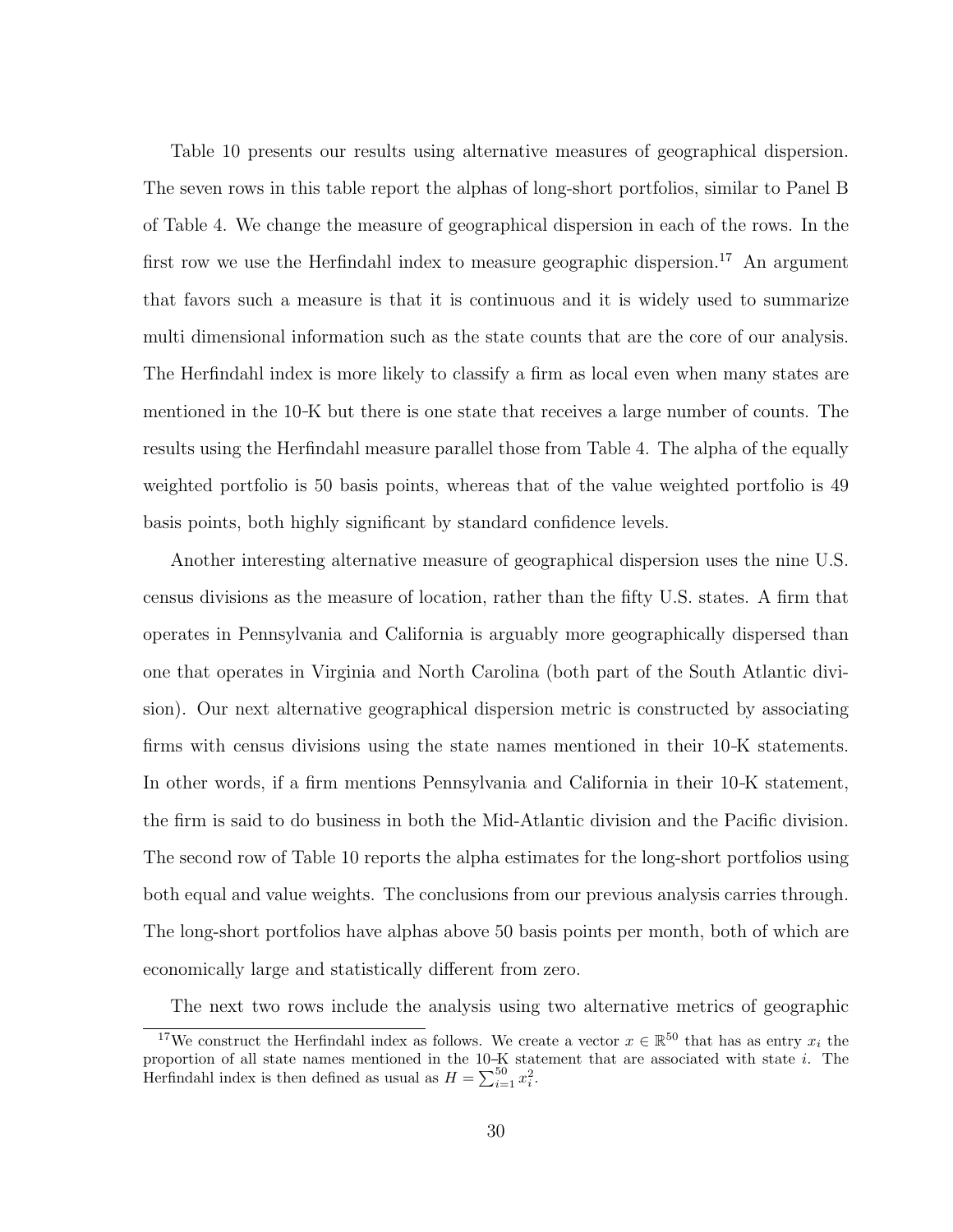dispersion. The first simply computes a 3-year moving average of the state counts from the 10 K statements. Firms are classified as local or geographically dispersed if they are in the bottom or top quintiles of this metric. The second, labeled max/min, classifies a firm as geographically dispersed if it is in the top quintile of geographic dispersion, when geographic dispersion is the maximum number of different states mentioned in a 10 K statement over the last three years. This second metric classifies a firm as local if it is in the bottom quintile of geographic dispersion, where geographic dispersion is the minimum number of different states mentioned in a 10-K statement over the last three years.

These two metrics serve as a conservative anchor, as they should eliminate some of the noise that could stem from our text parsing algorithm. Our previous conclusions are reinforced. The Jensen's alphas on the portfolios are on the order of 50 basis points for the equally weighted portfolios and 30 basis points for the value weighted portfolios.

Finally, we investigate if firms' international presence affects our results. If international presence expands the investor base, it should lead to lower expected returns for international firms. However, the strong home bias of investors (French and Poterba, 1991), suggests that international presence only will have a small effect on the investor base. In other words, a company with operations in China and California may not reach more investors than a similar firm with operations in California only. Nonetheless, it is possible that firms with global operations fail to list U.S. states in their 10 K because it is obvious that they are present in most states. Thus, international presence may cloud our results due to measurement error.

We check if our conclusions are robust to international presence by dropping firms that may have operations outside the U.S. In the third row of Table 10 we drop all firms that mention one or more country names in their 10 K statement. Using our state count measure of geographic dispersion in the sample of non international firms, the alpha on the equally weighted portfolio is 51 basis points, whereas the value weighted portfolio has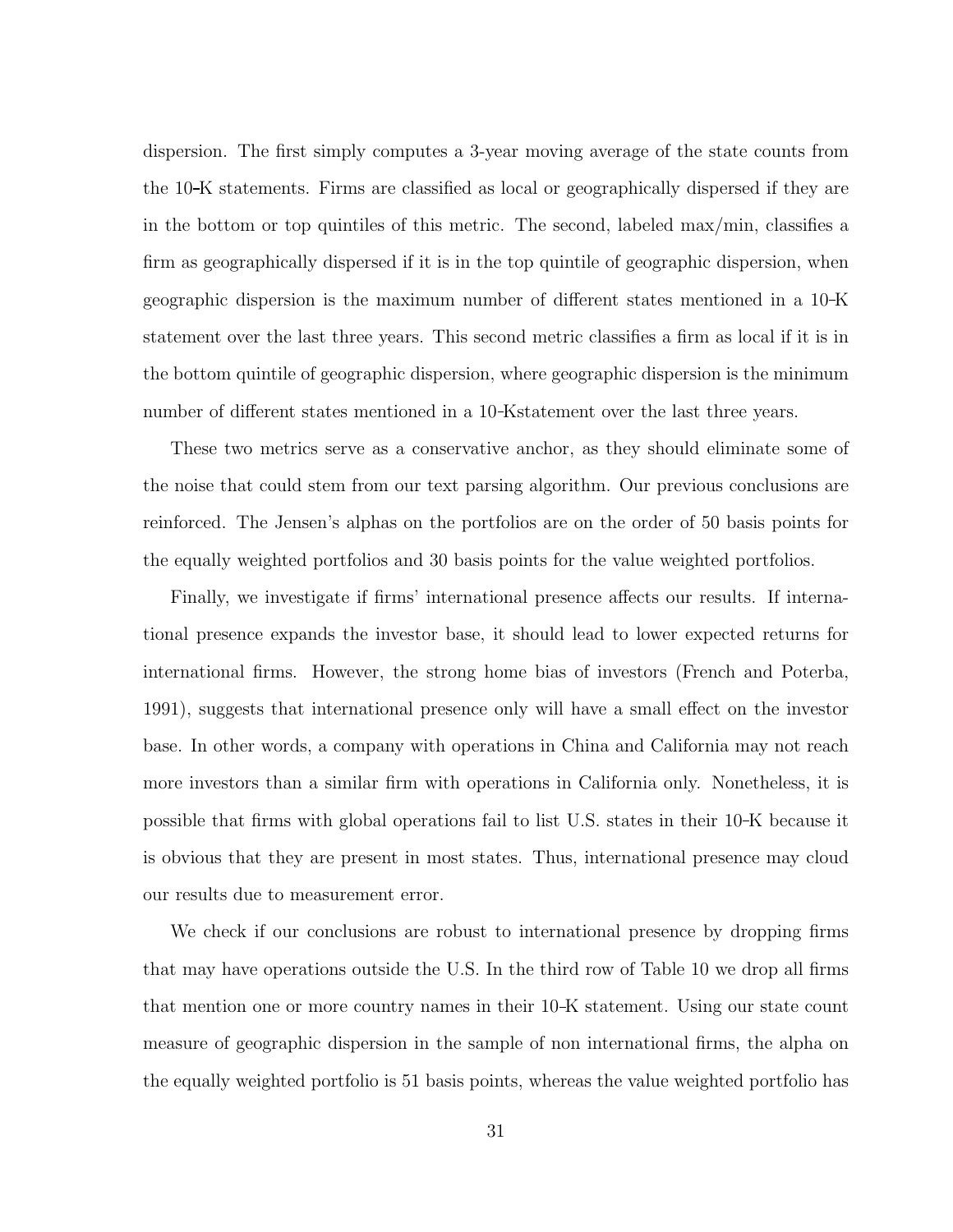an alpha of 84 basis points. The number of firms remaining in the sample, after dropping firms with some international presence, is significantly lower than for the full sample. Nonetheless, our results are still large in economic terms, and statistically different from zero. To retain more firms, the fourth row reports alphas on the long-short portfolio formed using firms that mention less than five countries in their 10 K statements. The alphas remain large in this subsample as well.

In our final robustness test, we check whether the international dispersion of a firm can have an effect similar to the effect of domestic dispersion. In the last row of Table 10, we report alphas when geographic dispersion is measured using country name counts rather than state name counts. In particular, we redo our previous analysis using the counts of 200 different countries instead of the earlier state name counts. Both the equally weighted and the value weighted portfolios have alphas that are not distinguishable from zero at conventional levels of statistical significance. Based on the last three rows of Table 10, we conclude that our results are not driven by firms with international presence.

Overall, Tables 9 and 10 show that our main conclusion is not driven by any particular industry, that it is robust to using alternative measure of geographic dispersion, and that it is not driven by firms with international presence.

## 5 Conclusion

This paper presents the first large sample study of the geographical dispersion of U.S. publicly traded firms. We document a pattern in stock returns that sheds new light on the pricing of local assets. We show that the geographical dispersion of a firm's business activities, measured by the number of states mentioned in a company's annual report, is related to average returns. Local firms, those that operate in two states or less, have average returns that are 70 basis points higher than firms whose operations transcend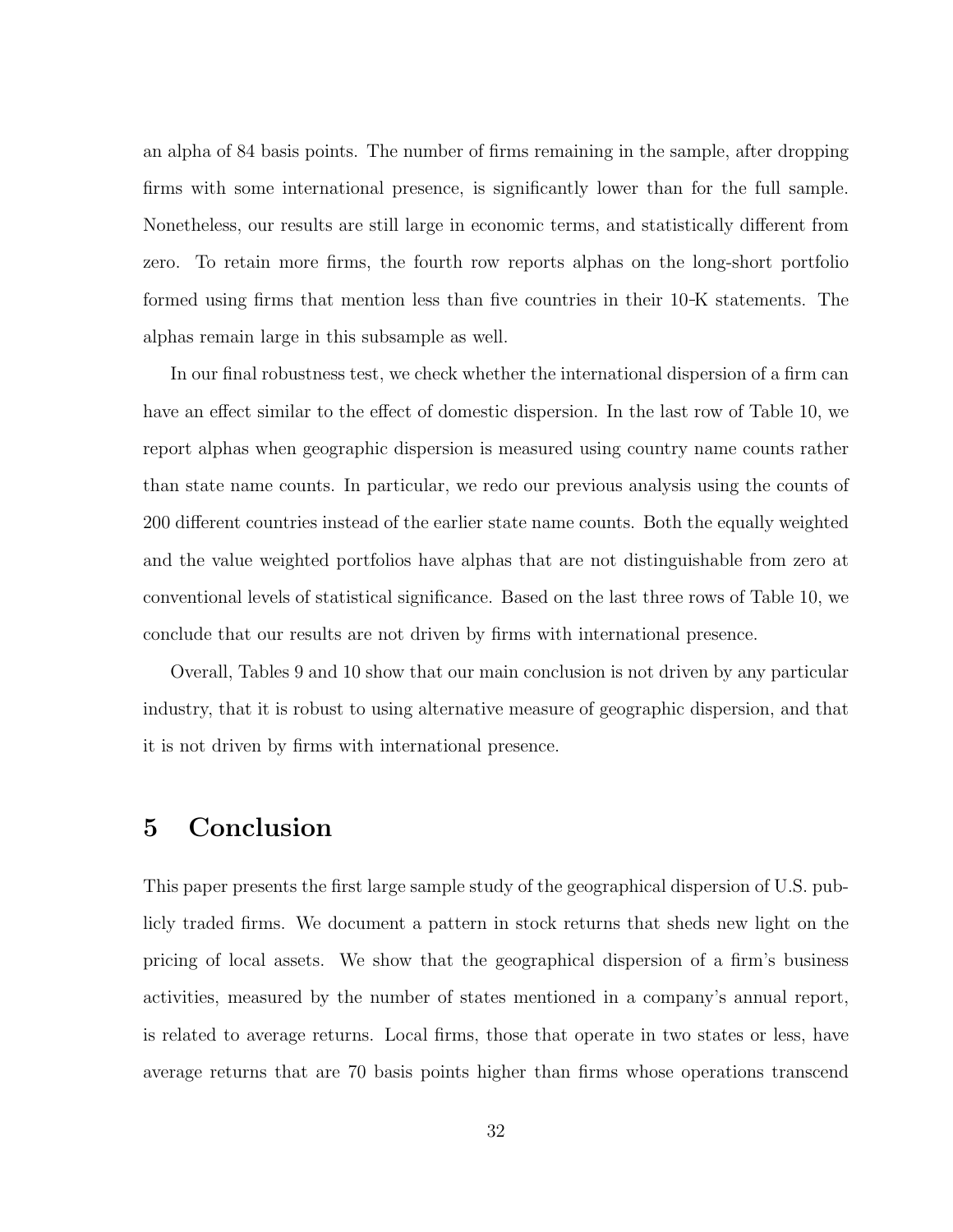more than twenty states.

We interpret our evidence as consistent with the predictions of the investor recognition hypothesis of Merton (1987). In Merton's informationally incomplete markets, stocks with lower investor recognition offer higher expected returns to compensate investors for insufficient diversification. To the extent that local stocks have lower investor recognition, the high average return of local firms is consistent with this prediction. The paper also shows that stocks of local firms headquartered in areas where the competition for investor attention is fierce experience higher returns than local stocks headquartered in areas where fewer firms compete for attention.

Our study shows how one can obtain an economically meaningful cross sectional characterization of firms, in our case the geographical dispersion of operations, from the filings of 10 K forms on EDGAR.<sup>18</sup> The use of textual analysis of business related information is a promising area for future research. Our study of geographic dispersion and stock returns is only one of many potential questions that can be addressed using this type of data in general—and using our geographic dispersion measure in particular.

<sup>18</sup>See Hoberg and Phillips (2010) for another example of how to use textual information to capture cross-sectional characteristics of firms.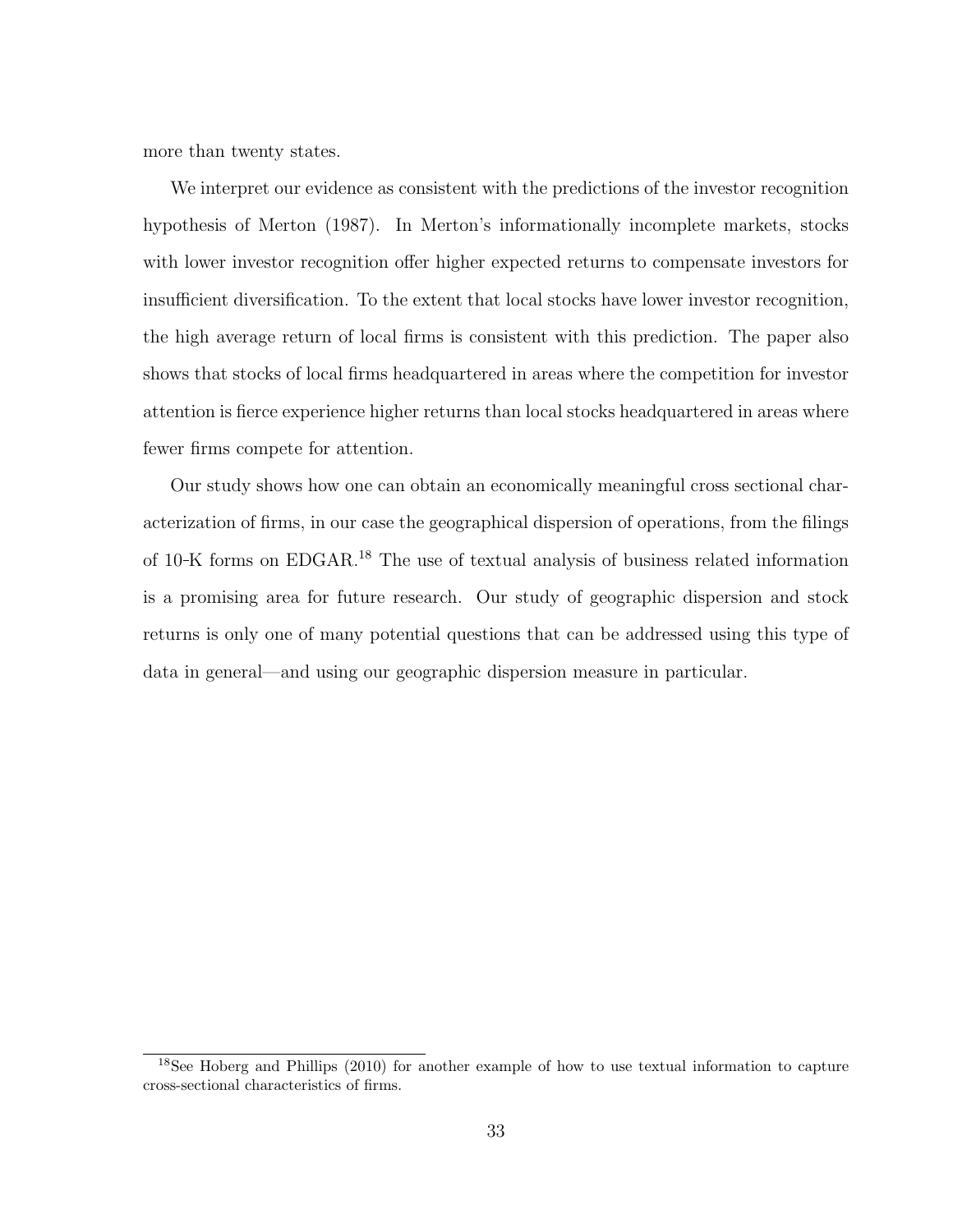## References

- Almazan, A., Motta, A. D., Titman, S., Uysal, V., 2010. Financial structure, acquisition opportunities, and firm locations. Journal of Finance 65, 529–563.
- Amihud, Y., 2002. Illiquidity and stock returns: Cross-section and time-series effects. Journal of Financial Markets 5, 31–56.
- Ang, A., Hodrick, R. J., Xing, Y., Zhang, X., 2006. The cross-section of volatility and expected returns. Journal of Finance 61, 259–299.
- Becker, B., Ivković, Z., Weisbenner, S., 2011. Local dividend clienteles. Journal of Finance 66, 655–683.
- Bodnaruk, A., 2009. Proximity always matters: local bias when the set of local companies changes. Review of Finance 13, 629–656.
- Bodnaruk, A., Östberg, P., 2008. Does investor recognition predict returns? Journal of Financial Economics 91, 208–226.
- Brown, J. R., Ivković, Z., Weisbenner, S., Smith, P. A., 2008. Neighbors matter: causal community effects and stock market participation. Journal of Finance 63, 1509–1531.
- Coval, J. D., Moskowitz, T. J., 1999. Home bias at home: Local equity preference in domestic portfolios. Journal of Finance 54, 2045–2073.
- Coval, J. D., Moskowitz, T. J., 2001. The geography of investment: informed trading and asset prices. Journal of Political Economy 109, 811–841.
- Dorn, D., Huberman, G., Sengmueller, P., 2008. Correlated trading and returns. Journal of Finance 63, 885–920.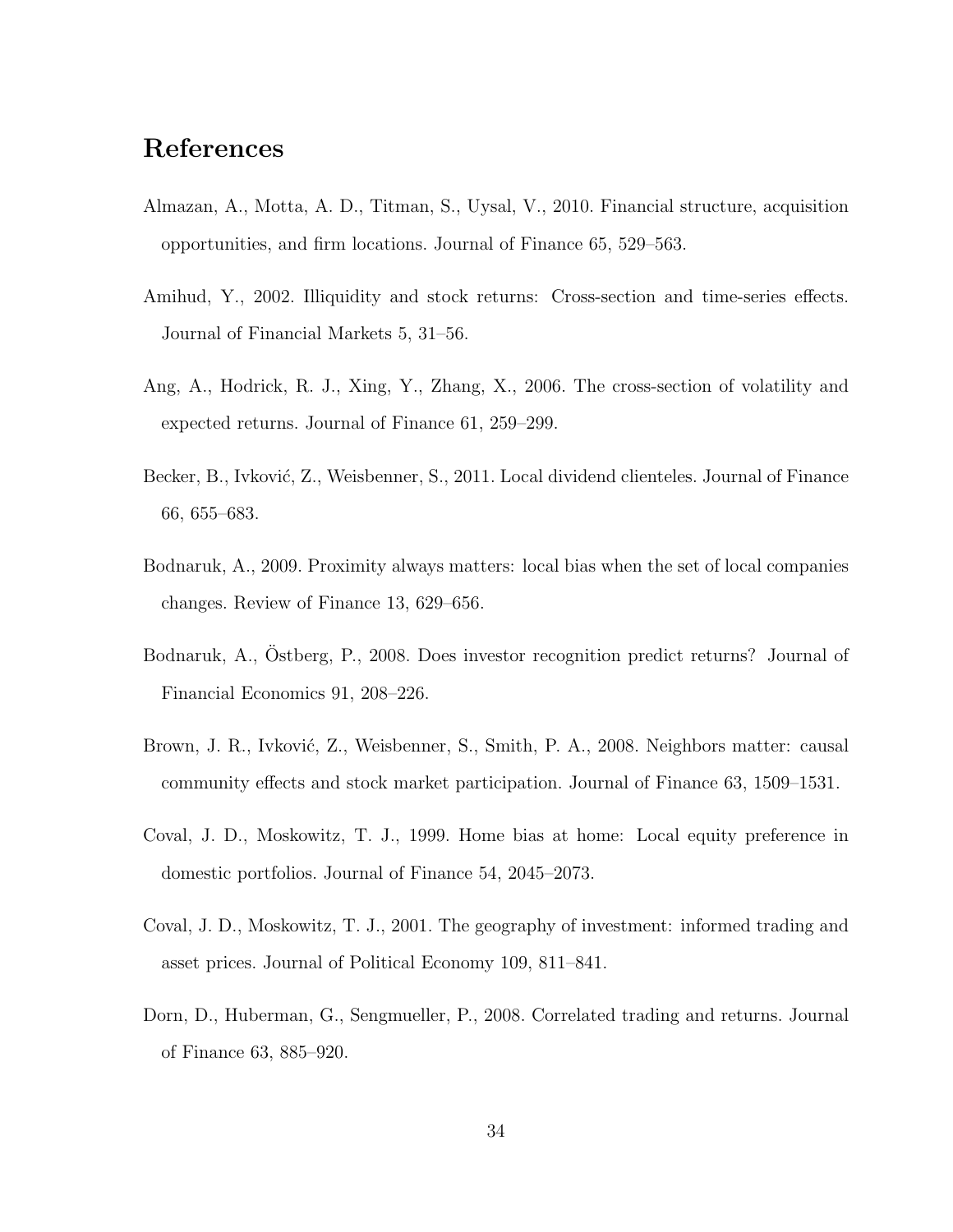- Doukas, J., Travlos, N. G., 1988. The effect of corporate multinationalism on shareholders wealth: Evidence from international acquisitions. Journal of Finance 43, 1161–1175.
- Ellison, G., Glaeser, E. L., 1997. Geographic consentration in u.s. manufacturing industries: A dartboard approach. Journal of Political Economy 105, 889–927.
- Fama, E. F., French, K. R., 1993. Common risk factors in the returns on stocks and bonds. Journal of Financial Economics 43, 3–56.
- Fama, E. F., French, K. R., 2008. Dissecting anomalies. Journal of Finance 63, 1653–1678.
- Fama, E. F., MacBeth, J., 1973. Risk, return and equilibrium: Empirical tests. Journal of Political Economy 81, 607–636.
- Fang, L., Peress, J., 2009. Media coverange and the cross-section of stock returns. Journal of Finance 64, 2023–2052.
- Feng, L., Seasholes, M. S., 2004. Correlated trading and location. Journal of Finance 59, 2117–2144.
- Foerster, S. R., Karolyi, G. A., 1999. The effects of market segmentation and investor recognition on asset prices: Evidence from foreign stocks listing in the united states. Journal of Finance 54, 981–1013.
- French, K., Poterba, J., 1991. International diversification and international equity markets. American Economic Review 81, 222–226.
- Gao, W., Ng, L., Wang, Q., 2008. Does geographic dispersion affect firm valuation? Journal of Corporate Finance 14, 674–687.
- García, D., Strobl, G., 2011. Relative wealth concerns and complementarities in information acquisition. Review of Financial Studies 24, 169–207.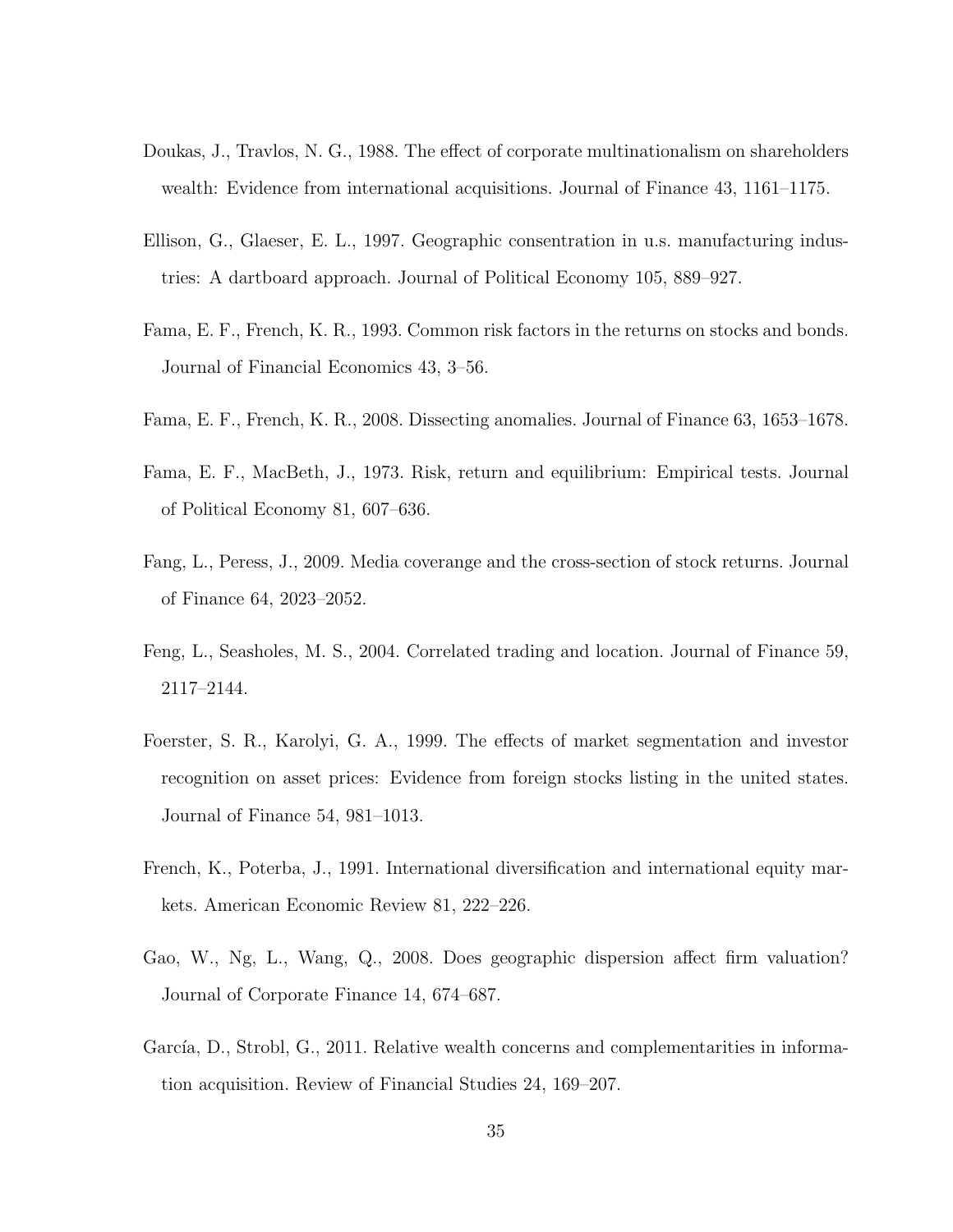- Gervais, S., Kaniel, R., Mingelgrin, R. R., 2001. The high-volume return premium. Journal of Finance 56, 877–919.
- Gómez, J.-P., Priestley, R., Zapatero, F., 2008. The effect of relative wealth concerns on the cross-section of stock returns. Unpublished working paper. Marshall School of Business, USC.
- Grinblatt, M., Keloharju, M., 2001. How distance, language, and culture influence stockholdings and trades. Journal of Finance 56, 1053–1073.
- Hau, H., 2001. Location matters: An examination of trading profits. Journal of Finance 56, 1959–1983.
- Hoberg, J., Phillips, G., 2010. Product market synergies and competition in mergers and acquisitions: a text-based analysis. Review of Financial Studies 23, 3773–3811.
- Hong, H., Kubik, J. D., Stein, J. C., 2004. Social interaction and stock-market participation. Journal of Finance 59, 137–163.
- Hong, H., Kubik, J. D., Stein, J. C., 2005. Thy neighbor's portfolio: word-of-mouth effects in the holdings and trades of money managers. Journal of Finance 60, 2801–2824.
- Hong, H., Kubik, J. D., Stein, J. C., 2008. The only game in town: Stock-price consequences of local bias. Journal of Financial Economics 90, 20–37.
- Hou, K., Robinson, D. T., 2006. Industry concentration and average stock returns. Journal of Finance 61, 1927–1956.
- Huberman, G., 2001. Familiarity breeds investment. Review of Financial Studies 14, 659– 680.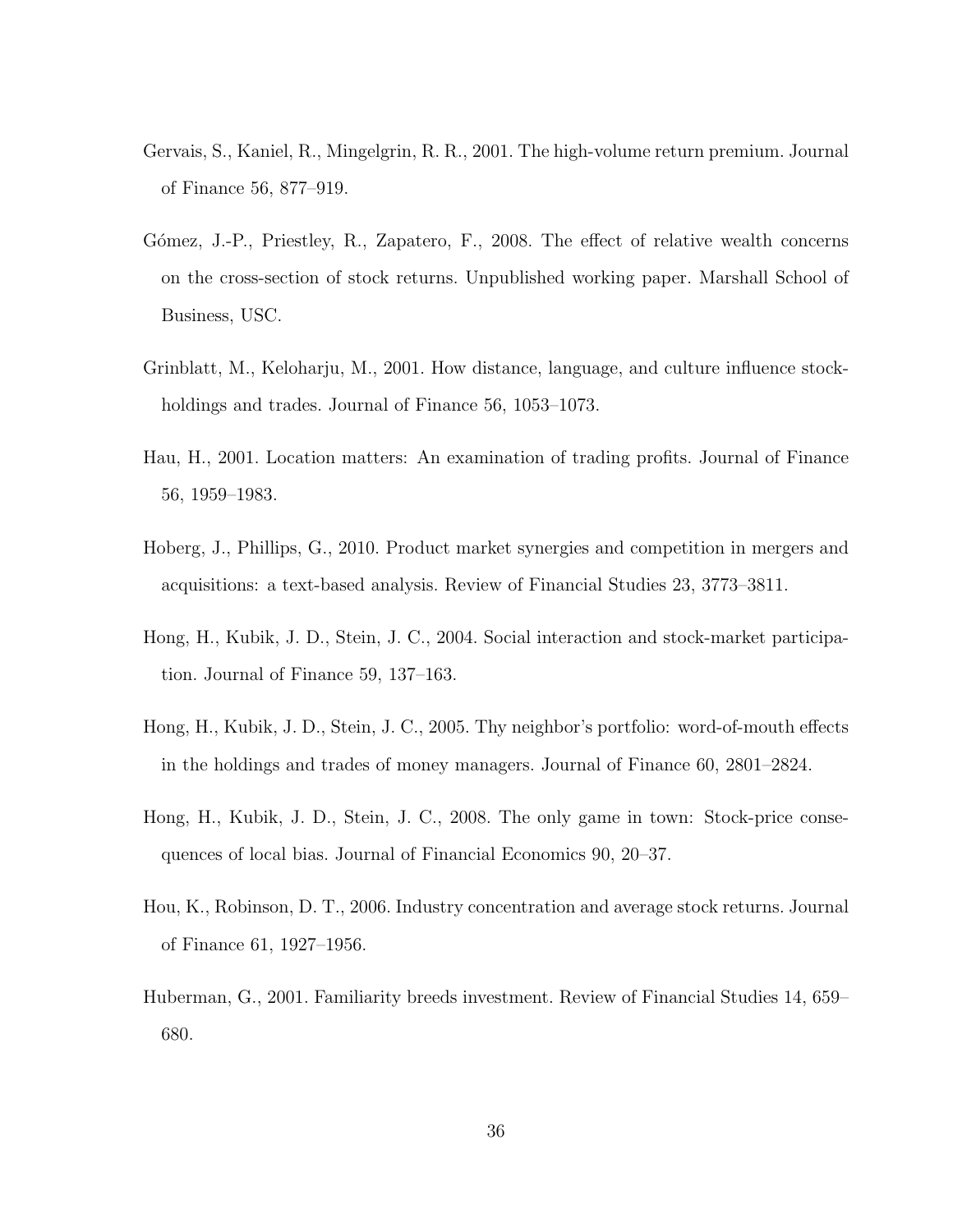- Ivković, Z., Sialm, C., Weisbenner, S., 2008. Portfolio concentration and the performance of individual investors. Journal of Financial and Quantitative Analysis 43, 613–656.
- Ivković, Z., Weisbenner, S., 2005. Local does as local is: information content of the geography of individual investors' common stock investments. Journal of Finance 60, 267–306.
- Ivković, Z., Weisbenner, S., 2007. Information diffusion effects in individual investors' common stock purchases: covet thy neighbors' investment choices. Review of Financial Studies 20, 1327–1357.
- Kang, J.-K., Kim, J.-M., 2008. The geography of block acquisitions. Journal of Finance 63, 2817–2858.
- Kaniel, R., Ozoguz, A., Starks, L. T., 2010. The high volume return premium: Cross country evidence. Journal of Financial Economics, forthcoming.
- Landier, A., Nair, V. B., Wulf, J., 2009. Trade-offs in staying close: Corporate decision making and geographic dispersion. Review of Financial Studies 22, 1119–1148.
- Loughran, T., 2007. Geographic dissemination of information. Journal of Corporate Finance 13, 675–694.
- Loughran, T., Schultz, P., 2005. Liquidity: Urban versus rural firms. Journal of Financial Economics 78, 341–374.
- Merton, R. C., 1987. A simple model of capital market equilibrium with incomplete information. Journal of Finance 42, 483–510.
- Pástor, L., Stambaugh, R. F., 2003. Liquidity risk and expected stock returns. Journal of Political Economy 111, 642–685.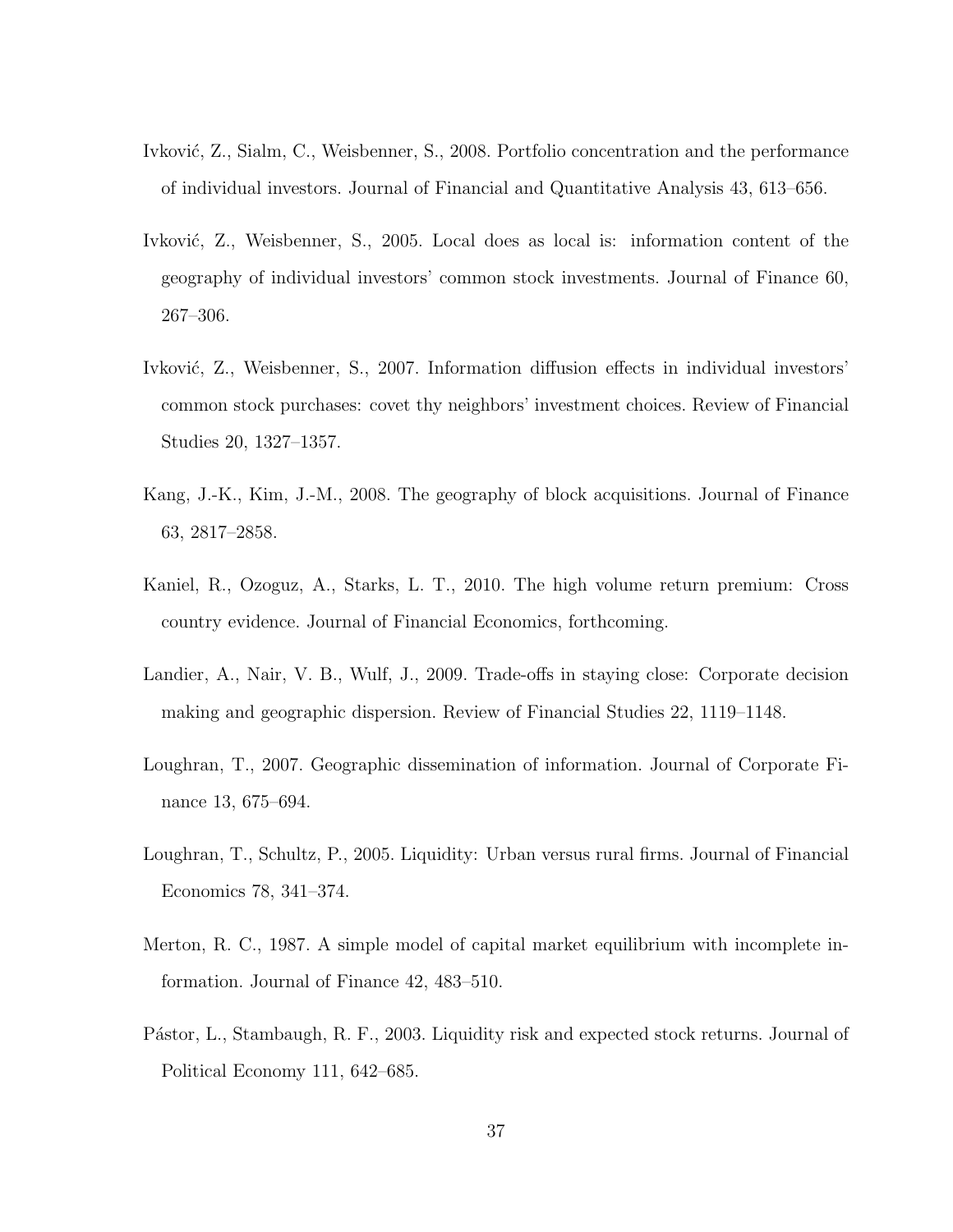- Pirinsky, C. A., Wang, Q., 2006. Does corporate headquarters location matter for stock returns? Journal of Finance 61, 1991–2015.
- Seasholes, M. S., Zhu, N., 2010. Individual investors and local bias. Journal of Finance 65, 1987–2010.
- Teo, M., 2009. The geography of hedge funds. Review of Financial Studies 22, 3531–3561.
- Tetlock, P. C., 2007. Giving content to investor sentiment: The role of media in the stock market. Journal of Finance 62, 1139–1168.
- Uysal, V. B., Kedia, S., Panchapagesan, V., 2008. Geography and acquirer returns. Journal of Financial Intermediation 17, 256–275.
- VanNieuwerburgh, S., Veldkamp, L., 2009. Information immobility and the home bias puzzle. Journal of Finance 64, 1187–1215.
- White, H., 1980. A heteroskedasticity-consistent covariance matrix estimator and a direct test for heteroscedasticity. Econometrica 48, 817–838.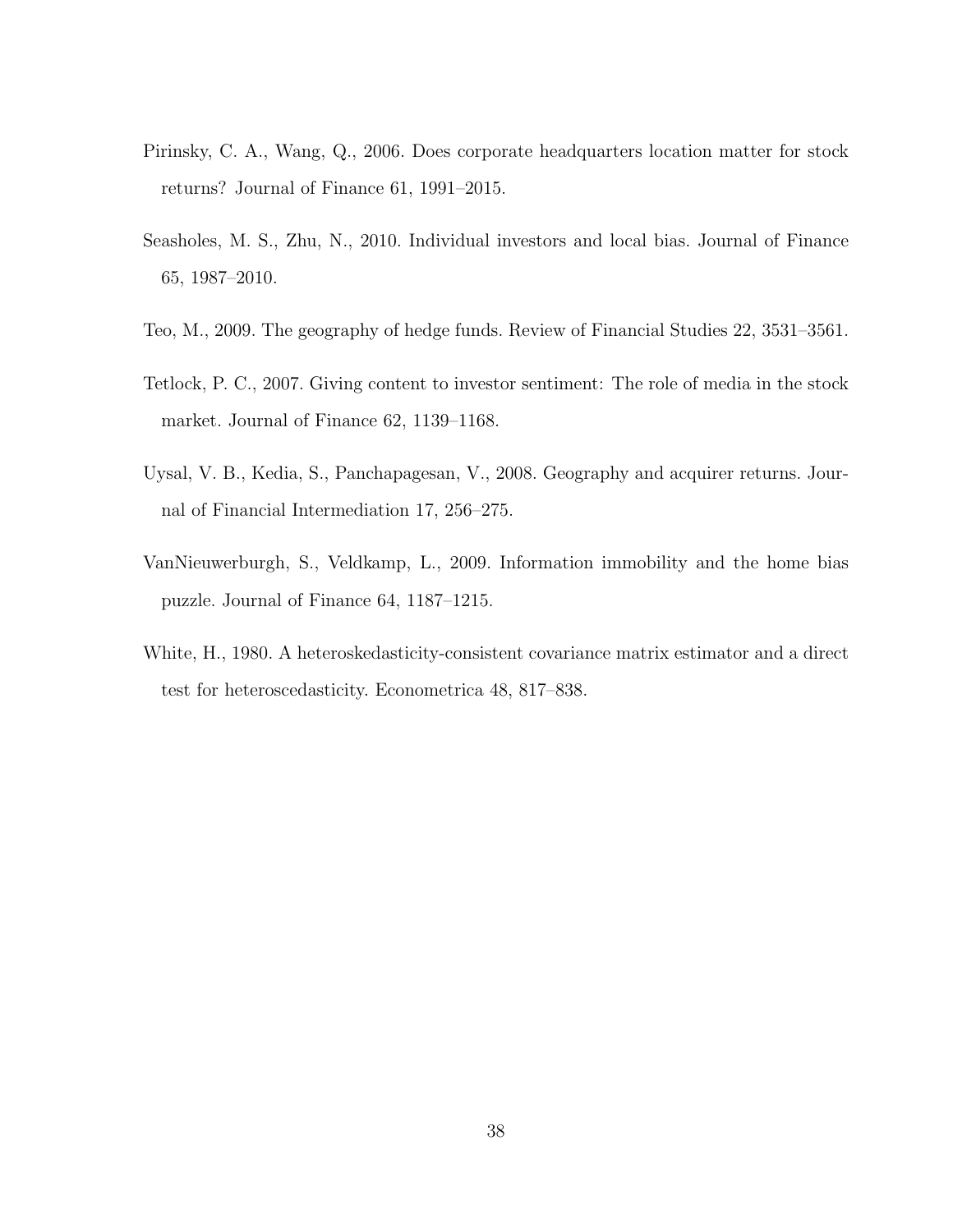#### Table 1 Summary Statistics on Geographic Dispersion

Geographic Dispersion is measured as the number of U.S. states mentioned in the annual report filed on form 10-K with the SEC. Geographic Dispersion for year  $t$  is the counts from the last annual report filed prior to July of year t. Using the column labeled "Med" (for median) as an example, summary statistics in Panel A are computed as follows. First, the median is computed for each July cross section in the sample period 1994–2008. This gives a time series of annual medians. Second, using the time series of medians, the rows in Panel A report the average, the median, the minimum, and the maximum. Panel B breaks down the 4,509 observations from the first row in Panel A by market capitalization (firm size). The sample period is 1994 through 2008.

|         |                                                              | Geographic Dispersion |      |     |     |                |                |         |     |        |
|---------|--------------------------------------------------------------|-----------------------|------|-----|-----|----------------|----------------|---------|-----|--------|
|         | Number<br>of Firms                                           | Mean                  | Std. | Min | Max | 20%            | 40\%           | Med     | 60% | $80\%$ |
|         | A. Summary Statistics on Geographic Dispersion for All firms |                       |      |     |     |                |                |         |     |        |
| Average | 4,509                                                        | 7.9                   | 7.7  | 1   | 50  | 2.6            | 4.3            | $5.5\,$ | 6.8 | 11.3   |
| Median  | 4,557                                                        | 7.8                   | 7.7  |     | 50  | 3              | 4              | 5       | 7   | 11     |
| Minimum | 934                                                          | 7.1                   | 6.9  | 1   | 50  | $\overline{2}$ | $\overline{4}$ | 5       | 6   | 10     |
| Maximum | 6,293                                                        | 9.6                   | 8.4  |     | 50  | 3              | 6              | 8       | 9   | 14     |
|         | B. Average Geographic Dispersion by Firm Size                |                       |      |     |     |                |                |         |     |        |
| Small   | 1,503                                                        | 5.9                   | 5.1  | 1   | 48  | 2.1            | 3.2            | 4.3     | 5.3 | 8.5    |
| Medium  | 1,503                                                        | 7.3                   | 6.9  | 1   | 49  | 2.5            | 4.4            | 5.4     | 6.5 | 10.5   |
| Big     | 1,503                                                        | 10.5                  | 9.4  | 1   | 50  | $3.5\,$        | 6.0            | 7.6     | 9.3 | 15.3   |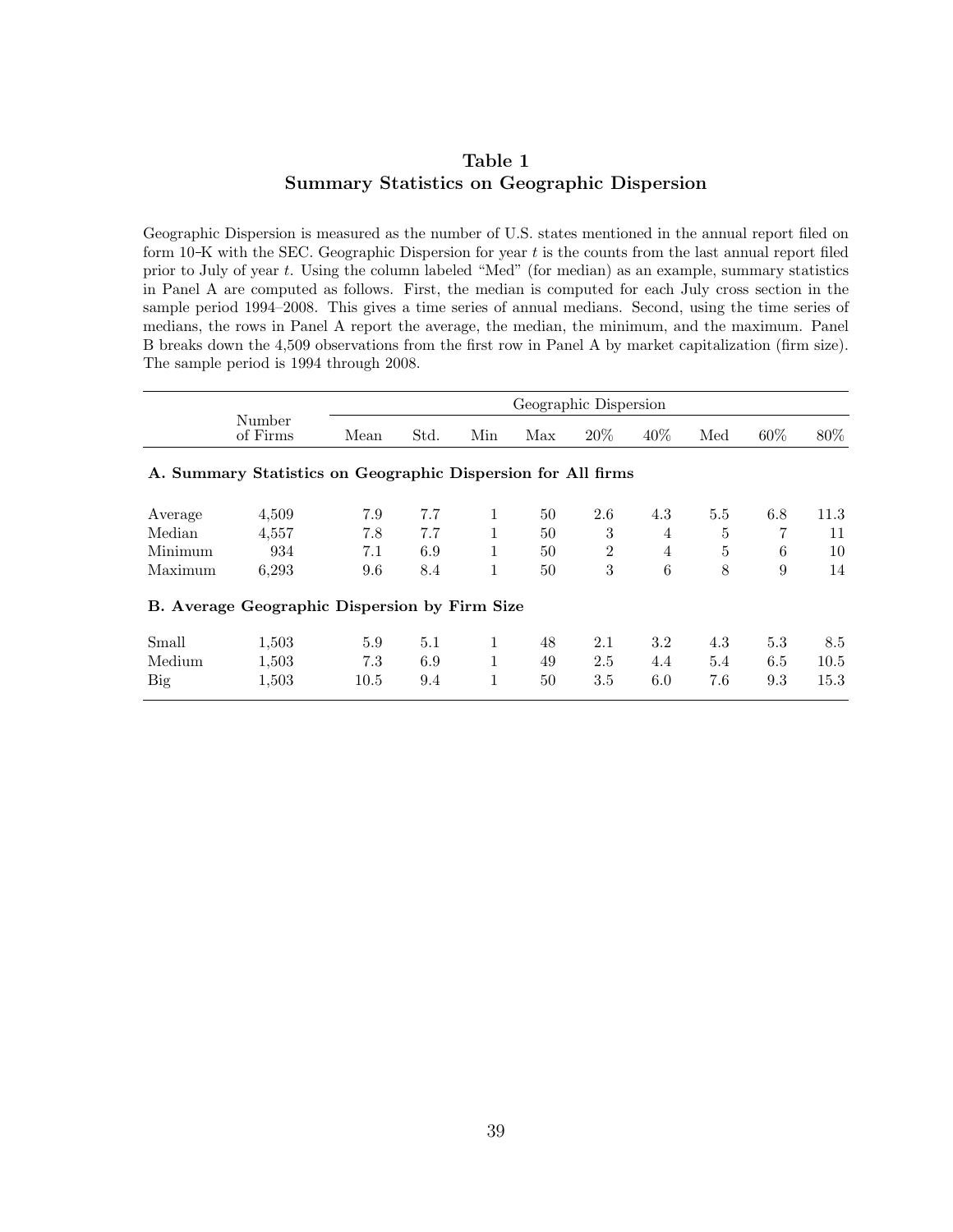#### Table 2 Geographic Dispersion and Other Firm Characteristics

Geographic Dispersion is measured as the number of U.S. states mentioned in the annual report filed on form 10-K with the SEC. Geographic Dispersion for year  $t$  is the number of U.S. states mentioned in the last annual report filed prior to July of year  $t$ . Size (the market value of common equity) and the Book-to-Market Ratio is computed as described in Fama and French (1993). Amihud Illiquidity is the price impact liquidity measure of Amihud (2002). Bid-Ask Spread is the proportional quoted spread measured as:  $100(P_A - P_B)/(0.5P_A + 0.5P_B)$ , where  $P_A$  is the ask price and  $P_B$  is the bid price. Volatility is computed as the standard deviation of the error term from a regression using the three factor model of Fama and French (1993) on one month worth of daily data. Momentum is the buy and hold return for months  $t - 12$  through  $t - 2$ . In Panel A, all variables are measured as of July each year and the Panel reports time series averages of cross sectional averages. Panel B report results from a pooled time series cross sectional regression. All variables in the regression are measured in natural logs. For the momentum variable, the natural log is computed from 1+Momentum. YEARS indicates the presence of dummy variables for each year. DIVS indicates the presence of dummy variables for each of nine U.S. census divisions. INDS indicates the presence of dummy variables for each of twelve industries from Ken French's web site. Parentheses contain t-statistics computed from the heteroscedasticity consistent standard errors of White (1980). The sample period is July 1994 through December 2008.

|                             | Local | 2     | 3     | 4     | Dispersed |
|-----------------------------|-------|-------|-------|-------|-----------|
| Geographic Dispersion       | 1.9   | 3.8   | 5.7   | 8.8   | 19.9      |
| Size (ME)                   | 1,732 | 1,640 | 1,862 | 2,645 | 3.963     |
| Book-to-Market Ratio (BEME) | 0.689 | 0.688 | 0.707 | 0.760 | 0.767     |
| Amihud illiquidity (AMI)    | 0.028 | 0.021 | 0.012 | 0.014 | 0.006     |
| Bid-Ask Spread (SPR)        | 0.030 | 0.028 | 0.026 | 0.023 | 0.018     |
| Volatility (VOL)            | 0.031 | 0.032 | 0.031 | 0.028 | 0.025     |
| Momentum (MOM)              | 0.150 | 0.119 | 0.108 | 0.107 | 0.110     |

#### A. Averages by Geographic Dispersion Quintiles

#### B. Regression with Geographic Dispersion as the Dependent Variable

| MЕ       | <b>BEME</b> | AMI                                                                         | SPR. | VOL | MOM YEARS DIVS INDS AR <sup>2</sup> |  |  | $\mathbf N$             |
|----------|-------------|-----------------------------------------------------------------------------|------|-----|-------------------------------------|--|--|-------------------------|
| $1.03\,$ |             | $0.90 -0.31$<br>$(25.03)$ $(24.01)$ $(-10.72)$ $(6.15)$ $(5.99)$ $(-16.59)$ | 0.43 |     | $0.33 -0.91$                        |  |  | Yes Yes Yes 0.17 51,902 |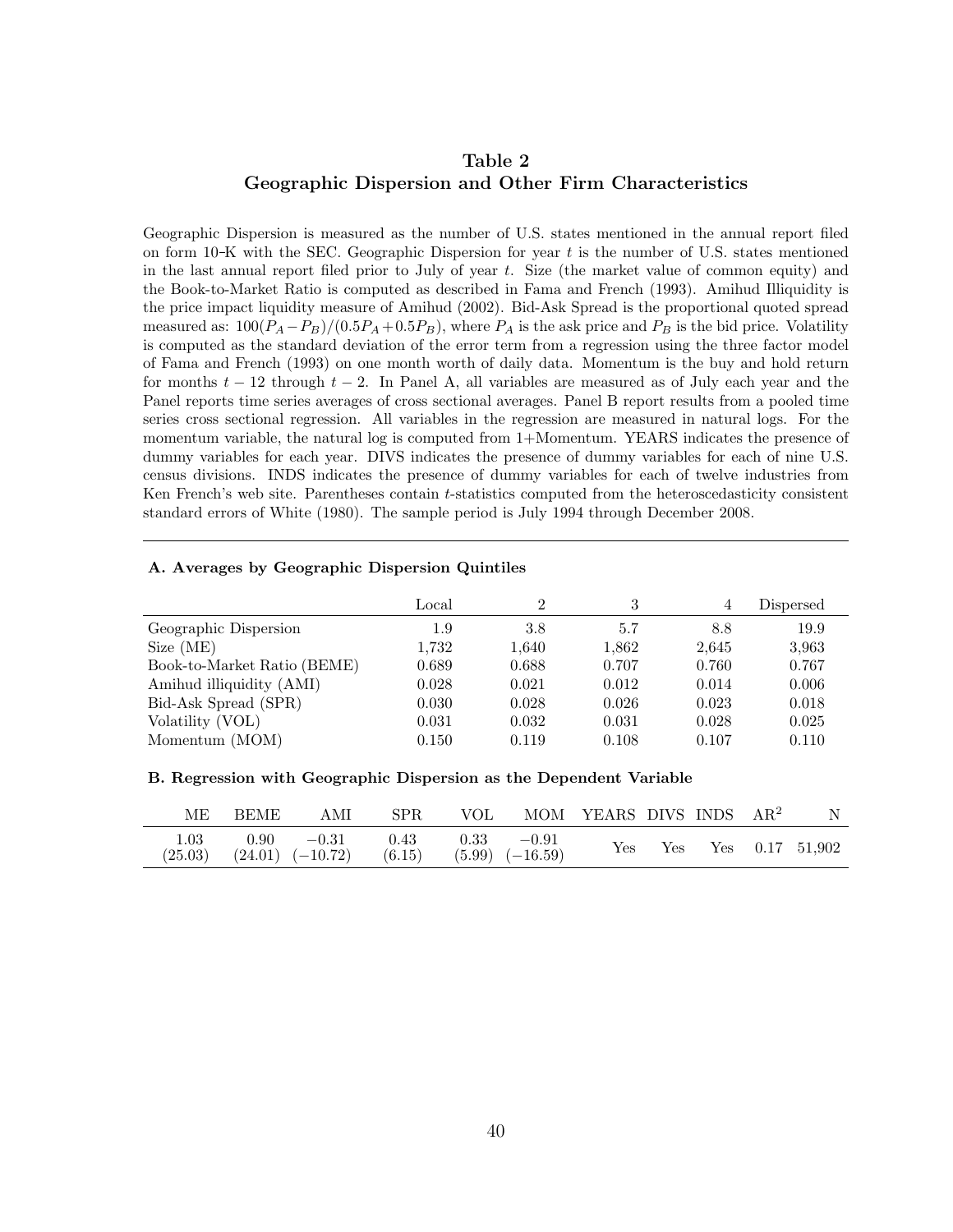### Table 3 Average Return on Portfolios Sorted by Geographic Dispersion

The table reports average portfolio returns in percent. Geographic dispersion is measured as the number of U.S. states mentioned in the annual report filed on form 10 K with the SEC. Five portfolios are formed based on geographic dispersion. A firm that files a 10 K form on or before June of year t is eligible for inclusion in a portfolio starting in July of year  $t$ . The firm carries its state count up to and including June of next year. A firm gets added to the portfolio of local firms if its state count is below the 20th percentile in the cross section of state counts. Correspondingly, a firm gets added to the portfolio of dispersed firms if the state count exceeds the 80th percentile. Three more portfolios are formed using the 40th and the 60th percentile as breakpoints. The sample period is July 1994 through December 2008.

|                          | Local        |              |              |                          | 4 Dispersed  | $Local - Dispersed$                 |
|--------------------------|--------------|--------------|--------------|--------------------------|--------------|-------------------------------------|
| EW returns<br>VW returns | 1.18<br>0.89 | 0.97<br>0.78 | 0.87<br>0.74 | $\rm 0.83$<br>$\rm 0.58$ | 0.62<br>0.49 | $0.56$ ( $2.73$ )<br>2.06)<br>0.40( |
| Average number of firms  | 1.084        | 830          | 784          | 757                      | 818          |                                     |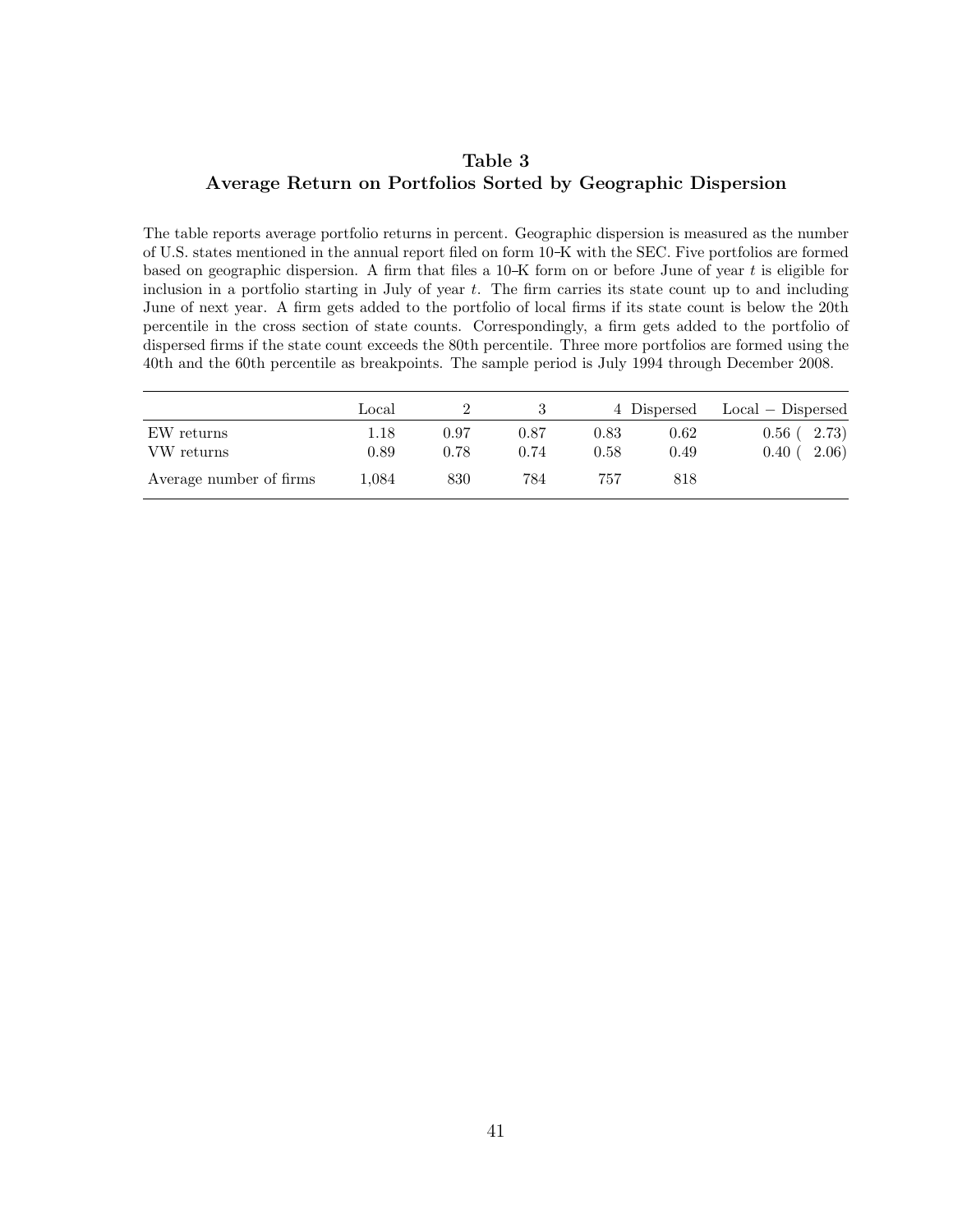#### Jensen's Alpha for Portfolios Sorted on Geographic Dispersion

Geographic dispersion is measured as the number of U.S. states mentioned in the annual report filed on form 10 K with the SEC. Five portfolios are formed based on geographic dispersion. A firm that files a 10-K form on or before June of year t is eligible for inclusion in a portfolio starting in July of year t. The firm carries its state count up to and including June of next year. A firm gets added to the portfolio of local firms if its state count is below the 20th percentile in the cross section of state counts. Correspondingly, a firm gets added to the portfolio of dispersed firms if the state count exceeds the 80th percentile. Three more portfolios are formed using the 40th and the 60th percentile as breakpoints. The regression model is:

 $r_{nt} = \alpha_p + \beta_1(Mkt - Rf)_t + \beta_2SMB_t + \beta_3HML_t + \beta_4MOM_t + \beta_5LIQ_t + e_t$ 

where  $r_{pt}$  is either a portfolio excess return (Panel A) or the return on a zero investment portfolio long local firms and short geographically dispersed firms (Panels B and C). The market portfolio Mkt-Rf, the size factor SMB, the book-to-market factor HML, and the momentum factor MOM are downloaded from Ken French's web site. The liquidity factor LIQ is the "traded" liquidity factor of Pástor and Stambaugh (2003). The coefficients are estimated using OLS. The column labeled T reports the number of monthly observations. The column labeled  $AR^2$  contains the adjusted R-squared. The numbers in parentheses are t-statistics computed from the heteroscedasticity consistent standard errors of White (1980). Portfolio returns are measured in percent. The sample period is July 1994 through December 2008.

| Portfolio                                                                          | Alpha                | $Mkt-Rf$             | <b>SMB</b>           | <b>HML</b>           | <b>MOM</b>           | LIQ                  | T   | AR <sup>2</sup> |
|------------------------------------------------------------------------------------|----------------------|----------------------|----------------------|----------------------|----------------------|----------------------|-----|-----------------|
| A. Portfolios Formed Based on Geographic Dispersion Quintiles (EW returns)         |                      |                      |                      |                      |                      |                      |     |                 |
| Local                                                                              | 0.48<br>(2.66)       | 0.85<br>(16.55)      | 0.94<br>(12.19)      | 0.08<br>(1.06)       | $-0.10$<br>$(-1.32)$ | 0.00<br>(0.10)       | 174 | 0.88            |
| $\overline{2}$                                                                     | 0.25<br>(1.16)       | 0.94<br>(16.12)      | 1.00<br>(10.84)      | 0.05<br>(0.65)       | $-0.17$<br>$(-1.76)$ | 0.05<br>(0.99)       | 174 | 0.88            |
| 3                                                                                  | 0.09<br>(0.51)       | 0.95<br>(18.95)      | 0.97<br>(13.31)      | 0.15<br>(2.37)       | $-0.11$<br>$(-1.54)$ | 0.07<br>(1.68)       | 174 | 0.90            |
| 4                                                                                  | 0.01<br>(0.06)       | 0.99<br>(24.68)      | 0.86<br>(16.51)      | 0.30<br>(6.10)       | $-0.05$<br>$(-0.99)$ | 0.06<br>(1.88)       | 174 | 0.93            |
| Dispersed                                                                          | $-0.22$<br>$(-2.06)$ | 0.94<br>(27.58)      | 0.67<br>(14.78)      | 0.51<br>(10.14)      | 0.03<br>(0.61)       | 0.07<br>(2.12)       | 174 | 0.94            |
| B. Portfolios Long in Local Firms and Short in Dispersed Firms Using All Firms     |                      |                      |                      |                      |                      |                      |     |                 |
| EW returns                                                                         | 0.70<br>(4.45)       | $-0.09$<br>$(-2.02)$ | 0.27<br>(3.80)       | $-0.44$<br>$(-6.56)$ | $-0.13$<br>$(-2.36)$ | $-0.06$<br>$(-1.49)$ | 174 | 0.50            |
| VW returns                                                                         | 0.50<br>(2.81)       | 0.05<br>(1.01)       | 0.02<br>(0.38)       | $-0.35$<br>$(-5.19)$ | $-0.13$<br>$(-2.48)$ | $-0.02$<br>$(-0.34)$ | 174 | 0.24            |
| C. Portfolios Long in Local Firms and Short in Dispersed Firms Dropping Micro-Caps |                      |                      |                      |                      |                      |                      |     |                 |
| EW returns                                                                         | 0.32<br>(2.40)       | 0.05<br>(1.17)       | 0.22<br>(3.68)       | $-0.43$<br>$(-7.68)$ | $-0.17$<br>$(-4.27)$ | $-0.02$<br>$(-0.59)$ | 174 | 0.58            |
| VW returns                                                                         | 0.51<br>(2.82)       | 0.06<br>(1.02)       | $-0.01$<br>$(-0.12)$ | $-0.36$<br>$(-5.18)$ | $-0.13$<br>$(-2.58)$ | $-0.02$<br>$(-0.29)$ | 174 | 0.23            |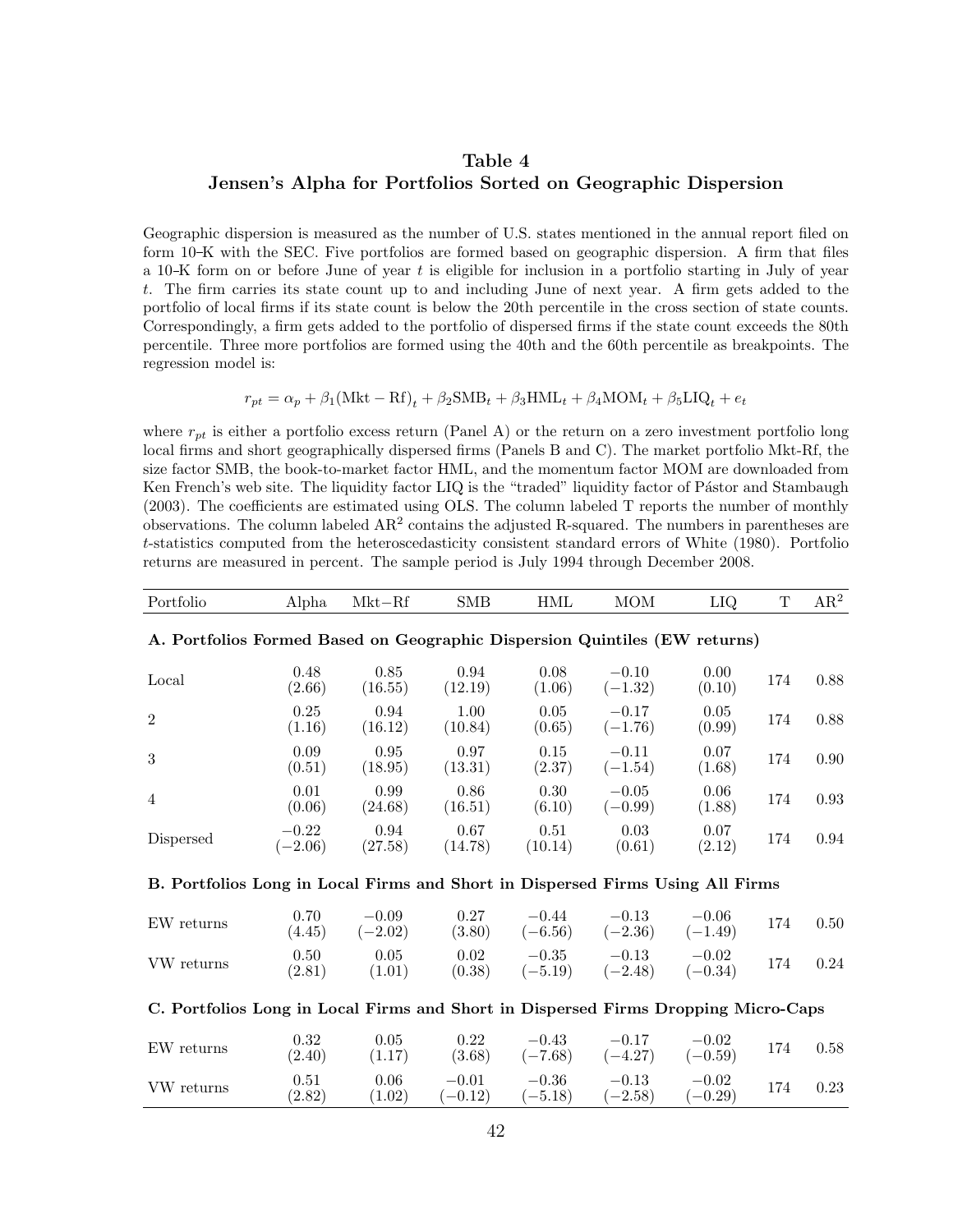#### Table 5 Time series averages of Cross sectional Regression Coefficients

The table reports time series averages of cross sectional regression coefficients from the following model:

$$
R_{it} - R_{ft} = c_0 + \sum_{m=1}^{M} c_{im} Z_{mit} + e_{it}
$$

where  $R_{it}$  is return on stock i in month t,  $R_{ft}$  is the monthly yield on 30-day Treasury bills,  $Z_{mit}$  is one of  $M$  firm characteristics: Geographic dispersion, the natural logarithm of the number of U.S. states mentioned in the annual report filed on form 10 K with the SEC. Each monthly cross sectional regression uses the state count from last June. Size, the natural logarithm of the market capitalization in month  $t-2$ . Book-to-market ratio, the natural logarithm of the book-to-market ratio measured as of last June. Amihud illiquidity, the natural logarithm of the Amihud (2002) illiquidity measure computed using daily returns and volume from month t−2. Bid-Ask spread, the natural logarithm of  $(P_A-P_B)/(0.5P_A+0.5P_B)$ where  $P_A$  is the ask price and  $P_B$  is the bid price, both measured in month  $t-2$ . Volatility, the natural logarithm of the standard deviation of the error term from a regression using the three factor model of Fama and French (1993) on one month worth of daily data. Momentum, the buy and hold return for months  $t - 12$  through  $t - 2$ . One Month Lagged Return, return for month  $t - 1$ . Each coefficient time series average is multiplied with 100. Microcaps are all firms below the NYSE 20th size decile. Small firms are larger than the firm and the 20th NYSE decile and smaller than or equally sized to the firm at 50th NYSE decile. Big firms are all firms larger than the firm at the 50th NYSE decile. Parentheses contain t-statistics computed from the standard errors of the time series. The sample period is July 1994 through December 2008.

|                           |                     | Cross Sections Grouped by Size |                     |                     |  |  |  |
|---------------------------|---------------------|--------------------------------|---------------------|---------------------|--|--|--|
| Independent Variable      | All Firms           | Microcaps                      | Small               | Big                 |  |  |  |
| Geographic dispersion     | $-0.22$ ( $-4.05$ ) | $-0.32$ ( $-4.21$ )            | $-0.07$ ( $-1.07$ ) | $-0.11(-2.45)$      |  |  |  |
| <b>Size</b>               | $-0.52$ ( $-3.33$ ) | $-1.21(-4.55)$                 | $-0.33(-1.68)$      | $-0.21(-1.57)$      |  |  |  |
| Book-to-market ratio      | $0.32$ ( $3.38$ )   | $0.30(-2.03)$                  | $0.23(-2.16)$       | $0.18$ ( 1.91)      |  |  |  |
| Amihud illiquidity        | $-0.32$ ( $-2.98$ ) | $-0.41(-3.45)$                 | $-0.05$ $(-0.42)$   | $-0.16(-1.54)$      |  |  |  |
| Bid-Ask spread            | $0.11$ ( $0.90$ )   | $0.03$ ( $0.17$ )              | $-0.26$ ( $-1.76$ ) | $-0.01$ $(-0.13)$   |  |  |  |
| Volatility                | $-0.16(-0.63)$      | $-0.13(-0.46)$                 | $-0.30(-1.14)$      | $-0.32$ $(-1.32)$   |  |  |  |
| Momentum                  | $0.43$ ( $2.14$ )   | $0.71$ ( $3.38$ )              | $0.21$ ( $0.95$ )   | $0.49$ ( $1.51$ )   |  |  |  |
| One Month Lagged Return   | $-4.02(-5.57)$      | $-4.58(-5.56)$                 | $-1.58(-1.99)$      | $-1.56(-1.70)$      |  |  |  |
| Intercept                 | 2.05)<br>3.45 (     | $5.22(-2.48)$                  | $1.00(-0.50)$       | $-0.27$ ( $-0.14$ ) |  |  |  |
| Avg. cross sectional obs. | 3,671               | 2,111                          | 765                 | 795                 |  |  |  |
| Number of cross sections  | 174                 | 174                            | 174                 | 174                 |  |  |  |
| Avg. $R^2$                | 0.05                | 0.05                           | 0.06                | 0.09                |  |  |  |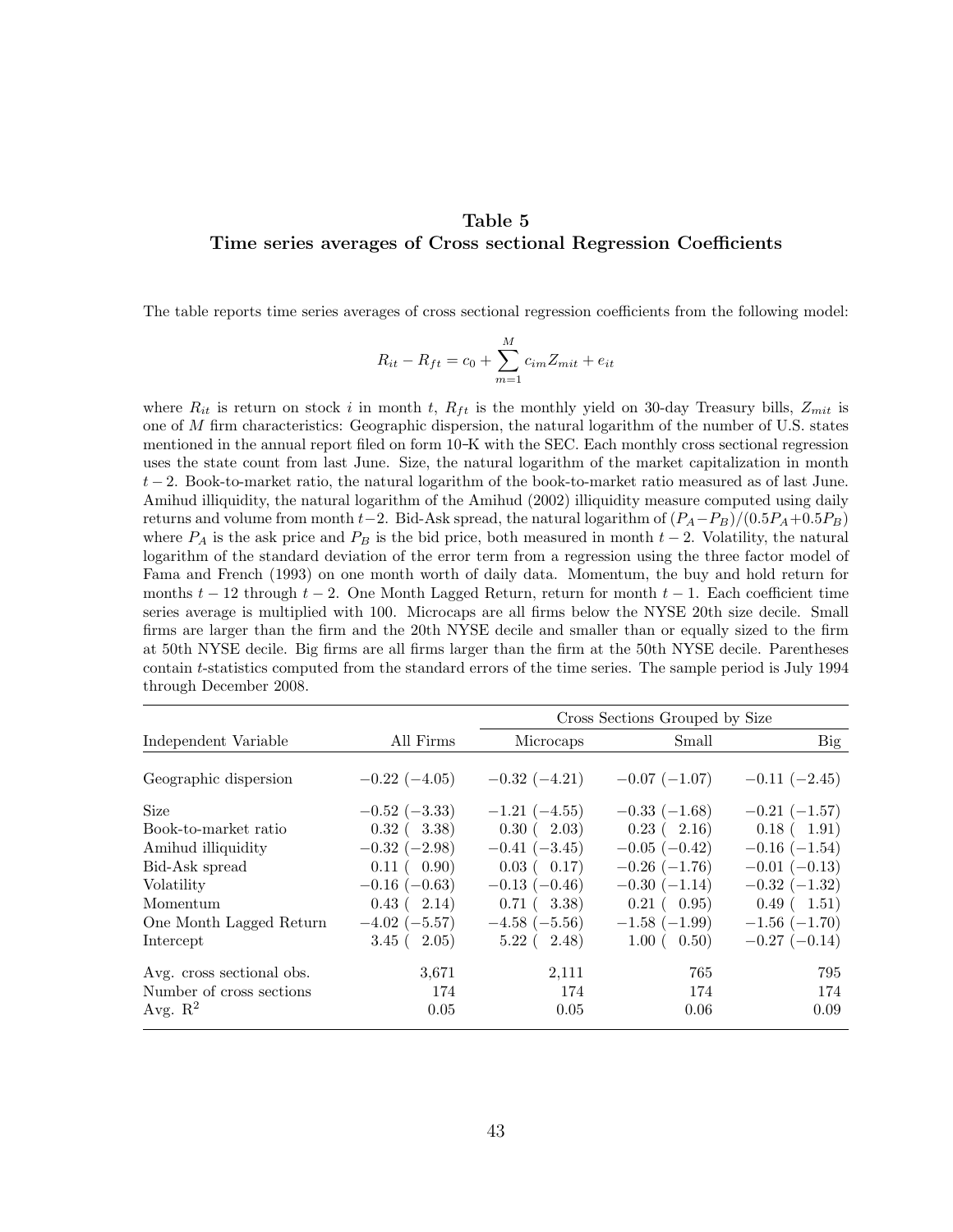### Table 6 Jensen's Alpha for Portfolios of Local Firms Sorted on Three Different Proxies for Investor Recognition

This table sort local firms by three different measures that act as proxies for investor recognition. Local firms are associated with each of the measures then ranked to form three portfolios of local firms. A firm is local if it is among the 20% least geographically dispersed firms. Firm Density is computed at the state level and is the ratio of the number of listed firms to the population. Local firms are linked to state density through the state of the headquarter. In Panel A, High recognition local firms are firms located in states with low Firm Density. In Panel B local firms are characterized by local capital imbalance. The imbalance is computed as the difference between mutual fund capital and listed firm capital in a circle of 100 Km around the local firm. High recognition local firms are firms headquartered in areas where there is a lot of mutual fund capital relative to market capitalization of all listed firms in the same area. In Panel C, institutional investor ownership in local firm  $i$  is the proportion of equity held by investors that have reported ownership in firm  $i$  through 13F filings with the SEC. The regression model is:

$$
r_{pt} = \alpha_p + \beta_1 (\text{Mkt} - \text{Rf})_t + \beta_2 \text{SMB}_t + \beta_3 \text{HML}_t + \beta_4 \text{MOM}_t + \beta_5 \text{LIQ}_t + e_t,
$$

where  $r_{pt}$  is a portfolio of local firms. The market portfolio Mkt-Rf, the size factor SMB, the book-tomarket factor HML, and the momentum factor MOM are downloaded from Ken French's web site. The liquidity factor LIQ is the "traded" liquidity factor of Pástor and Stambaugh (2003). The coefficients are estimated using OLS. The numbers in parentheses are  $t$ -statistics computed from the heteroscedasticity consistent standard errors of White (1980). The sample period is July 1994 through December 2008, but, months where the geographic dispersion portfolio contains less than 15 firms are dropped from the time series.

|                                                                | Equally weighted returns |     |        |                    | Value weighted returns |        |  |  |
|----------------------------------------------------------------|--------------------------|-----|--------|--------------------|------------------------|--------|--|--|
| Portfolio                                                      | Alpha                    | T   | $AR^2$ | Alpha              | T                      | $AR^2$ |  |  |
| A. Firm Density                                                |                          |     |        |                    |                        |        |  |  |
| <b>High Recognition</b>                                        | 3.04)<br>$0.46$ (        | 174 | 0.85   | 0.50(<br>2.03)     | 174                    | 0.51   |  |  |
| Medium                                                         | 4.25)<br>0.78            | 174 | 0.86   | $0.63$ (<br>3.55)  | 174                    | 0.77   |  |  |
| Low Recognition                                                | 1.04(<br>4.19)           | 174 | 0.85   | $0.88$ (<br>3.72)  | 174                    | 0.82   |  |  |
| $Low-High$                                                     | 2.64)<br>$0.58$ (        | 174 | 0.63   | $0.37$ ( $1.18$ )  | 174                    | 0.51   |  |  |
| B. Mutual Fund Capital less Market Capitalization of All Firms |                          |     |        |                    |                        |        |  |  |
| <b>High Recognition</b>                                        | 3.73)<br>$0.61$ (        | 174 | 0.85   | 1.48)<br>$0.35$ (  | 174                    | 0.65   |  |  |
| Medium                                                         | 3.78)<br>0.86            | 174 | 0.83   | $0.61$ (<br>(2.51) | 174                    | 0.68   |  |  |
| Low Recognition                                                | $0.93$ (<br>4.57)        | 174 | 0.87   | $0.74$ (<br>3.93)  | 174                    | 0.82   |  |  |
| $Low-High$                                                     | $0.31(-1.80)$            | 174 | 0.47   | $0.39(-1.31)$      | 174                    | 0.15   |  |  |
| C. Institutional Ownership from 13-F Filings                   |                          |     |        |                    |                        |        |  |  |
| High Recognition                                               | 3.15)<br>0.24(           | 173 | 0.97   | $0.29$ (<br>5.53)  | 173                    | 0.98   |  |  |
| Medium                                                         | 3.29)<br>0.54            | 173 | 0.91   | $0.38$ (<br>(2.75) | 173                    | 0.88   |  |  |
| Low Recognition                                                | 2.00)<br>0.70(           | 173 | 0.70   | $-0.04(-0.19)$     | 173                    | 0.82   |  |  |
| $Low-High$                                                     | $0.45$ (<br>1.26)        | 173 | 0.22   | $-0.33(-1.44)$     | 173                    | 0.58   |  |  |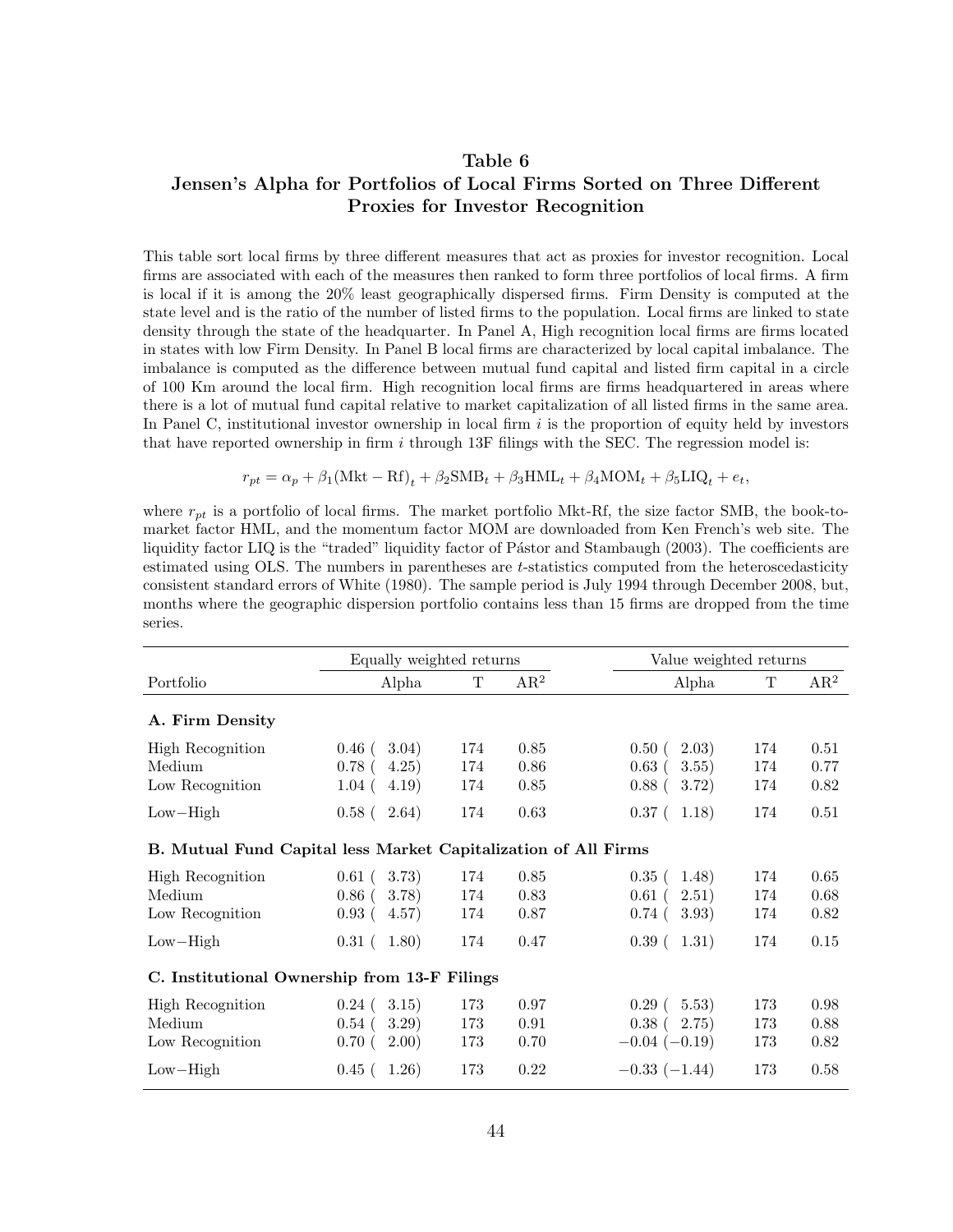#### Jensen's Alpha for Portfolios Sorted on Change in Geographic Dispersion

Geographic dispersion is measured as the number of U.S. states mentioned in the annual report filed on form 10 K with the SEC. A firm is local if it is among the 20% most geographically dispersed firms. "Becoming Dispersed" means that a firm has moved into the quintile of the 20% most geographically dispersed firms over the last 12 months. "Already Dispersed" means that the firm was among the 20% most geographically dispersed firms 12 months ago and did not experience any change in the past 12 months. "Becoming Local" and "Already Local" are defined correspondingly. The regression model is:

$$
r_{pt} = \alpha_p + \beta_1 (\text{Mkt} - \text{Rf})_t + \beta_2 \text{SMB}_t + \beta_3 \text{HML}_t + \beta_4 \text{MOM}_t + \beta_5 \text{LIQ}_t + e_t
$$

where  $r_{pt}$  is a zero investment portfolio long local firms and short geographically dispersed firms. The market portfolio Mkt-Rf, the size factor SMB, the book-to-market factor HML, and the momentum factor MOM are downloaded from Ken French's web site. The liquidity factor LIQ is the "traded" liquidity factor of Pástor and Stambaugh (2003). The coefficients are estimated using OLS. The numbers in parentheses are t-statistics computed from the heteroscedasticity consistent standard errors of White (1980). The sample period is July 1994 through December 2008, but, months where the geographic dispersion portfolio contains less than 15 firms are dropped from the time series.

|                    | Equally weighted returns   |     |        | Value weighted returns     |     |        |  |
|--------------------|----------------------------|-----|--------|----------------------------|-----|--------|--|
| Portfolio          | Alpha                      | Т   | $AR^2$ | Alpha                      | Т   | $AR^2$ |  |
| Becoming Local     | 3.86)<br>0.98 <sub>1</sub> | 162 | 0.84   | (2.21)<br>0.66             | 162 | 0.63   |  |
| Already Local      | 4.27)<br>0.79 <sub>1</sub> | 162 | 0.87   | 4.31)<br>$0.68$ (          | 162 | 0.85   |  |
| Difference         | 1.28)<br>0.20 <sub>0</sub> | 162 | 0.35   | $-0.01$ ( $-0.04$ )        | 162 | 0.01   |  |
| Becoming Dispersed | $-0.06$ $(-0.40)$          | 162 | 0.90   | 1.07)<br>0.24 <sub>0</sub> | 162 | 0.72   |  |
| Already Dispersed  | 1.22)<br>0.14(             | 162 | 0.94   | 1.26)<br>0.14(             | 162 | 0.89   |  |
| <b>Difference</b>  | $-0.20$ ( $-1.38$ )        | 162 | 0.19   | 0.10(<br>(0.40)            | 162 | 0.15   |  |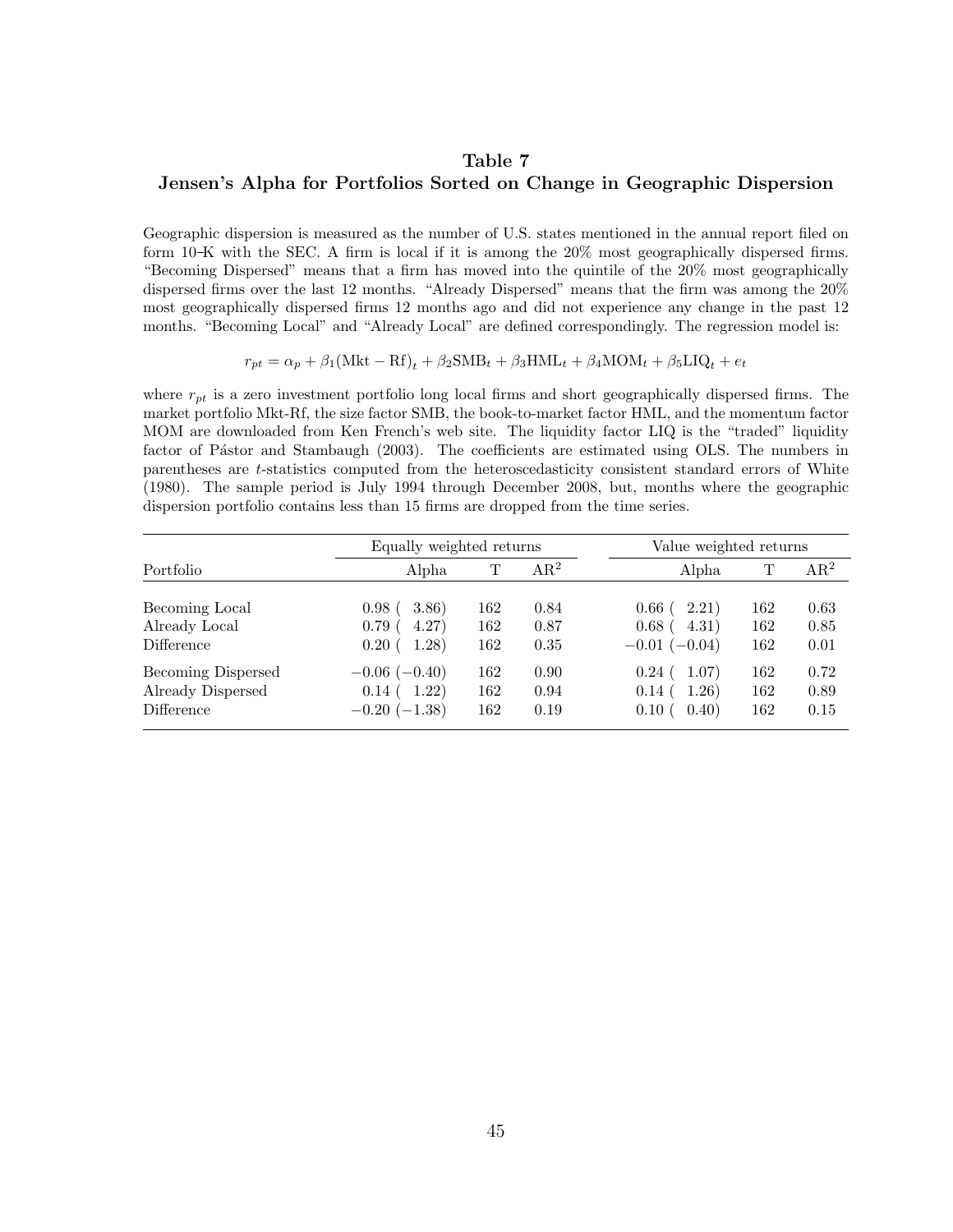### Jensen's Alpha for Equally Weighted Double Sorted Portfolios Long in Local Firms and Short in Geographically Dispersed Firms

Geographic dispersion is measured as the number of U.S. states mentioned in the annual report filed on form 10 K with the SEC. A firm is local if it is among the 20% least geographically dispersed firms. A firm is Dispersed if it is among the 20% most geographically dispersed firms. The regression model is:

$$
r_{pt} = \alpha_p + \beta_1 (\text{Mkt} - \text{Rf})_t + \beta_2 \text{SMB}_t + \beta_3 \text{HML}_t + \beta_4 \text{MOM}_t + \beta_5 \text{LIQ}_t + e_t
$$

where  $r_{pt}$  is a zero investment portfolio long local firms and short geographically dispersed firms. Portfolio returns are equally weighted. The market portfolio Mkt-Rf, the size factor SMB, the book-to-market factor HML, and the momentum factor MOM are downloaded from Ken French's web site. The liquidity factor LIQ is the "traded" liquidity factor of Pástor and Stambaugh (2003). The coefficients are estimated using OLS. The numbers in parentheses are t-statistics computed from the heteroscedasticity consistent standard errors of White (1980). The sample period is July 1994 through December 2008, but, months where the geographic dispersion portfolio contains less than 15 firms are dropped from the time series.

|                          | All Firms                  |             |                 | Microcaps          |     |                 | All but Microcaps   |     |                 |
|--------------------------|----------------------------|-------------|-----------------|--------------------|-----|-----------------|---------------------|-----|-----------------|
| Portfolio                | Alpha                      | $\mathbf T$ | AR <sup>2</sup> | Alpha              | T   | AR <sup>2</sup> | Alpha               | T   | AR <sup>2</sup> |
| A. Amihud Illiquidity    |                            |             |                 |                    |     |                 |                     |     |                 |
| Liquid                   | $0.32$ (<br>1.80)          | 174         | 0.62            | $0.86$ (<br>3.56)  | 163 | 0.38            | (2.35)<br>0.50(     | 174 | 0.49            |
| Medium                   | 0.71(<br>3.96)             | 174         | 0.39            | 0.98<br>4.99)      | 162 | 0.20            | 0.22(<br>1.04)      | 174 | 0.52            |
| Illiquid                 | $0.93$ (<br>5.41)          | 162         | 0.28            | 1.04(<br>4.07)     | 162 | 0.20            | 1.78)<br>0.29(      | 174 | 0.32            |
| Illiquid-Liquid          | (2.69)<br>$0.62$ (         | 162         | 0.46            | (0.52)<br>$0.18$ ( | 162 | 0.08            | $-0.21(-0.98)$      | 174 | 0.29            |
| <b>B.</b> Bid-Ask Spread |                            |             |                 |                    |     |                 |                     |     |                 |
| Small                    | $0.33$ (<br>1.96)          | 174         | 0.62            | $0.59$ (<br>3.24)  | 173 | 0.23            | 1.81)<br>$0.36$ (   | 174 | 0.58            |
| Medium                   | 0.71(<br>3.25)             | 174         | 0.21            | 0.93(<br>(4.19)    | 162 | 0.24            | 0.22(<br>1.19)      | 174 | 0.50            |
| Large                    | 5.68)<br>$1.13$ (          | 162         | 0.40            | 1.23(<br>4.84)     | 162 | 0.28            | 0.33(<br>1.57)      | 174 | 0.16            |
| $Large-Small$            | $0.83$ (<br>3.62)          | 162         | 0.25            | $0.53$ (<br>1.73)  | 162 | 0.05            | $-0.03$ ( $-0.10$ ) | 174 | 0.31            |
| C. Volatility            |                            |             |                 |                    |     |                 |                     |     |                 |
| Low                      | 3.46)<br>0.40 <sub>0</sub> | 174         | 0.35            | 2.62)<br>$0.41$ (  | 174 | 0.32            | (2.57)<br>$0.27$ (  | 174 | 0.20            |
| Medium                   | $0.63$ (<br>3.80)          | 174         | 0.41            | 5.32)<br>1.11(     | 162 | 0.35            | 1.65)<br>0.29(      | 174 | 0.24            |
| High                     | 5.25)<br>1.25(             | 162         | 0.40            | 3.68)<br>1.22      | 151 | 0.30            | (2.37)<br>0.55      | 174 | 0.47            |
| $High-Low$               | 3.54)<br>$0.87$ (          | 162         | 0.31            | $0.68$ (<br>1.87)  | 151 | 0.31            | 1.26)<br>$0.28$ (   | 174 | 0.38            |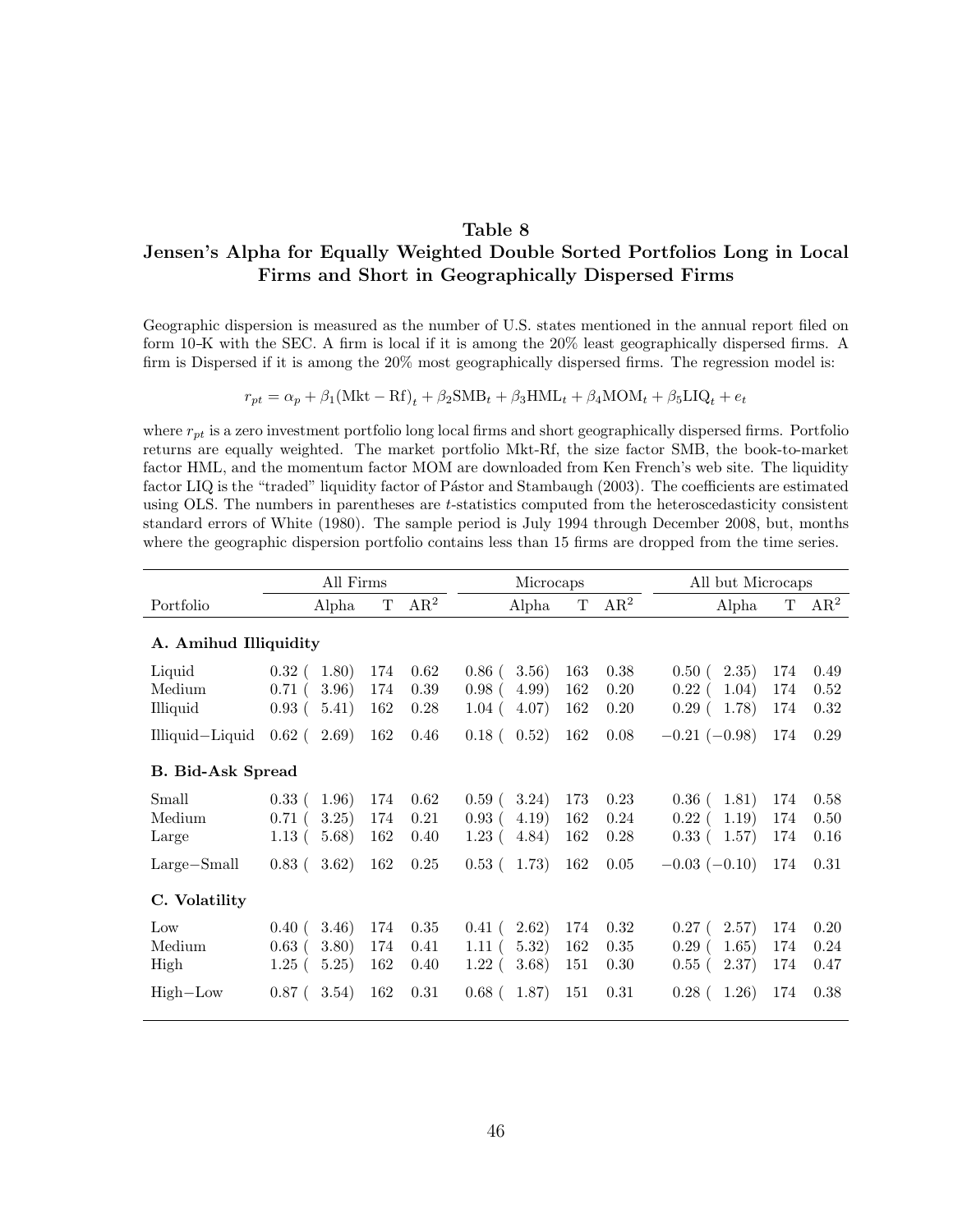#### Jensen's Alpha for Portfolios Long in Local Firms and Short in Geographically Dispersed Firms by Industries and using EW returns

Geographic dispersion is measured as the number of U.S. states mentioned in the annual report filed on form 10 K with the SEC. A firm is local if it is among the 20% least geographically dispersed firms. A firm is Dispersed if it is among the 20% most geographically dispersed firms. The regression model is:

$$
r_{pt} = \alpha_p + \beta_1(\text{Mkt} - \text{Rf})_t + \beta_2 \text{SMB}_t + \beta_3 \text{HML}_t + \beta_4 \text{MOM}_t + \beta_5 \text{LIQ}_t + e_t
$$

where  $r_{pt}$  is a zero investment portfolio long local firms and short geographically dispersed firms. The market portfolio Mkt-Rf, the size factor SMB, the book-to-market factor HML, and the momentum factor MOM are downloaded from Ken French's web site. The liquidity factor LIQ is the "traded" liquidity factor of Pástor and Stambaugh (2003). The coefficients are estimated using OLS. The numbers in parentheses are t-statistics computed from the heteroscedasticity consistent standard errors of White (1980). The sample period is July 1994 through December 2008, but, months where the geographic dispersion portfolio contains less than 15 firms are dropped from the time series.

|                                                                           | Alpha                       | T              | AR <sup>2</sup> |
|---------------------------------------------------------------------------|-----------------------------|----------------|-----------------|
| A. Double Sorts Using 8 Industries and Quintiles of Geographic Dispersion |                             |                |                 |
| Consumer Durables and Non-Durables                                        | $-0.09$ ( $-0.36$ )         | 174            | 0.07            |
| Manufacturing                                                             | $0.55(-2.07)$               | 174            | 0.23            |
| Energy and Chemicals                                                      | 1.67)<br>0.54(              | 174            | 0.03            |
| Business Equipment, Telecom and Utilities                                 | 2.53)<br>0.66 <sub>0</sub>  | 174            | 0.52            |
| Wholesale and Retail                                                      | 3.30)<br>0.82(              | 174            | 0.09            |
| Health                                                                    | 0.86 <sub>0</sub><br>(2.21) | 173            | 0.34            |
| Finance                                                                   | 0.62 <sub>0</sub><br>3.61)  | 174            | 0.27            |
| Other                                                                     | 3.22)<br>0.85(              | 174            | 0.30            |
| F-test of equal alphas                                                    | $1.68$ [ 0.11 ]             | $8 \times 173$ |                 |
| B. Individual Stock Returns Replaced with Industry Portfolio Returns      |                             |                |                 |
| Local                                                                     | 1.00)<br>0.15(              | 174            | 0.92            |

Dispersed −0.02 (−0.15) 174 0.92 Local − Dispersed 0.17 ( 3.55) 174 0.43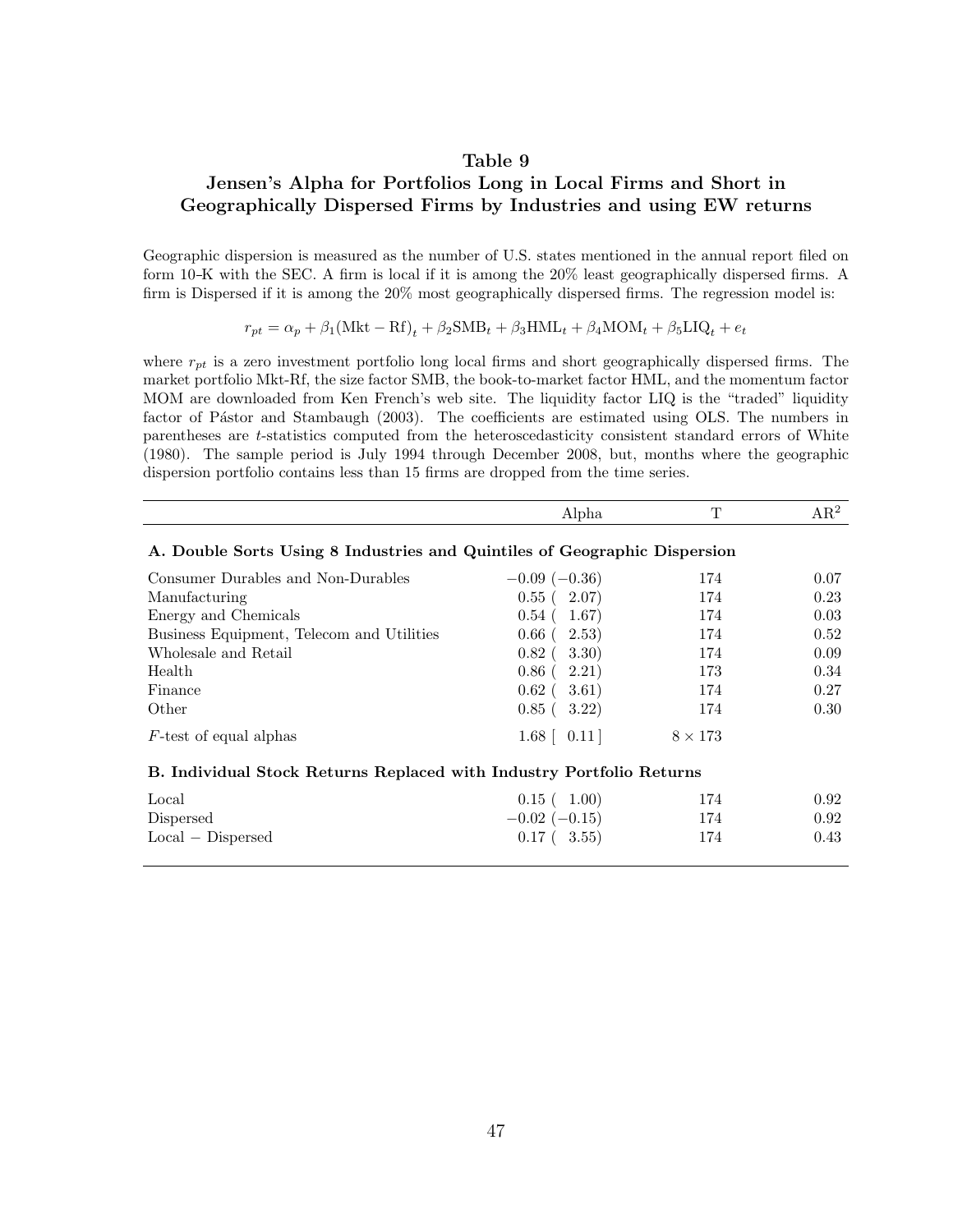### Jensen's Alpha for Portfolios Long in Local Firms and Short in Geographically Dispersed Firms Using Alternative Measures of Geographic Dispersion

Geographic dispersion is measured as the number of U.S. states mentioned in the annual report filed on form 10 K with the SEC. A firm is local if it is among the 20% least geographically dispersed firms. A firm is Dispersed if it is among the 20% most geographically dispersed firms. The regression model is:

$$
r_{pt} = \alpha_p + \beta_1 (\text{Mkt} - \text{Rf})_t + \beta_2 \text{SMB}_t + \beta_3 \text{HML}_t + \beta_4 \text{MOM}_t + \beta_5 \text{LIQ}_t + e_t
$$

where  $r_{pt}$  is a zero investment portfolio long local firms and short geographically dispersed firms. The market portfolio Mkt-Rf, the size factor SMB, the book-to-market factor HML, and the momentum factor MOM are downloaded from Ken French's web site. The liquidity factor LIQ is the "traded" liquidity factor of Pástor and Stambaugh (2003). The coefficients are estimated using OLS. The numbers in parentheses are t-statistics computed from the heteroscedasticity consistent standard errors of White (1980). The sample period is July 1994 through December 2008, but, months where the geographic dispersion portfolio contains less than 15 firms are dropped from the time series.

|                                                                                                     | EW Returns                                                                                     | VW Returns                                                                                           |
|-----------------------------------------------------------------------------------------------------|------------------------------------------------------------------------------------------------|------------------------------------------------------------------------------------------------------|
| Measure of Geographic Dispersion                                                                    | $AR^2$<br>T.<br>Alpha                                                                          | AR <sup>2</sup><br>Alpha<br>Т                                                                        |
| 1 – Herfindahl<br>U.S. Divisions                                                                    | 3.75) 174 0.39<br>$0.50$ (<br>$0.52$ (<br>5.71) 174 0.35                                       | 2.87)<br>- 174<br>0.31<br>$0.49$ (<br>$3.60)$ 174<br>0.09<br>0.55(                                   |
| 3-year moving average<br>$\max/\min$                                                                | 3.58) 154 0.55<br>$0.53$ (<br>$0.54$ ( $3.75$ ) $154$ $0.52$                                   | $1.98$ ) 154<br>0.14<br>$0.34$ (<br>$1.72)$ 154<br>$0.28$ (<br>0.08                                  |
| Dropping Firms when Present in:<br>One or More Countries<br>Five or More Countries<br>Country Names | 2.07)<br>144 0.14<br>$0.51$ (<br>4.11)<br>174 0.42<br>$0.65$ (<br>$-0.12$ ( $-0.80$ ) 174 0.57 | 2.28)<br>144 -0.02<br>$0.84$ (<br>$1.83)$ 174<br>0.34<br>0.44(<br>$-0.25$ ( $-1.27$ )<br>174<br>0.19 |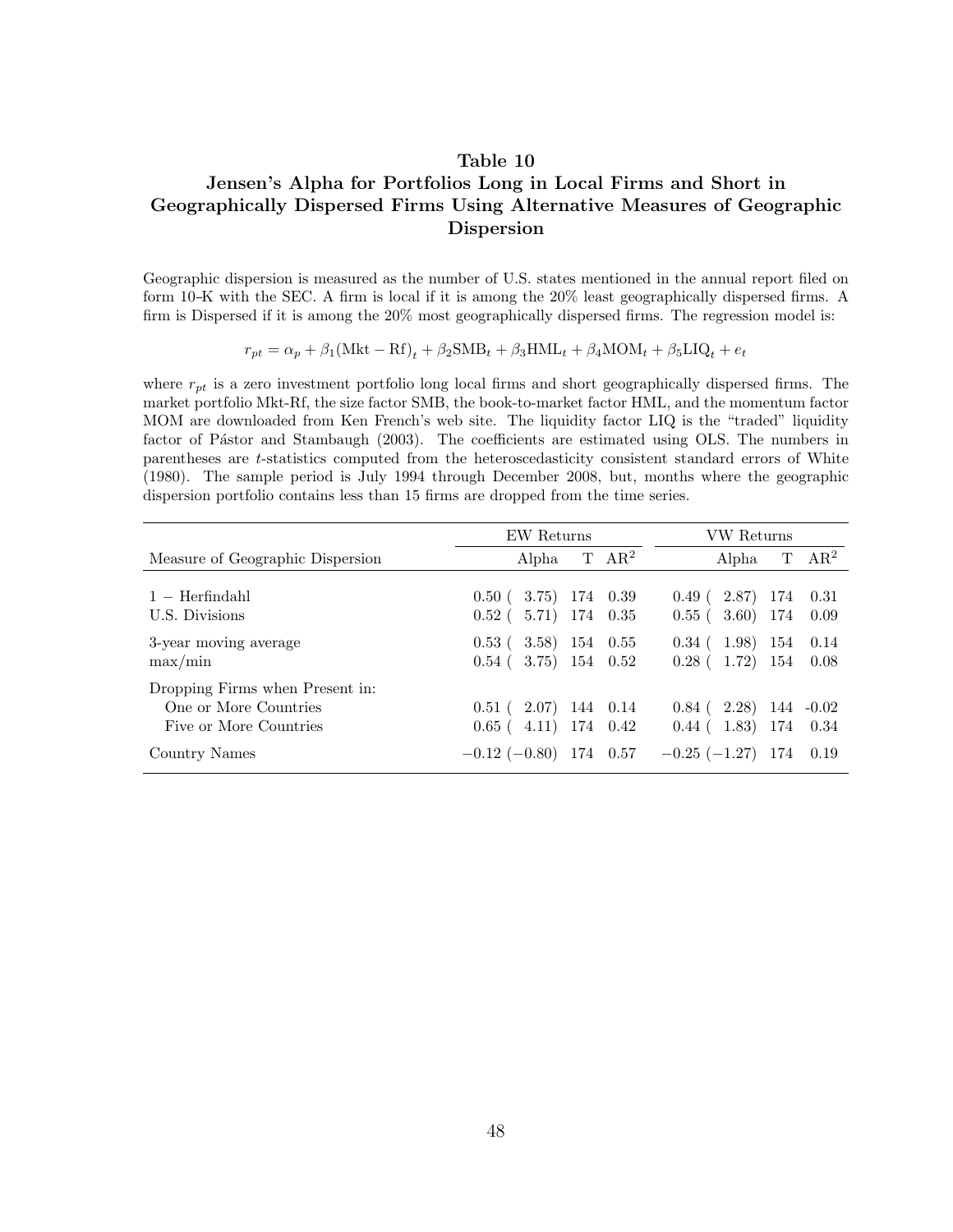

B. Histogram of Geographical Dispersion



Figure 1 Geographic Dispersion

Geographic Dispersion is measured as the number of U.S. states mentioned in the annual report filed on form 10 K with the SEC. Panel A plots cross sectional average geographic dispersion for each month in the period May 1994 through December 2008. Panel B shows a histogram of geographic dispersion across all firm-years.